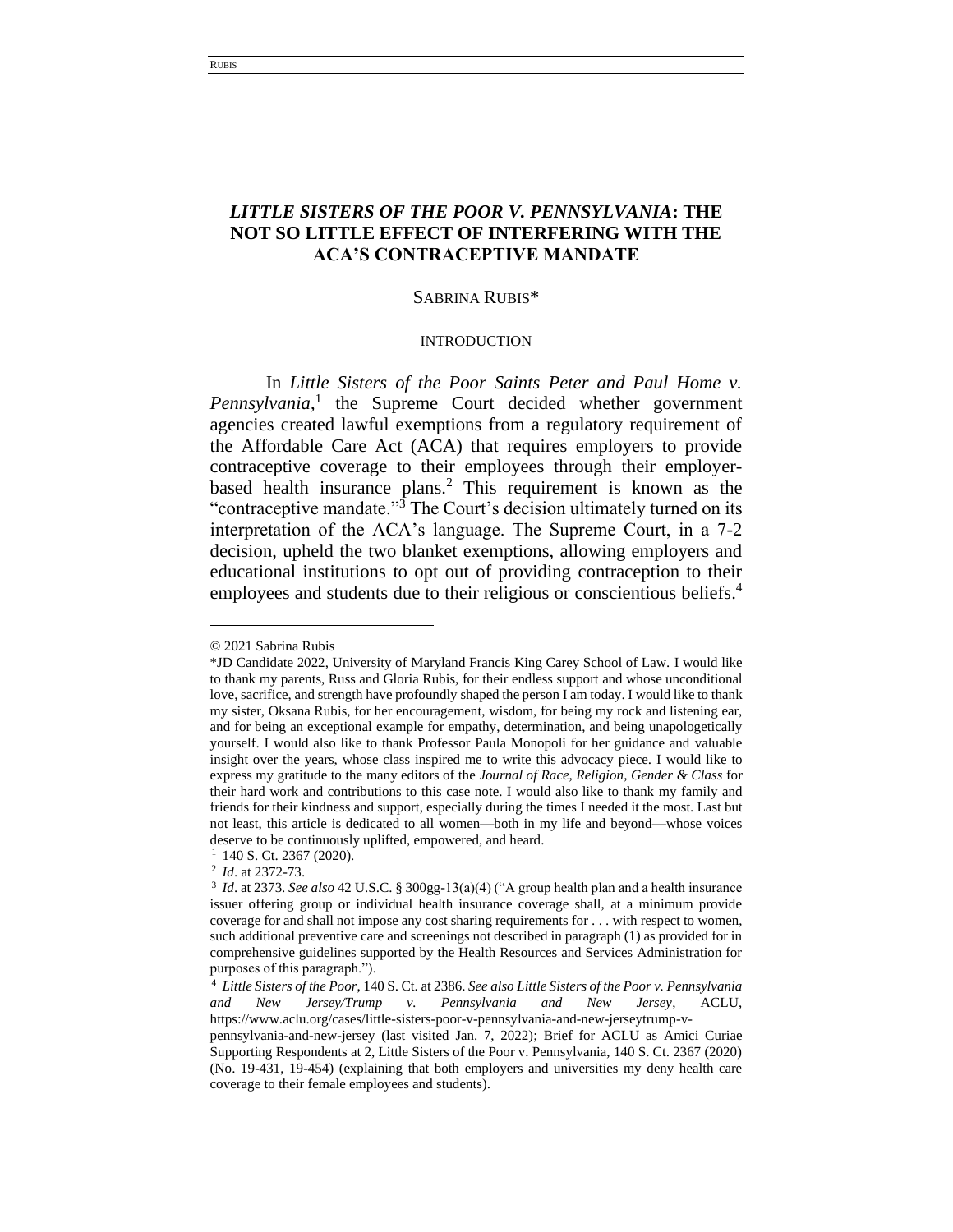The Court was wrong in its decision to uphold the broad blanket exemptions, which now deny tens of thousands of women seamless access to no-cost contraceptive coverage under the ACA. The Court failed to adequately weigh the exemptions' detrimental impact on women.<sup>5</sup> The Court should have given greater weight to the history of the Women's Health Amendment, the role of gender in shaping policy, and legal precedent.<sup>6</sup> The Court should have also utilized the Administrative Procedure Act's arbitrary and capricious standard when analyzing the exemptions.<sup>7</sup> Lastly, the Court's decision leaves many legal questions unanswered, which may have broader implications in the areas of constitutional law, civil rights law, and gender rights law.<sup>8</sup>

## I. THE CASE

*Little Sisters of the Poor v. Pennsylvania* was a 2020 U.S. Supreme Court case that followed a series of cases concerning the "legality of agency rules providing religious and moral exemptions to the contraception mandate created under the Affordable Care Act."<sup>9</sup> The contraception mandate is carved out from a provision of the ACA and requires employers to provide their employees with all Food and Drug Administration-approved contraceptive protection in their employerbased health insurance plans.<sup>10</sup> The statute reads: "'with respect to women,' '[a] group health plan and a health insurance issuer offering group or individual health insurance coverage shall, at a minimum provide . . . such additional preventive care and screenings . . . as provided for in comprehensive guidelines supported by the Health Resources and Services Administration (HRSA)."<sup>11</sup>

Since the mandate's inception in 2011, numerous religious employers objected to the mandate, asserting that this provision of contraceptive health care coverage would infringe on their religious

<sup>5</sup> *See infra* Section IV.A.

<sup>6</sup> *See infra* Section IV.B.

<sup>7</sup> *See infra* Section IV.C.

<sup>8</sup> *See infra* Section IV.D.

<sup>9</sup> *Little Sisters of the Poor v. Pennsylvania*, BALLOTPEDIA, https://ballotpedia.org/Little\_Sisters\_of\_the\_Poor\_Saints\_Peter\_and\_Paul\_Home\_v.\_Pennsylv ania (last visited Sept. 18, 2021).

<sup>10</sup> *Little Sisters of the Poor*, 140 S. Ct. at 2374 (2012) (citing Group Health Plans and Health Insurance Issuers Relating to Coverage of Preventive Services Under the Patient Protection and Affordable Care Act, 77 Fed. Reg. 8725 (Feb. 15, 2012) (codified at 26 C.F.R. pt. 54)).

<sup>11</sup> *Id.* at 2379-80 (citing 42 U.S.C. § 300gg-13(a)(4)).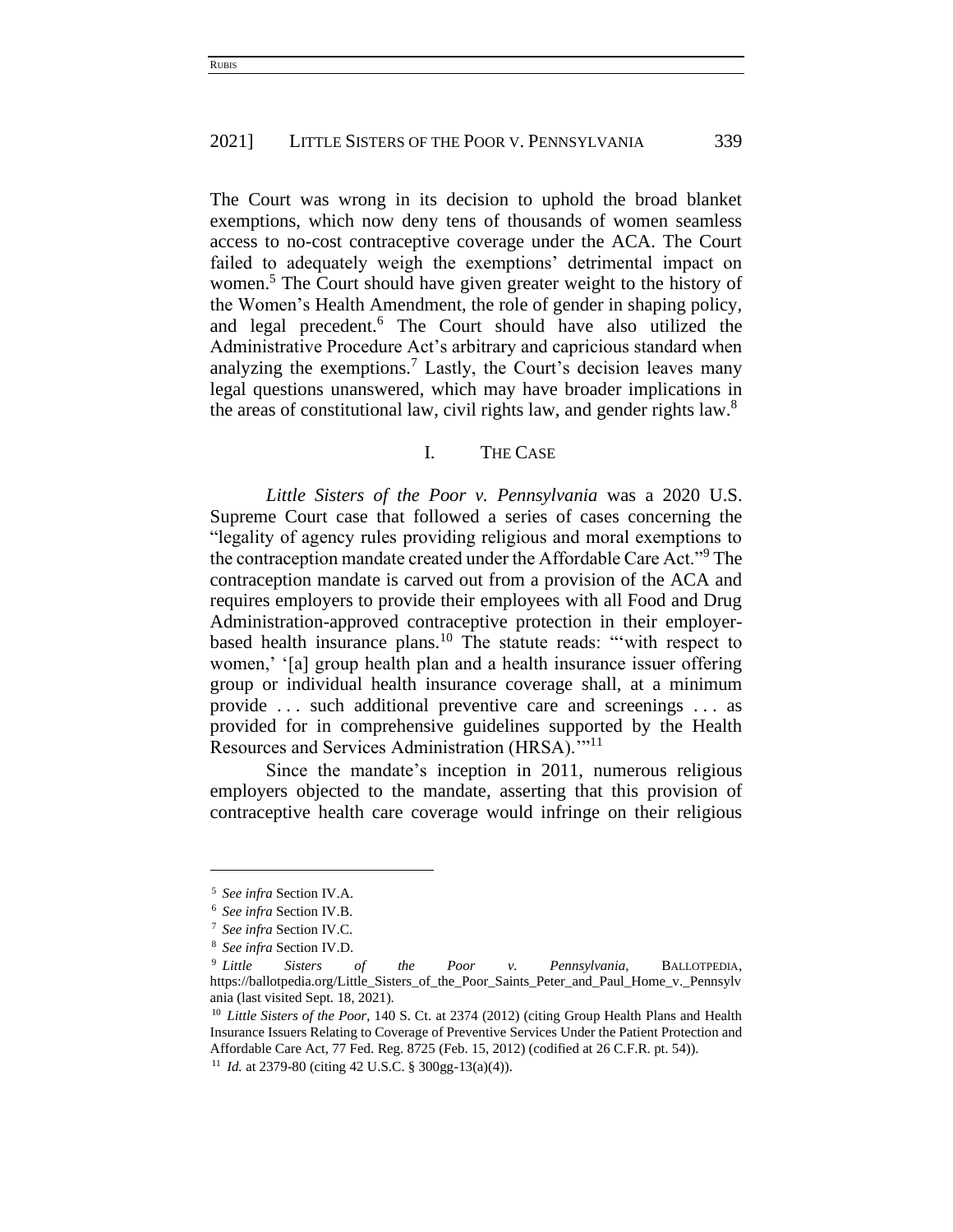rights and beliefs.<sup>12</sup> The Little Sisters of the Poor, an international congregation of Roman Catholic women who have "operated homes for the elderly poor in the United States since 1868,"<sup>13</sup> were one of many religious organizations that had opposed the contraception mandate for years.<sup>14</sup>

After years of litigation, and in response to the concern of religious employers, the Departments of Health and Human Services (HHS), Labor, and Treasury (together, hereinafter "Departments" or "government") carved out certain exemptions and accommodations for objecting religious employers.<sup>15</sup> Religious employers, like the Little Sisters, continued to challenge these accommodations as a violation of their religious rights, but appellate courts around the country held that this process did not violate their rights and ruled against them.<sup>16</sup>

In 2013, the Little Sisters went to court seeking an exemption from the mandate but lost at both the district court and appellate court levels.<sup>17</sup> At this point, the Sisters appealed to the U.S. Supreme Court, and Justice Sotomayor "issued an emergency injunction to grant immediate relief for the Little Sisters."<sup>18</sup> In 2014, the Court granted an injunction against enforcement of the contraceptive mandate and the need to use the accommodation while the case continued.<sup>19</sup> Later, in 2016, the Supreme Court overturned lower courts' decisions, instructing the government and religious organizations to find a solution that would

<sup>&</sup>lt;sup>12</sup> *Id.* at 2374. Many employers objected to the contraceptive mandate, maintaining that this provision of contraceptive coverage violated their religious beliefs, including the belief that life starts at conception and that using contraception to avoid procreation is morally wrong. Many employers also felt that certain services provided in the FDA-approved contraceptive methods (Plan B, sterilization, etc.) would make the employer "complicit in abortion." *Id.* at 2377.

<sup>13</sup> *Id.* at 2375. *See also Mission Statement*, LITTLE SISTERS OF THE POOR, <https://littlesistersofthepoor.org/mission-statement/> (last visited Oct. 17, 2021).

<sup>14</sup> BALLOTPEDIA, *supra* note 9.

<sup>15</sup> *See infra* Section II.

<sup>16</sup> *See* Katie Keith, *Will The Supreme Court Take Up The Contraceptive Mandate (Again)?*, HEALTH **AFFS.** AFFS. (Jan. 2020), https://www.healthaffairs.org/do/10.1377/hblog20200107.852383/full/.

<sup>17</sup> *On the Road to the Supreme Court (again)*, BECKET, https://www.dropbox.com/s/mpc801bpr34r7uh/LSP%202020%20Timeline.pdf?dl=0 (last visited Sept. 18, 2021).

<sup>18</sup> *Id.*

<sup>19</sup> *See* W. Cole Durham & Robert Smith, *RFRA Protections in the Contraceptive Mandate Litigation*, *in* 1 RELIGIOUS ORGANIZATIONS AND THE LAW § 3.20 (2d ed. 2020) (citing Little Sisters of the Poor Home for the Aged, Denver, Colo. v. Sebelius, 571 U.S. 1171 (2014) (stating that the Supreme Court granted an injunction until the U.S. Court of Appeals for the Tenth Circuit "decided on the merits of the Little Sisters' challenge")).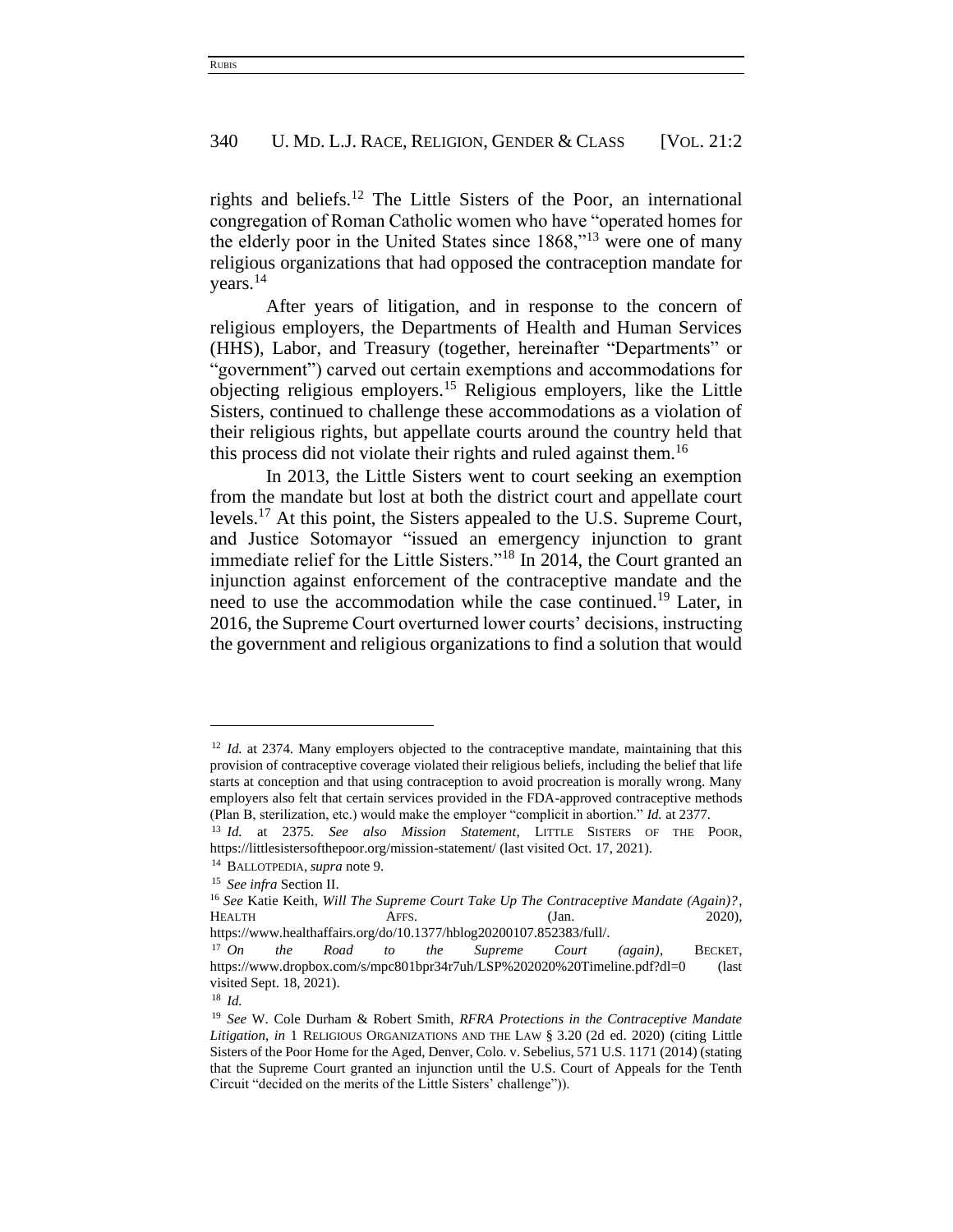accommodate both religious groups and employees seeking contraceptive coverage. $^{20}$ 

Following a series of Supreme Court cases and continued challenges to the accommodation by religious groups, $^{21}$  under Trump's administration, HHS created broader blanket exemptions to the contraceptive mandate in October of  $2017<sup>22</sup>$  These new exemptions, which now included a "moral" component, expanded those employers and institutions eligible for the exemption to include religious non-profit *and* for-profit entities who have religious or conscientious objections.<sup>23</sup> Additionally, these new rules were promulgated by the Departments without first issuing a notice of proposed rulemaking or soliciting public comment pursuant to the Administrative Procedure Act  $(APA).^{24}$ 

Within a week of the promulgation of these new exemptions, many states, including Pennsylvania, sued the federal government, maintaining that the exemptions were both "procedurally and substantively invalid."<sup>25</sup> Specifically, Pennsylvania filed an action seeking declaratory and injunctive relief; the state of New Jersey joined Pennsylvania's suit, and both states filed an amended complaint.<sup>26</sup> Together, they challenged the exemptions in federal district court, maintaining that the new exemptions violate the U.S. Constitution, federal anti-discrimination law, and the APA.<sup>27</sup>

Pennsylvania and New Jersey further maintained that the final "rules were substantively unlawful because the Departments lacked statutory authority under either the ACA or the [Religious Freedom Restoration Act] (RFRA) to promulgate the exemptions."<sup>28</sup> The states also argued that that the exemption violated the APA because they were "not adequately justified by good cause, meaning that the Departments

<sup>20</sup> *See* Zubik v. Burwell, 136 S. Ct. 1557, 60 (2016); *see also* Zack Smith, *Little Sisters of Poor Win Big at Supreme Court, But Fight Isn't Over*, DAILY SIGNAL (July 8, 2020), https://www.dailysignal.com/2020/07/08/little-sisters-of-poor-win-big-at-supreme-court-butthe-fight-isnt-over/ ("[The] Supreme Court in *Zubik v. Burwell* basically told both the religious organizations and the federal government to work out their disagreements and find a solution. In doing so, the court did not rule on the merits of whether the Religious Freedom Restoration Act required the organizations to be exempted from the mandate.").

<sup>&</sup>lt;sup>21</sup> Little Sisters of the Poor v. Pennsylvania,  $140$  S. Ct. 2367, 2375 (2020).

<sup>22</sup> *On the Road to the Supreme Court (again)*, *supra* note 17.

<sup>23</sup> *Little Sisters of the Poor*, 140 S. Ct. at 2378.

<sup>24</sup> *Id.* at 2384.

<sup>25</sup> *Id.* at 2378.

<sup>&</sup>lt;sup>26</sup> *Id.* The amended complaint argued that the newly promulgated rules were invalid under the Administrative Procedure Act (APA). *Id.*

<sup>27</sup> Pennsylvania v. President U.S., 930 F.3d 543, 560, 576 n.9 (3d Cir. 2019).

<sup>28</sup> *Little Sisters of the Poor*, 140 S. Ct. at 2378.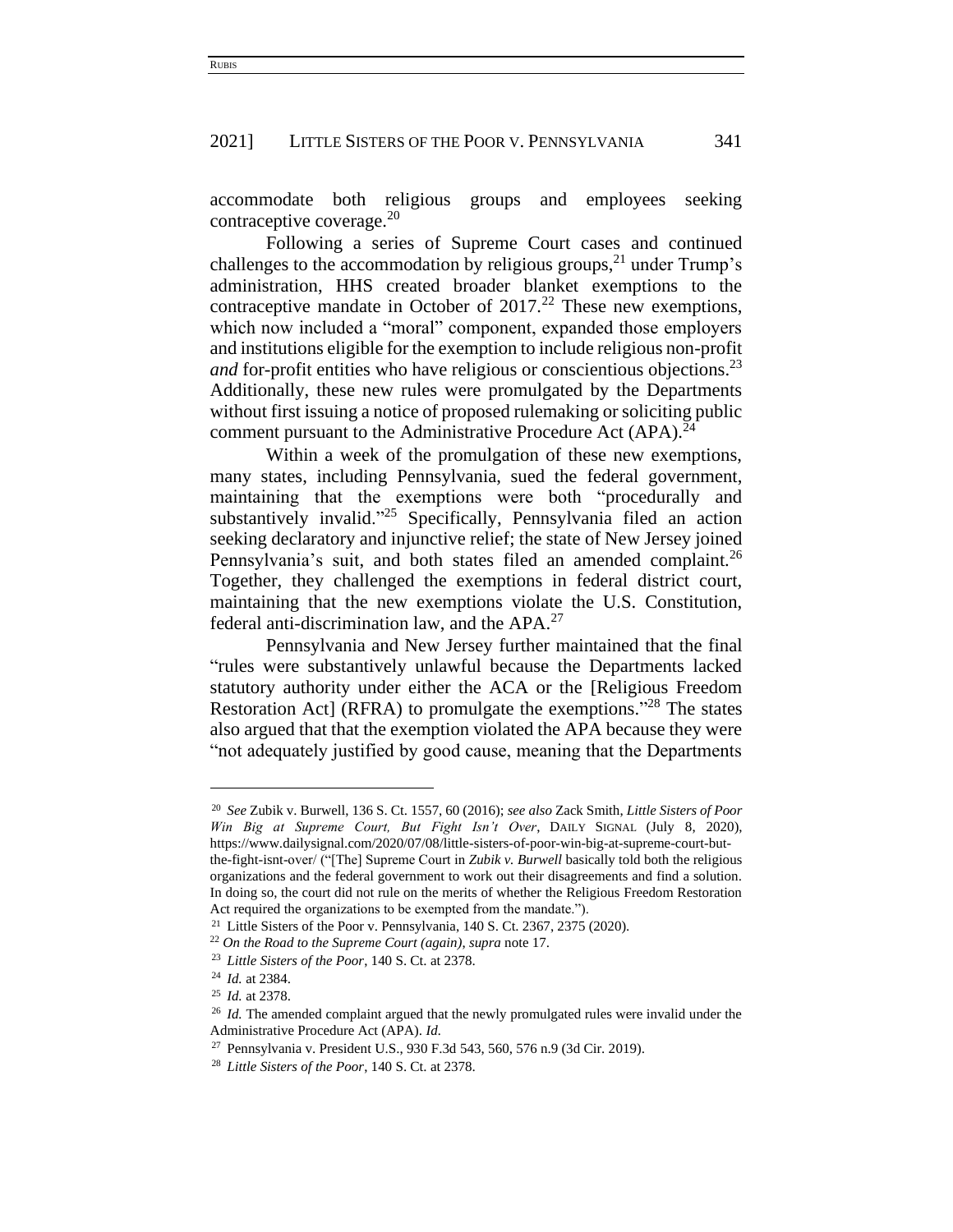impermissibly used the Interim Final Rule (IFR) procedure to bypass the APA's notice and comment procedures."<sup>29</sup> Lastly, the states maintained that the "purported procedural defects of the IFRs likewise infected" the final exemptions.<sup>30</sup>

After holding a hearing and reviewing evidence submitted by the states, the District Court held that the states were likely to succeed on both claims and granted a preliminary nationwide injunction against the broad exemptions and enjoined their enforcement.<sup>31</sup> The federal government then appealed this decision, "as did one of the homes operated by the Little Sisters, which had in the meantime joined the suit to defend the religious exemption."<sup>32</sup> The Little Sisters appealed the District Court's preliminary injunction, and that appeal was consolidated with the federal government's appeal.<sup>33</sup>

While that appeal was pending, the Departments issued rules finalizing the exemptions. However, in 2019, the Third Circuit held that the Departments lacked statutory and procedural authority to promulgate these exemptions and affirmed the District Court's nationwide injunction.<sup>34</sup> First, the Third Circuit interpreted the ACA as authorizing the government agencies to determine *which* services to include as preventive care, but not to carve out exemptions from those requirements.<sup>35</sup> Second, the court disagreed that the previous accommodation "substantially burdened the Little Sisters' free exercise

<sup>29</sup> *Id. See generally* Brian Wolfman & Bradley Girard, *Argument preview: The Administrative Procedure Act, notice-and-comment rule making, and "interpretive" rules*, SCOTUSBLOG (Nov. 26, 2014, 10:13 AM) ("The APA generally requires that, to become effective, a legislative rule must go through what is known as notice-and-comment rulemaking – a lengthy process in which the public is given an opportunity to comment on a proposed version of the rule and the agency responds to the comments."); OFF. FED. REG., A GUIDE TO THE RULEMAKING PROCESS (2011), [https://www.federalregister.gov/uploads/2011/01/the\\_rulemaking\\_process.pdf](https://www.federalregister.gov/uploads/2011/01/the_rulemaking_process.pdf) (explaining that "when an agency finds that it has good cause to issue a final rule without first publishing a proposed rule, it often characterizes the rule as an 'interim final rule,' or 'interim rule'"); MAEVE P.CAREY,THE FED.RULEMAKING PROCESS: AN OVERVIEW 7-8 (CONG.RES. SERV. 2013). Interim final rules were created to assist agencies in moving more quickly, often used to get around the notice and comment process. Agencies typically utilize interim final rules when they believe that rule will not be contested or is non-controversial, with that rule becoming immediately effective after the comment period. *Id.*

<sup>30</sup> *Little Sisters of the Poor*, 140 S. Ct. at 2378.

<sup>&</sup>lt;sup>31</sup> *Id.* at 2378-79. The District Court issued this injunction against the implementation of the exemptions the same day the exemptions were scheduled to take effect. *Id.*

<sup>&</sup>lt;sup>32</sup> *Id.* at 2379. The Little Sisters initially moved to intervene in the District Court to defend the 2017 religious-exemption IFR, but the District Court denied that motion. The Third Circuit later reversed. *Id.*

<sup>33</sup> *Id.* This case is consolidated with the case *Trump v. Pennsylvania*. 140 S. Ct. 918, 919 (2020).

<sup>34</sup> *Little Sisters of the Poor*, 140 S. Ct. at 2378-79.

<sup>35</sup> *Id.* at 2379.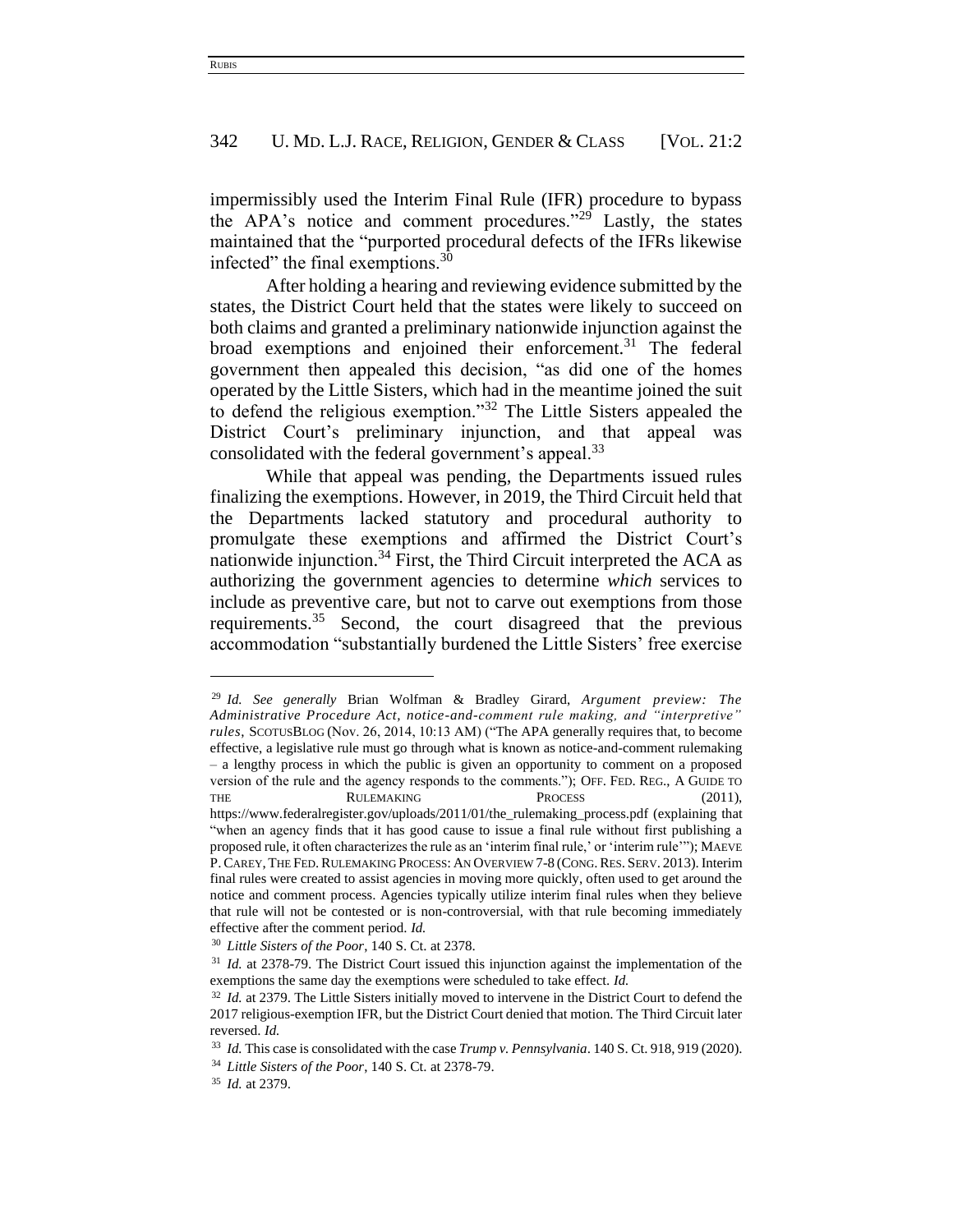rights and thus rejected their RFRA claim."<sup>36</sup> Third, the Third Circuit held that the RFRA did not compel or allow the religious exemption because they had concluded that the accommodation process did not impose a substantial burden on the free exercise of religion.<sup>37</sup> Fourth, the Third Circuit held that the Departments violated the APA by not providing notice of proposed rulemaking and "lacked good cause to bypass" this process when promulgating the 2017 IFRs (exemptions).<sup>38</sup> Fifth, the Third Circuit decided that because the IFRs and final rules were virtually identical, "[t]he notice and comment exercise surrounding the Final Rules [did] not reflect any real openmindedness."<sup>39</sup> Finally, the Third Circuit held that the Little Sisters lacked standing to intervene in the suit and appeal.<sup>40</sup>

In 2019, the Little Sisters appealed to the U.S. Supreme Court after losing in the Third Circuit, and in 2020, the Supreme Court granted certiorari to review the lower court's decision.<sup>41</sup>

## II. LEGAL BACKGROUND

The *Little Sisters* litigation has an extensive history, raising many foundational issues including separation of church and state, religious freedom, standing law, administrative law, statutory

<sup>36</sup> *Id*. at 2376. *See* Pennsylvania v. President U.S., 930 F.3d 543, 573 (3d Cir. 2019) (The Third Circuit did not find religious objectors' disapproval of the accommodation process to be persuasive because the court is required to examine the conduct of the objector, not third parties, and through the accommodation process, all the conduct falls on third parties to provide contraception.

<sup>37</sup> *Little Sisters of the Poor*, 140 S. Ct. at 2379.

<sup>&</sup>lt;sup>38</sup> *Id.* "Respondents point to the fact that the 2018 final rules were preceded by a document entitled 'Interim Final Rules with Request for Comments,' not a document entitled 'General Notice of Proposed Rulemaking.' They claim that since this was insufficient to satisfy § 553(b)'s requirement, the final rules were procedurally invalid." *Id.* at 2384.

<sup>39</sup> *Id.* at 2379 (quoting Pennsylvania v. President U.S., 930 F.3d 543, 568-569 (3d Cir. 2019)). *See* Pennsylvania v. President U.S., 930 F.3d 543, 569 (3d Cir. 2019) (citing United States v. Reynolds, 710 F.3d 498, 511 (3d Cir. 2013); Prometheus Radio Project v. FCC, 652 F.3d 431, 449-50 (3d Cir. 2011)) (alteration in original) ("'[A] chance to comment . . . [enables] "the agency to maintain [] a flexible and open-minded attitude towards its own rules . . . .'" In sum, '[t]he opportunity for comment must be a meaningful opportunity.'").

<sup>40</sup> *Little Sisters of the Poor*, 140 S. Ct. at 2379 n.6. The Third Circuit held that the Little Sisters lacked appellate standing because a District Court had already enjoined the mandate from being applied to plans which the Little Sisters were a part of. However, the Court disagreed with the lower court, finding that the Little Sisters had standing because the federal government, the other party to the suit, "clearly had standing to invoke the Third Circuit's appellate jurisdiction," and both parties sought to get rid of the injunction against the religious exemption. *Id.* <sup>41</sup> *Id.* at 2379.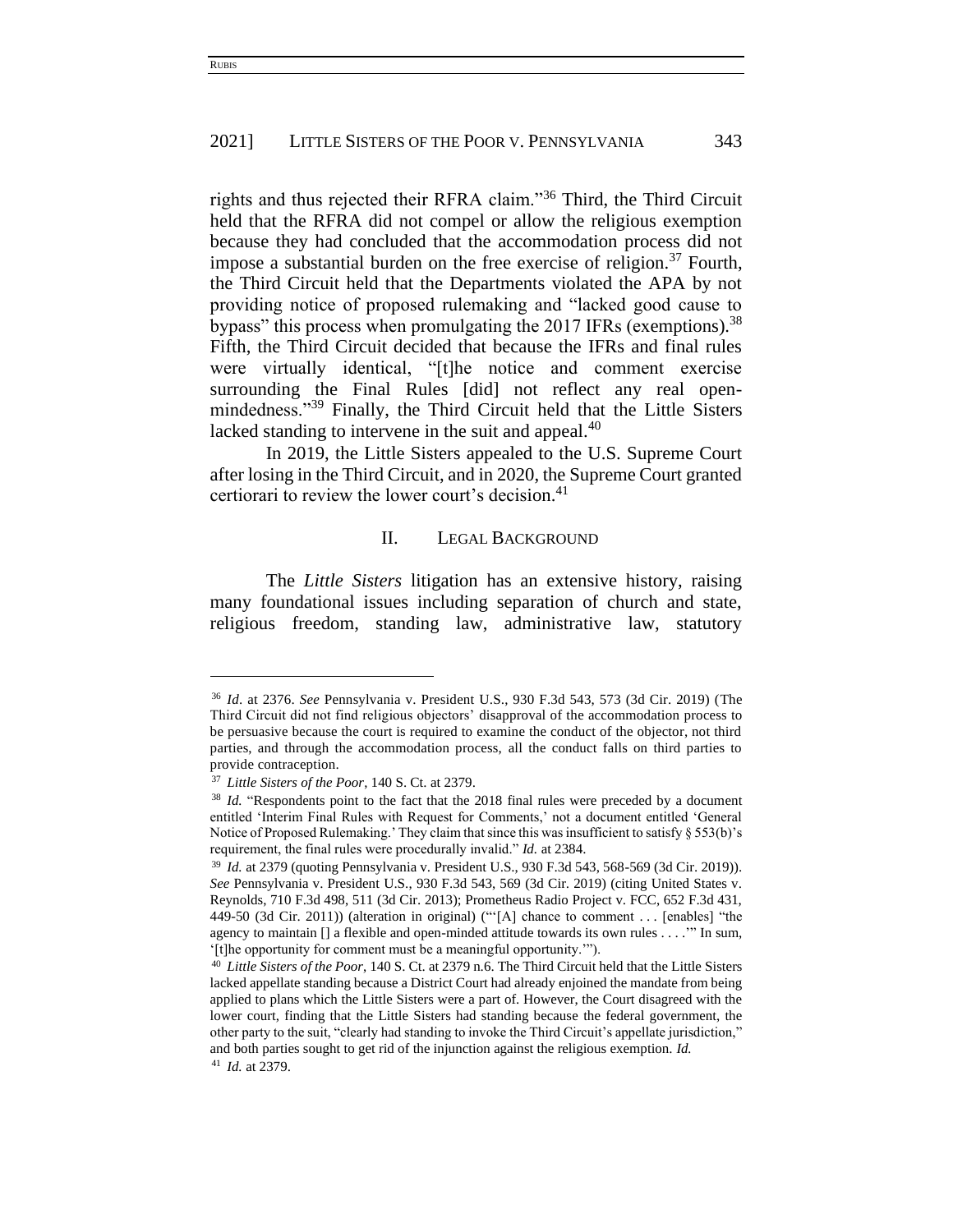interpretation, and women's rights issues. $42$  The core of this case deals with the ACA's contraceptive mandate, which has existed for over a decade.<sup>43</sup> Litigation around this mandate has lasted just as long. Section II.A will discuss an overview of the Affordable Care Act of 2010 (ACA), the Women's Health Amendment (WHA), and the Contraceptive Mandate.<sup>44</sup> Section II.B will discuss the promulgation of Interim Final Rules (IFRs) in an effort to modify the contraceptive mandate and the subsequent litigation that resulted. <sup>45</sup> Section II.C will discuss the history and outcome of precedent cases and the Departments' attempts at complying with these decisions.<sup>46</sup> Section II.D will discuss the two broad exemptions created in light of *Hobby Lobby*  and *Zubik*. 47

# *A. Overview of the Affordable Care Act of 2010, the Women's Health Amendment, and the Contraceptive Mandate*

The Patient Protection and Affordable Care Act<sup>48</sup> is a U.S. health reform law enacted in March of 2010 by former President Obama. This law, also known as the "Affordable Care Act" or "Obamacare," was passed in an effort to make "affordable health insurance available to more people."<sup>49</sup> In general, the ACA requires insurance and health plans to cover recommended preventive health services without cost sharing, copayments, deductibles, or other out-of-pocket costs.<sup>50</sup> In 2010, the

<sup>42</sup> *See* SCOTUSblog, *Debrief: Little Sisters of the Poor v. Pennsylvania*, YOUTUBE (May 8, 2020), https://www.youtube.com/watch?v=2uvp5aoJHuM&t=1867s/.

<sup>43</sup> *Little Sisters of the Poor*, 140 S. Ct. at 2373

<sup>44</sup> *See infra* Section II.A.

<sup>45</sup> *See infra* Section II.B.

<sup>46</sup> *See infra* Section II.C.

<sup>47</sup> *See infra* Section II.D.

<sup>48</sup> Patient Protection and Affordable Care Act, Pub. L. No. 111-148, 124 Stat. 119 (2010) (codified at 42 U.S.C. § 18001 *et seq.*).

<sup>49</sup> *Affordable Care Act (ACA)*, HEALTHCARE.GOV, https://www.healthcare.gov/glossary/affordable-care-act/ (last visited May 28, 2021). *See also Women's Preventive Services Guidelines*, HEALTH RES. SERVS. ADMIN., https://www.hrsa.gov/womens-guidelines/index.html (last visited Sept. 21, 2021) ("The Affordable Care Act . . . helps make prevention affordable and accessible for all Americans by requiring health plans to cover preventive services and by eliminating cost sharing for those services.").

<sup>50</sup> *See* 26 U.S.C. §§ 4980H(a), (c)(2), 5000A(f)(2); *Little Sisters of the Poor*, 140 S. Ct. at 2373; Burwell v. Hobby Lobby Stores, Inc., 573 U.S. 682, 696-97 (2014) (first citing 26 U.S.C. § 5000A(f)(2)), 4980H(a), (c)(2)); then citing §§ 4980D(a)–(b)) ("ACA generally requires employers with 50 or more full-time employees to offer 'a group health plan or group health insurance coverage' that provides 'minimum essential coverage . . . .' [I]f a covered employer provides group health insurance but its plan fails to comply with ACA's group-health-plan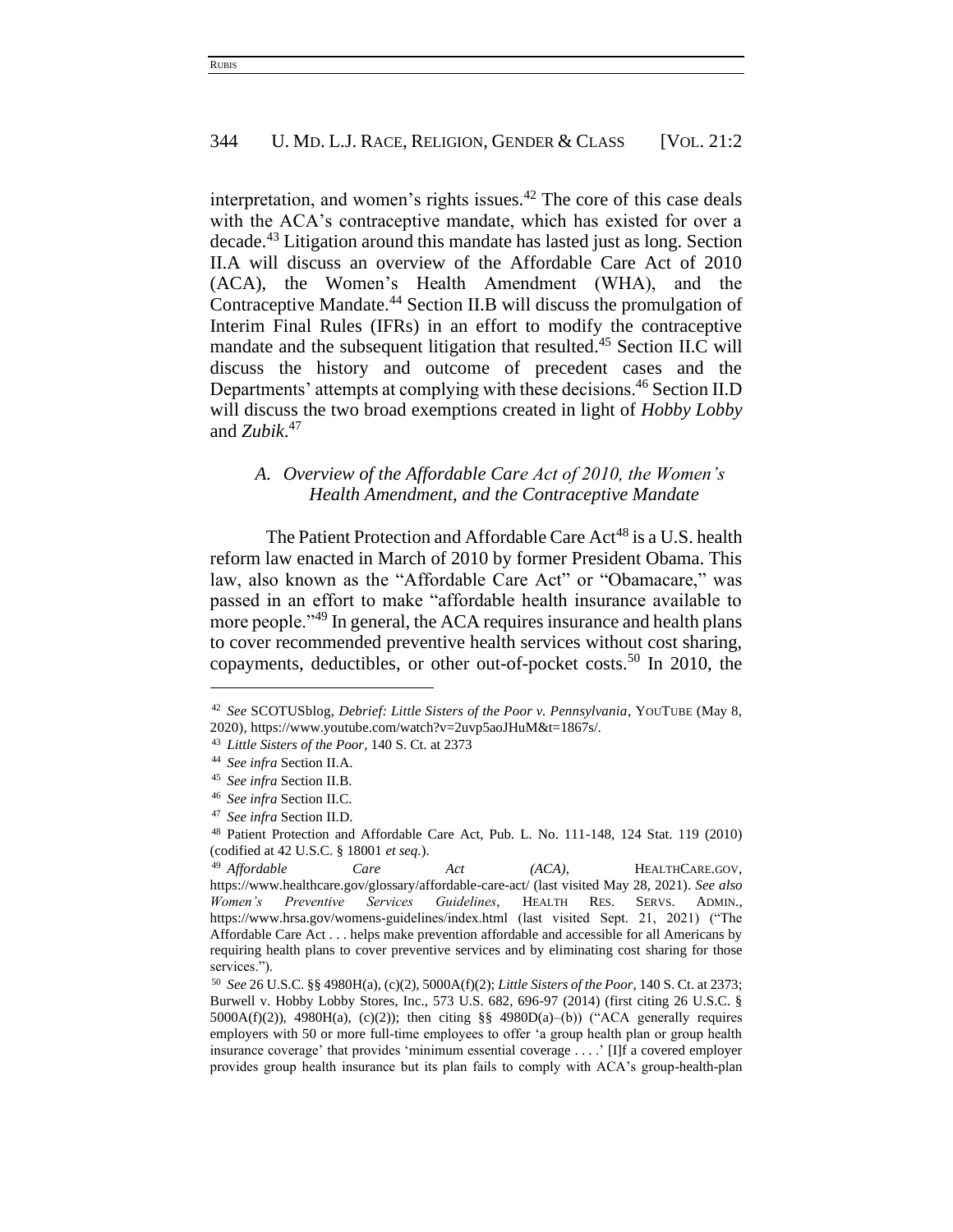Departments issued interim final rules which mainly focused on implementing aspects of the ACA and determining what would count as "preventive care."<sup>51</sup> In this original bill draft, the ACA specified three categories of preventive care that health plans must cover. The ACA consulted the United States Preventive Task Force, an "independent panel of experts," in deciding what specific preventive services should be covered by insurers.<sup>52</sup> These enumerated services did not include preventive care *specific to* women.<sup>53</sup>

In an effort to address women's preventive health care needs, in 2011, Former Senator Barbara Mikulski introduced the Women's Health Amendment (WHA), which is now codified into the ACA as Section  $300gg-13(a)(4).54$  As a result of this amendment, "the preventive health services that group health plans must cover include, 'with respect to women,' 'preventive care and screenings . . . provided for in comprehensive guidelines supported by [HRSA]."<sup>55</sup> The statute does not define "preventive care and screenings," nor does it include a list of those services.<sup>56</sup> Through the WHA, however, Congress gave HRSA the ability to decide what types of preventive care and screenings must be covered in insurance plans.<sup>57</sup>

Pursuant to Section 300gg–13(a)(4), HRSA consulted the Institute of Medicine  $(IOM)$ ,<sup>58</sup> now known as the National Academy of

requirements, the employer may be required to pay \$100 per day for each affected 'individual.'").

<sup>51</sup> *Little Sisters of the Poor*, 140 S. Ct. at 2373.

<sup>52</sup> *Hobby Lobby*, 573 U.S. at 741 (Ginsburg, J., dissenting).

<sup>53</sup> *See id.*; *Little Sisters of the Poor*, 140 S. Ct. at 2401 (2020).

<sup>54</sup> *Little Sisters of the Poor*, 140 S. Ct. at 2401 (citing 42 U.S.C. § 300gg–13(a)(4)).

<sup>55</sup> *Id.* Additionally, this one sentence of the federal mandate is what the Court interpreted in its opinion. *Id.* at 2379-80 (majority opinion).

<sup>56</sup> *Id.* at 2373 (citing *Hobby Lobby*, 573 U.S. at 697).

<sup>57</sup> *Little Sisters of the Poor*, 140 S. Ct. at 2380. *See also* 26 C.F.R. § 54.9815-2713 (2014). *See About HRSA,* HEALTH RESOURCES & SERV. ADMIN. (Nov. 2021), https://www.hrsa.gov/about/index.html (stating that HRSA is a department dedicated to improving "health care to people who are geographically isolated, economically or medically vulnerable.").

<sup>58</sup> INST. OF MED., CLINICAL PREVENTIVE SERVICES FOR WOMEN: CLOSING THE GAPS 2 (2011). The IOM study lists several recommendations for women's preventive healthcare needs, including contraceptive services, and how these services would benefit women's health and well-being, such as avoiding unintended pregnancies, alleviating health issues, and effectively participating in family planning. The IOM recommended that the HRSA guidelines cover all FDA-approved contraceptive methods. *See Hobby Lobby*, 573 U.S. at 742 (Ginsburg, J., dissenting) (stating that IOM consisted of a panel of independent experts, including "specialists in disease prevention [and] women's health," who prepared an extensive report evaluating "the efficacy of a number of preventive services.").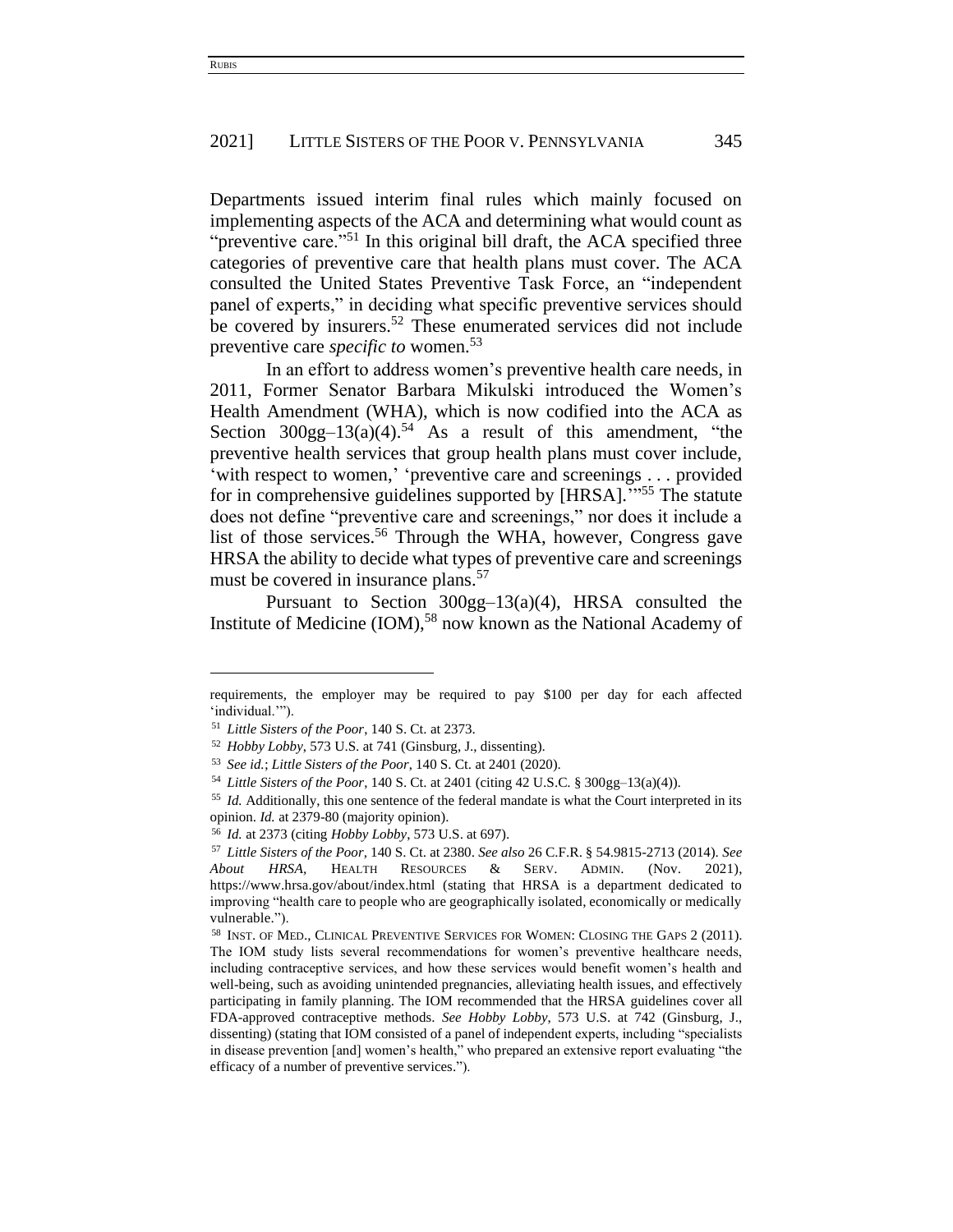Medicine,<sup>59</sup> to determine what "preventive services are necessary for women's health and well-being and therefore should be considered in the development of comprehensive guidelines for preventive services for women."<sup>60</sup> After many rounds of guidance and recommendations about the services that would be covered, in 2011, HRSA promulgated the Women's Preventive Services Guidelines,<sup>61</sup> which directed that health plans include "all [FDA] approved contraceptive methods, sterilization procedures, and patient education and counseling for all women with reproductive capacity."<sup>62</sup> These regulations later became known as the "contraceptive mandate."<sup>63</sup>

Along with contraception, the 2011 guidelines encompassed services such as well-woman visits, breastfeeding support, and annual checkups and screenings for breast cancer, cervical cancer, postpartum depression, and gestational diabetes as part of these recommended preventive services.<sup>64</sup> As a result of the WHA, "women cannot be charged more simply because they are women, nor can they be denied health insurance coverage because of a preexisting women's health condition, such as breast cancer, pregnancy, or depression."<sup>65</sup> Additionally, employers who do not comply with the contraceptive mandate may face penalties, including potential fines.<sup>66</sup>

<sup>59</sup> *See generally About the National Academy of Medicine*, NAT'L ACAD. MED., <https://nam.edu/about-the-nam/> (last visited Aug. 15, 2021) (explaining that the National Academy of Medicine (NAM) is one of three academies that comprise the National Academies of Sciences, Engineering, and Medicine; NAM's overall mission is "to improve health for all by advancing science, accelerating health equity, and providing independent, authoritative, and trusted advice nationally and globally").

<sup>60</sup> *Little Sisters of the Poor*, 140 S. Ct. at 2401 (Ginsburg, J., dissenting) (citing *Women's Preventive Services Guidelines*, *supra* note 49).

<sup>61</sup> *Id.* at 2401-02 (Ginsburg, J., dissenting). The Women's Preventive Services Guidelines, HRSA's first set of guidelines, officially amended the original 2010 IFR, which mainly focused on implementing aspects of Section 300gg-13 and determining what would count as "preventive care services." *Id.* at 2374 (majority opinion). The original 2010 IFRs did not include contraception or women's preventive health care services. *Id.* at 2401-02 (Ginsburg, J., dissenting). *See Women's Preventive Services Guidelines*, *supra* note 49.

<sup>62</sup> *Little Sisters of the Poor*, 140 S. Ct. at 2402 (Ginsburg, J., dissenting) (alteration in original) (quoting 77 Fed. Reg. 8725 (2012)).

<sup>63</sup> *Little Sisters of the Poor*, 140 S. Ct. at 2373.

<sup>64</sup> *Id.* at 2402 (Ginsburg, J., dissenting) (citing *Women's Preventive Services Guidelines*, *supra*  note 49); *Women's Preventive Services Guidelines*, *supra* note 49 ("HRSA is supporting the IOM's recommendations on preventive services that address health needs specific to women and fill gaps in existing guidelines.").

<sup>65</sup> *Affordable Care Act Improves Women's Health*, OFF. WOMEN'S HEALTH, https://www.womenshealth.gov/30-achievements/31 (last visited Sept. 21, 2021).

<sup>66</sup> *Little Sisters of the Poor*, 140 S. Ct. at 2373 (citing 26 U.S.C. §§ 4980D(a)-(b)). *See also* §§ 4980H(a), (c)(1).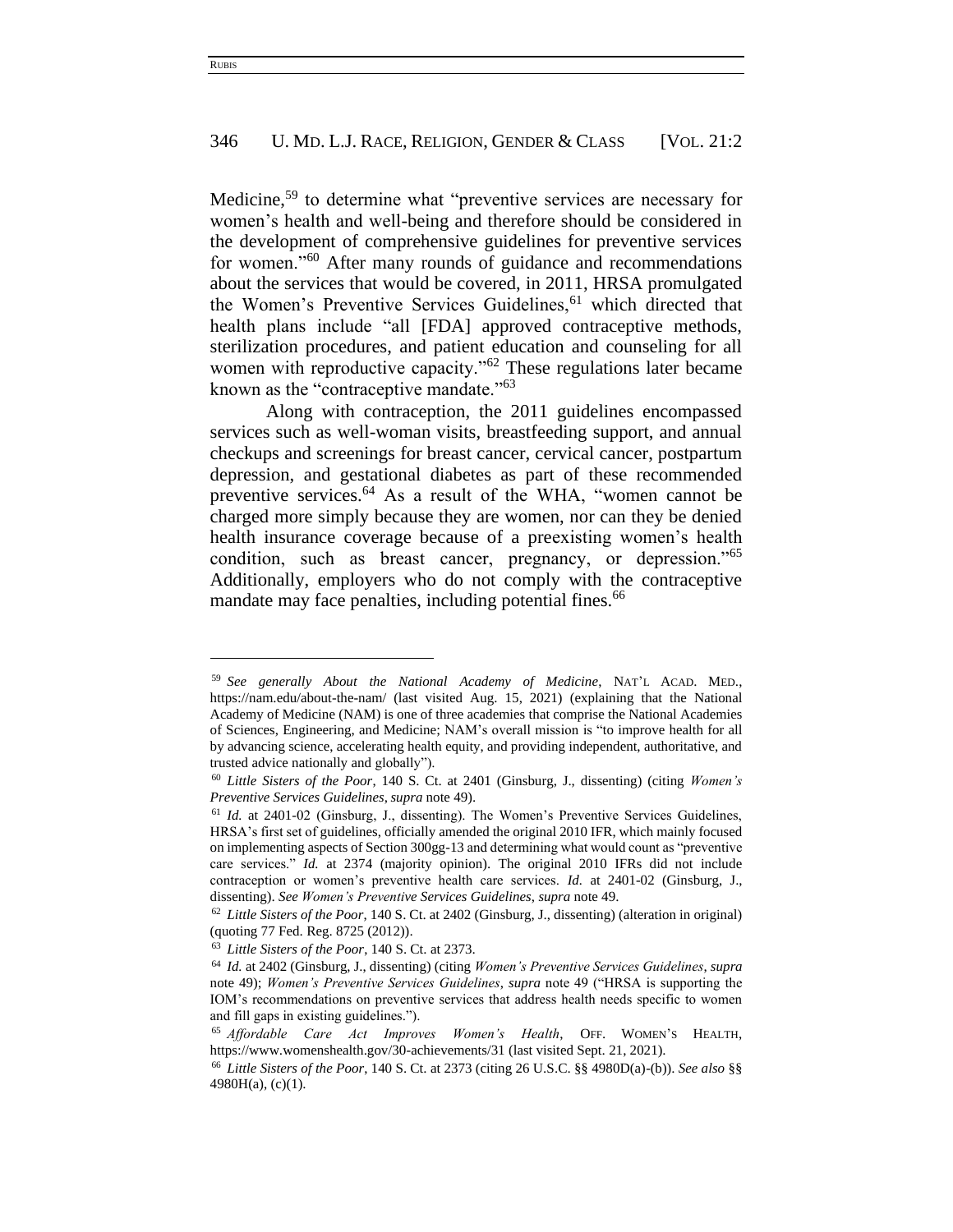# *B. The Promulgation of Interim Final Rules (IFRs) in an Effort to Modify the Contraceptive Mandate and Subsequent Litigation Around the Contraceptive Mandate*

Shortly after the passage of the ACA's contraceptive mandate, many employers and institutions objected to providing contraception to their employees.<sup>67</sup> The Departments received various comments and lawsuits from religious employers expressing their concern that the new guidelines would infringe on their religious freedoms if they were forced to include contraception in their health insurance plans.<sup>68</sup>

After formulating the 2011 IFR, which consisted of the contraceptive mandate, the Departments determined that it was permissible for HRSA to consider the views and beliefs of objecting employers and concluded that HRSA had the discretion to create accommodations in order to address the mandate's effect on said employers.<sup>69</sup> The Departments began issuing new interim rules, but the Departments did not create these rules pursuant to the notice and comment rulemaking process, "which the Administrative Procedure Act (APA) often requires before an agency's regulation can 'have the force and effect of law.'"<sup>70</sup> The Departments instead followed the APA's good cause exception, which allows an agency to circumvent the notice and comment process and promulgate IFRs that carry "immediate legal force."<sup>71</sup>

Moreover, the Departments interpreted HRSA's discretion to not only determine the extent to which HRSA "will provide for and support the coverage of additional women's preventive care and screenings," but also to "include the ability to exempt entities from coverage requirements."<sup>72</sup> Thus, by 2012, the Departments created an

<sup>67</sup> *Little Sisters of the Poor*, 140 S. Ct. at 2374.

<sup>68</sup> *Id. See also* Group Health Plans and Health Insurance Issuers Relating to Coverage of Preventive Services Under the ACA, 76 Fed. Reg. 46,623 (Aug. 3, 2011) (codified at 26 C.F.R. pt. 54, 29 C.F.R. pt. 2590, 45 C.F.R. pt. 147).

<sup>69</sup> *Id.* at 2374 (citing Group Health Plans and Health Insurance Issuers Relating to Coverage of Preventive Services Under the ACA, 76 Fed. Reg. at 46,623).

<sup>70</sup> *Id.* (citing Perez v. Mortg. Bankers Ass'n, 575 U.S. 92, 96 (2015)).

<sup>71</sup> *Id. See also* JARED P. COLE, CONG. RSCH. SERV., R44356, THE GOOD CAUSE EXCEPTION TO NOTICE AND COMMENT RULEMAKING: JUDICIAL REVIEW OF AGENCY ACTION 2 (2016) ("The APA's 'good cause' exception(s) thus permits agencies to issue substantive rules that bind the public without following Section 553's notice and comment requirement and to waive the 30 day publication requirement.").

<sup>72</sup> Religious Exemptions and Accommodations for Coverage of Certain Preventive Services Under the Affordable Care Act, 82 Fed. Reg. 47,792, 47,794 (Oct. 13, 2017) (codified at 26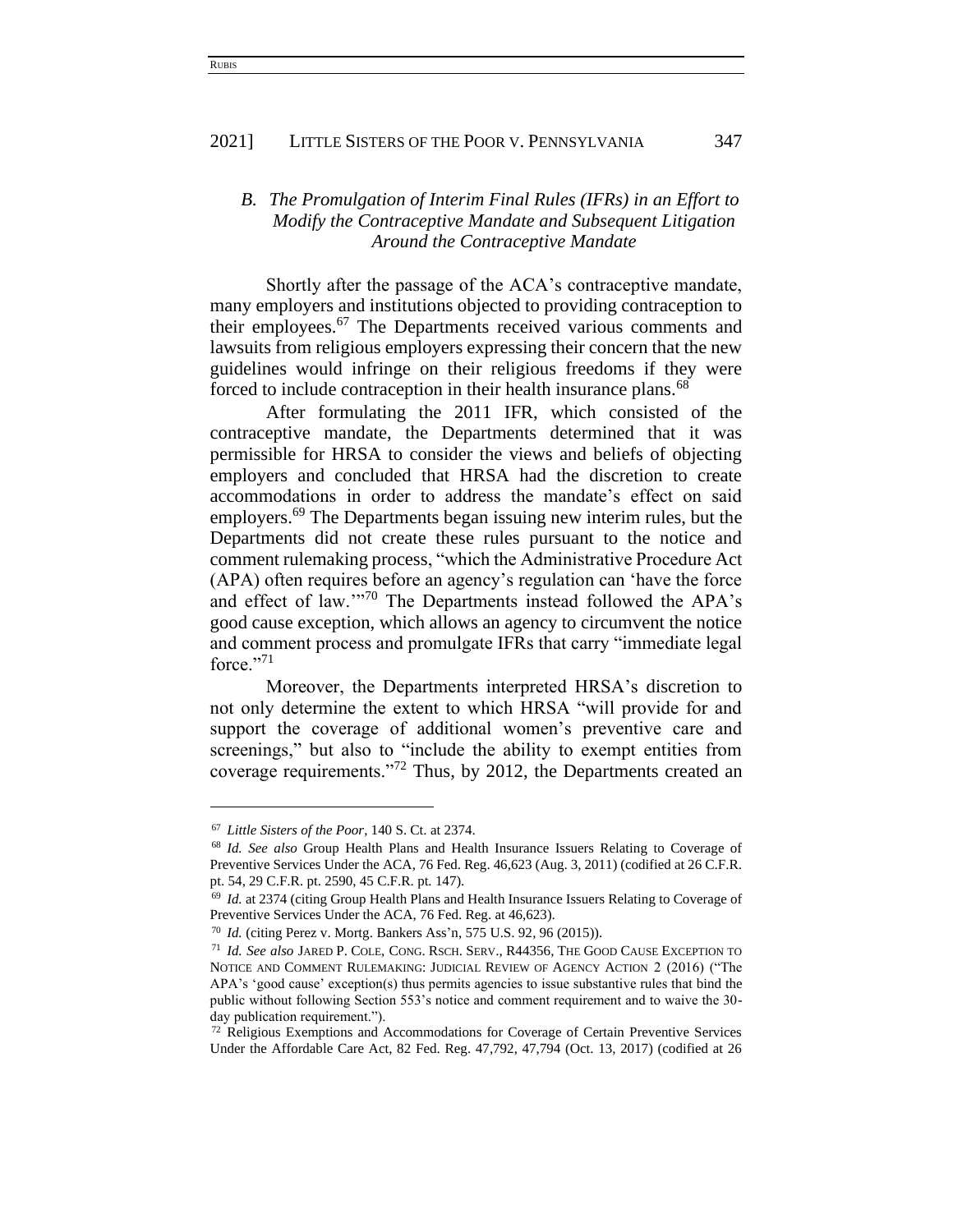exemption for religious employers and established a four-part test to identify which employers qualified under this exemption.<sup>73</sup> This became known as the "church exemption" because the last criterion required the entity to "be a church, an integrated auxiliary, a convention or association of churches, or 'the exclusively religious activities of any religious order."<sup>74</sup> These guidelines were scheduled to go into effect in early August of 2012 and would exempt these organizations from the contraceptive mandate. Because this exemption narrowly applied to churches, non-profits such as the Little Sisters could not qualify under this exemption.<sup>75</sup> By February 2012, in response to complaints by certain non-profits, the Departments promulgated a final rule that temporarily prohibited the mandate's guidelines from applying to some religious non-profit groups.<sup>76</sup> Many religious employers, including the Little Sisters, continued to file suit in the meantime.

The Departments noted that they intended to create new additional rules to better accommodate those non-profit organizations who could not qualify under the church exemption.<sup>77</sup> An interim final rule was then created in 2013 by the Departments, which became known as the "self-certification accommodation" process.<sup>78</sup> Here, the Departments re-defined what "religious employer" meant under the

C.F.R. pt. 54, 29 C.F.R. pt. 2590, 45 C.F.R. pt. 147) (explaining that "because the text refers to Guidelines 'supported by HRSA for purposes of this paragraph,' the Departments have consistently interpreted that authority to afford HRSA broad discretion to consider the requirements of coverage and cost-sharing in determining the nature and extent of preventive care and screenings recommended in the guidelines").

<sup>73</sup> *Little Sisters of the Poor*, 140 S. Ct. at 2374.

<sup>74</sup> *Id. See generally* Coverage of Certain Preventive Services Under the Affordable Care Act, 78 Fed. Reg. 39,870, 39,871 (July 2, 2013) (to be codified 26 C.F.R. pt. 54, 29 C.F.R. pts. 2510, 2590, 45 C.F.R. pts. 147, 156) (outlining the criteria for the "church exemption" rule, stating that the 2011 IFR explained that "a religious employer is one that: (1) Has the inculcation of religious values as its purpose; (2) primarily employs persons who share its religious tenets; (3) primarily serves persons who share its religious tenets; and (4) is a nonprofit organization described in section  $6033(a)(1)$  and  $(a)(3)(A)(i)$  or (iii) of the Code").

<sup>75</sup> *Little Sisters of the Poor*, 140 S. Ct. at 2374 (citing Group Health Plans and Health Insurance Issuers Relating to Coverage of Preventive Services Under the Patient Protection and Affordable Care Act, 77 Fed. Reg. 8725, 8725-26 (Feb. 15, 2012) (codified 29 C.F.R. pt. 2590, 45 C.F.R. pt. 147)). *See also* Lara Cartwright-Smith & Sara Rosenbaum, *Controversy, Contraception, and Conscience: Insurance Coverage Standards Under the Patient Protection and Affordable Care Act*, 127 PUB. HEALTH REPS. 541, 542 (2012).

<sup>76</sup> *Little Sisters of the Poor*, 140 S. Ct. at 2374. Until that rule was created, the 2012 rule offered a temporary safeguard to protect the aforementioned non-exempted employers. This safe harbor protected non-profits "whose plans have consistently not covered all or the same subset of contraceptive services" due to religious reasons. *Id.* at 2374-75.

<sup>77</sup> *Id.* at 2374 (citing Group Health Plans and Health Insurance Issuers Relating to Coverage of Preventive Services Under the Patient Protection and Affordable Care Act, 77 Fed. Reg. at 8727).

<sup>78</sup> *Id.* at 2375.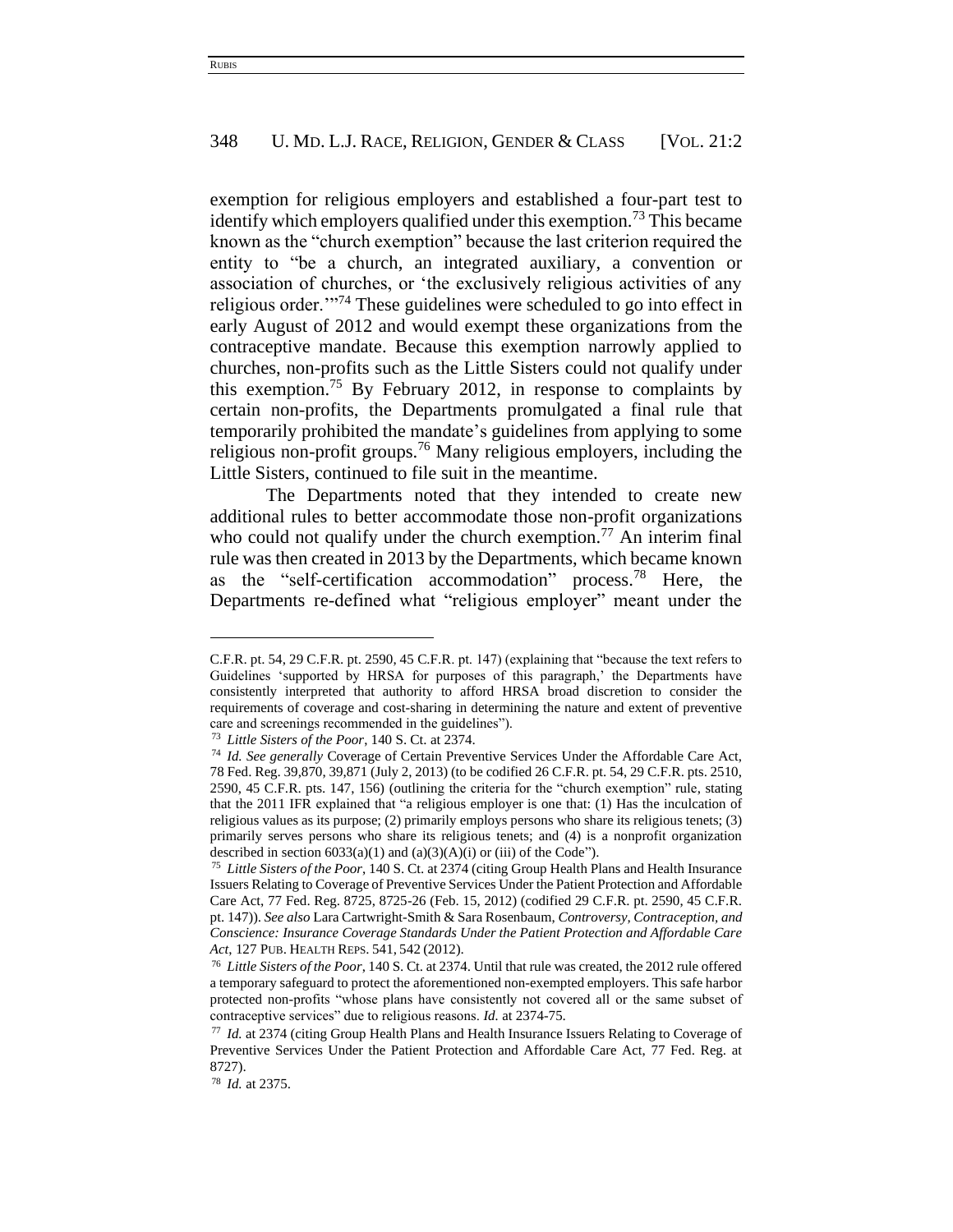accommodation.<sup>79</sup> These new regulations defined religious organizations as organizations that "(1) [o]ppos[e] providing coverage for some or all of the contraceptive services . . . on account of religious objections; (2) [are] organized and operat[e] as . . . nonprofit entit[ies]; (3) hol[d] [themselves] out as ... religious organization[s]; and (4) selfcertif[y] that [they] satisf[y] the first three criteria."<sup>80</sup> This accommodation process required an eligible organization to self-certify to HHS, their health insurance providers, or third-party administrators of their religious objections to contraception by providing "a copy of the self-certification form," which then "would exclude contraceptive coverage from the group health plan and provide payments to beneficiaries for contraceptive services separate from the health plan."<sup>81</sup> Therefore, under this accommodation, employees would be given separate payments for contraception through their insurance or the thirdparty provider without imposing any cost-sharing requirements on the employer, its insurance plan, or its employee beneficiaries.<sup>82</sup> Thus, religious employers would no longer be obligated to purchase contraceptive coverage and did not have to "contract, arrange, pay, or refer for contraceptive coverage."<sup>83</sup> This process was specifically created to protect religious organizations while still ensuring that women had access to contraceptive services.

However, while some employers were satisfied with the accommodation, many religious employers, such as the Little Sisters, continued to oppose the new accommodation process as a violation of their religious beliefs. The Little Sisters challenged the self-certification accommodation, arguing that completing this certification form "would force them to violate their religious beliefs by 'tak[ing] actions that directly cause *others* to provide contraception or appear to participate in

<sup>79</sup> *Id.* 

<sup>&</sup>lt;sup>80</sup> Id. (alteration in original) (citing Coverage of Certain Preventive Services Under the Affordable Care Act, 78 Fed. Reg. 39,870, 39,874) (July 2, 2013) (to be codified at 26 C.F.R. pt. 54, 29 C.F.R. pts. 2510, 2590, 45 C.F.R. pts. 147, 156)).

<sup>&</sup>lt;sup>81</sup> *Id.* at 2375 (citing Coverage of Certain Preventive Services Under the Affordable Care Act, 78 Fed. Reg. at 39,878).

<sup>&</sup>lt;sup>82</sup> See id. (reasoning that the Departments had stated in the past that the accommodation sought to "'protec[t]' religious organizations 'from having to contract, arrange, pay, or refer for [contraceptive] coverage' in a way that was consistent with and did not violate the Religious Freedom Restoration Act of 1993 (RFRA)"); *see also* Burwell v. Hobby Lobby Stores, Inc., 573 U.S. 682, 682-83 (2014).

<sup>83</sup> *Little Sisters of the Poor*, 140 S. Ct. at 2375. *See also Hobby Lobby*, 573 U.S. at 699 (citing Coverage of Certain Preventive Services Under the Affordable Care Act, 78 Fed. Reg. at 39,877).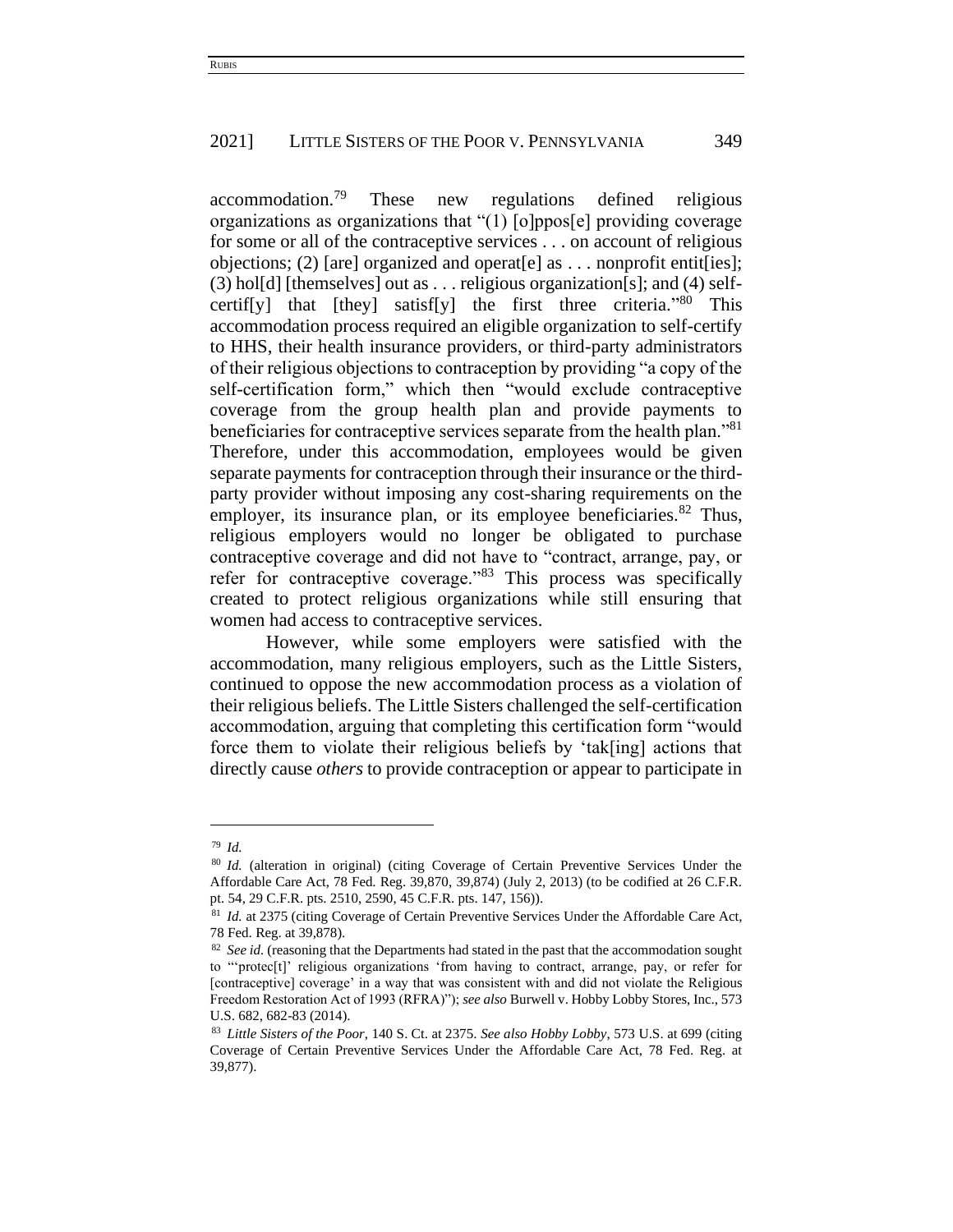the Department's delivery scheme.'"<sup>84</sup> By participating in the accommodation process, the Little Sisters argued that notifying their insurance or the government effectively triggers the coverage of their employees by someone else, which the Little Sisters believe makes them complicit in providing contraception.<sup>85</sup> While the Little Sisters continued litigating, other lawsuits regarding the contraceptive mandate made their way to the Supreme Court.

# *C. The History and Outcome of Precedent Cases and the Departments' Attempt at Complying with These Decisions*

By 2013, many employers brought suits challenging the accommodation process and the contraceptive mandate itself, including the Little Sisters. In the 2014 case of *Burwell v. Hobby Lobby Stores, Inc.*, <sup>86</sup> the Supreme Court held that under the RFRA, closely held *forprofit* corporations were entitled to invoke the exemption if they had sincerely held religious objections to contraceptive coverage.<sup>87</sup>

The respondents in *Hobby Lobby*, owners of three closely held for-profit corporations,<sup>88</sup> opposed four methods of contraception that were covered by the contraceptive mandate.<sup>89</sup> Based on the respondents' individual Christian beliefs, such as the belief that life begins at

<sup>89</sup> *Id.* at 701-03.

<sup>84</sup> *Little Sisters of the Poor*, 140 S. Ct. at 2376 (alteration in original) (citing Little Sisters of the Poor Home for the Aged v. Burwell, 794 F.3d 1151, 1168 (10th Cir. 2015) (emphasis added)).

<sup>85</sup> *See Debrief: Little Sisters of the Poor v. Pennsylvania*, *supra* note 42; *see also Little Sisters of the Poor*, 140 S. Ct. at 2391 (Alito, J., concurring) ("The inescapable bottom line is that the accommodation demanded that parties like the Little Sisters engage in conduct that was a necessary cause of the ultimate conduct to which they had strong religious objections.").

<sup>86</sup> 573 U.S. 682 ("The Religious Freedom Restoration Act of 1993 (RFRA) prohibits the 'Government [from] substantially burden[ing] a person's exercise of religion even if the burden results from a rule of general applicability' unless the Government 'demonstrates that application of the burden to the person— $(1)$  is in furtherance of a compelling governmental interest; and (2) is the least restrictive means of furthering that compelling governmental interest.'" (alteration in original) (citing Religious Freedom Restoration Act, 42 U.S.C. §§ 2000bb-1(a)-(b))). HHS and the dissent in *Hobby Lobby* made several arguments to demonstrate that a for-profit corporation cannot "engage in the 'exercise of religion' within the meaning of RFRA." *Id.* at 713. The majority disagreed, however, citing various reasons for its holding, such as corporations being treated as "individuals" for RFRA purposes. *Id.* at 707-09.

<sup>87</sup> *Little Sisters of the Poor*, 140 S. Ct. at 2383 (citing *Hobby Lobby*, 573 U.S. at 723-24).

<sup>&</sup>lt;sup>88</sup> This case involved two families who owned companies; the Greens own the nationwide chain Hobby Lobby and the Hahns own Conestoga Wood Specialties. *See Hobby Lobby*, 573 U.S. at 700-02. Hobby Lobby is a privately held arts and crafts company owned by Evangelical Christians with more than 500 stores around the United States. *Id.* at 702. One of the Greens' sons also had an affiliated business called Mardel, which "operates 35 Christian bookstores and employs close to 400 people." *Id.* All of these companies are organized as for-profit corporations. *Id.* at 700, 702.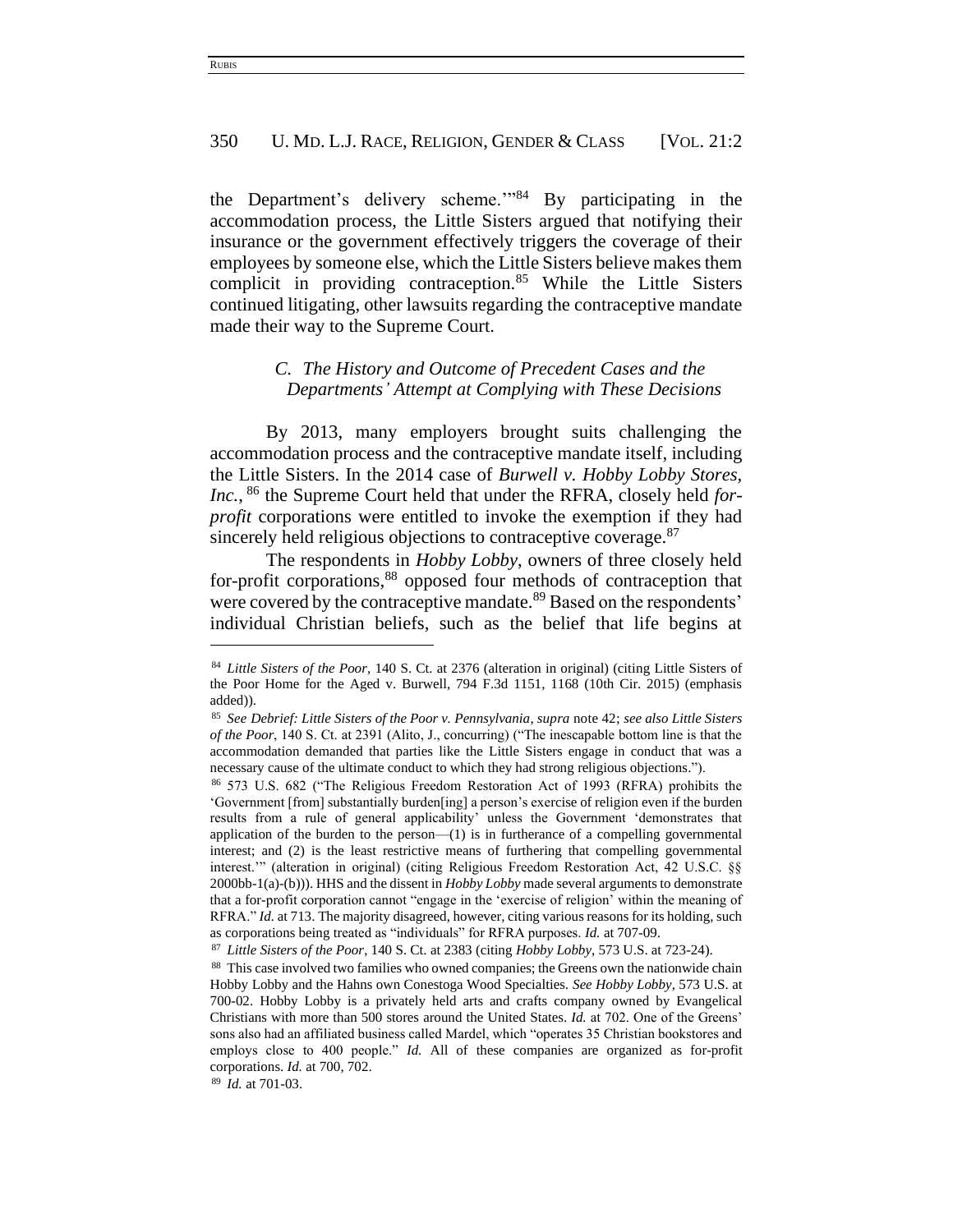conception, the respondents opposed providing certain methods of contraception to employees because the respondents believed it would make them "complicit in abortion."<sup>90</sup> Thus, the respondents maintained that the mandate substantially burdened their free exercise and sought exemption from the contraceptive mandate as to the four objectionable contraceptive methods.<sup>91</sup>

The Court reasoned that the mandate substantially burdened the free exercise of for-profit corporations in forcing them to provide their employees with these contraceptive methods.<sup>92</sup> The Court also held that the contraceptive mandate did not utilize the least restrictive means of serving a compelling governmental interest, stating that the selfcertification accommodation was "a less burdensome alternative."<sup>93</sup> As a result, these companies could not be required to provide contraceptive coverage.

Then, in *Wheaton College v. Burwell*, the Court decided that an entity (in this case, a college) seeking an exemption did not need to file the accommodation form. $94$  Rather, the entity's notification to HHS was sufficient to receive the exemption. The Departments then promulgated a final rule in compliance with these rulings. Later, in *Zubik v.*  Burwell,<sup>95</sup> the Supreme Court considered a challenge to the selfcertification accommodation, in which employers argued that submitting the self-certification accommodation notice still constituted a substantial burden to the exercise of their religion.<sup>96</sup> The Court vacated and remanded the cases without deciding the RFRA question and resolving the legal issue.  $97$  Instead, the Court directed the parties "to attempt to come to an agreement."<sup>98</sup> Because all parties here had accepted that an alternative approach was feasible, the Court directed

<sup>90</sup> *Little Sisters of the Poor*, 140 S. Ct. at 2377 (citing *Hobby Lobby*, 573 U.S. at 691, 720). The respondents challenged on the grounds that the mandate violated the RFRA, stating that "[i]f the owners comply with the HHS mandate, they believe they will be facilitating abortions, and if they do not comply, they will pay a very heavy price." *Hobby Lobby*, 573 U.S. at 691. In *Hobby Lobby*, the employers opposed four methods of contraception that "may have the effect of preventing an already fertilized egg from developing any further by inhibiting its attachment to the uterus," such as emergency contraception and the "morning after pill," methods that they believed constituted early abortion. *Id.* at 697-702.

<sup>91</sup> *Little Sisters of the Poor*, 140 S. Ct. at 2377-78.

<sup>92</sup> *Id.* at 2370.

<sup>93</sup> *Id.* at 2377 (citing *Hobby Lobby*, 573 U.S. at 730-31).

<sup>94</sup> 134 S. Ct. 2806 (2014).

<sup>95</sup> 136 S. Ct. 1557 (2016) (per curiam).

<sup>96</sup> *Id.* at 1559.

<sup>97</sup> *Little Sisters of the Poor*, 140 S. Ct. at 2388 (Alito, J., concurring).

<sup>98</sup> *Id.*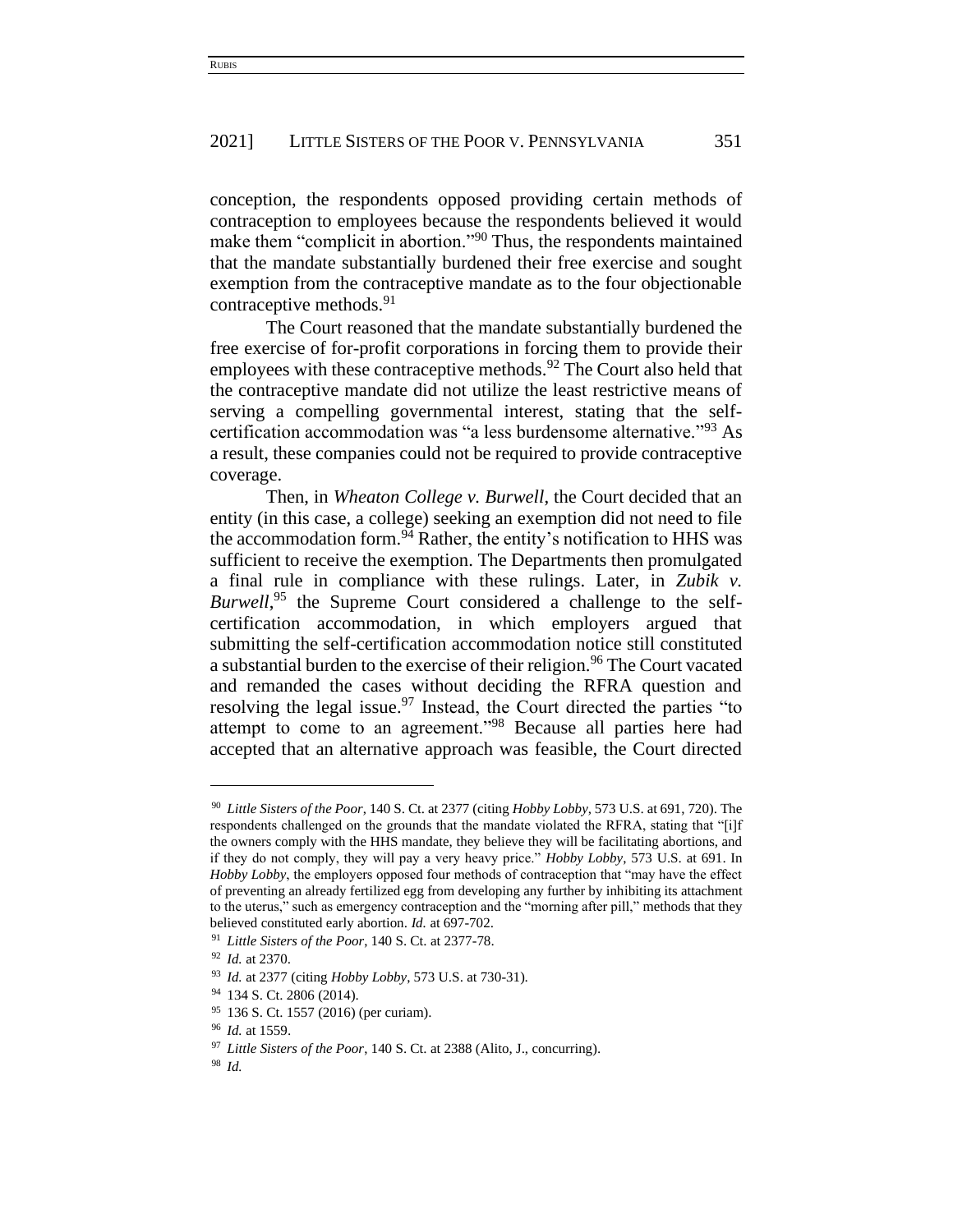the government to "accommodat[e] petitioners' religious exercise while at the same time ensuring that women covered by petitioners' health plans receive full and equal health coverage, including contraceptive coverage."<sup>99</sup>

After these decisions, the Departments initiated the task of reformulating rules regarding the contraceptive mandate.<sup>100</sup> The Departments reformulated the rules both under *Zubik*'s direction to accommodate religious employers, but also "against the backdrop of *Hobby Lobby*'s pronouncement that the mandate, standing alone, violated RFRA as applied to all religious entities with complicity-based objections."<sup>101</sup> In 2016, the Departments ultimately decided that "no feasible approach" had been identified to comply with *Zubik*, the government could not find a way to sufficiently accommodate both parties.<sup>102</sup>

# *D. Two Broad Exemptions Created in Light of* Hobby Lobby *and*  Zubik

In 2017, the Departments again tried to comply with *Zubik* by promulgating the final rules that served as the motivation behind the *Little Sisters* litigation. The Departments carved out two broad exemptions for those employers who objected to the mandate on religious or moral grounds.<sup>103</sup> The exemptions extended to non-profit as well as for-profit employers, including publicly traded companies.<sup>104</sup>

The religious exemption ultimately expanded the original church exemption to include employers who object to the mandate

<sup>99</sup> *Id.* at 2376 (majority opinion) (alteration in original) (citing *Zubik*, 136 S. Ct. at 1560). The Departments maintained that the self-certification accommodation was consistent with the RFRA "because it did not impose a substantial burden, and even if it did, it utilized the least restrictive means of achieving the Government's interests." However, after the case was remanded, the Departments attempted to create rules that complied with both *Hobby Lobby* and *Zubik*. *Id.* at 2377.

<sup>100</sup> *Id.*

<sup>101</sup> *Id.*

<sup>&</sup>lt;sup>102</sup> *Id.* The Little Sisters and other religious employers continued to object to participating in any behavior that would result in their employees obtaining contraception under their insurance plans, and the Departments maintained that there was no other way of providing contraceptive coverage to employees without using the employer's plan, issuer, or third-party administrator. *Id.* (Alito, J., concurring)*. See also* Religious Exemptions and Accommodations for Coverage of Certain Preventive Services Under the Affordable Care Act, 83 Fed. Reg. 57,536, 57,545-46 (Nov. 15, 2018) (codified at 26 C.F.R. pt. 54, 29 C.F.R. pt. 2590, 45 C.F.R. pt. 147).

<sup>103</sup> *Little Sisters of the Poor*, 140 S. Ct. at 2377-78.

<sup>&</sup>lt;sup>104</sup> *Id.* The self-certification accommodation is still optional under the Court's decision, but employers do not have to utilize the accommodation, meaning they can be exempted altogether if they hold "sincerely held religious or moral beliefs." *Id.* at 2399-2400 (Kagan, J., concurring).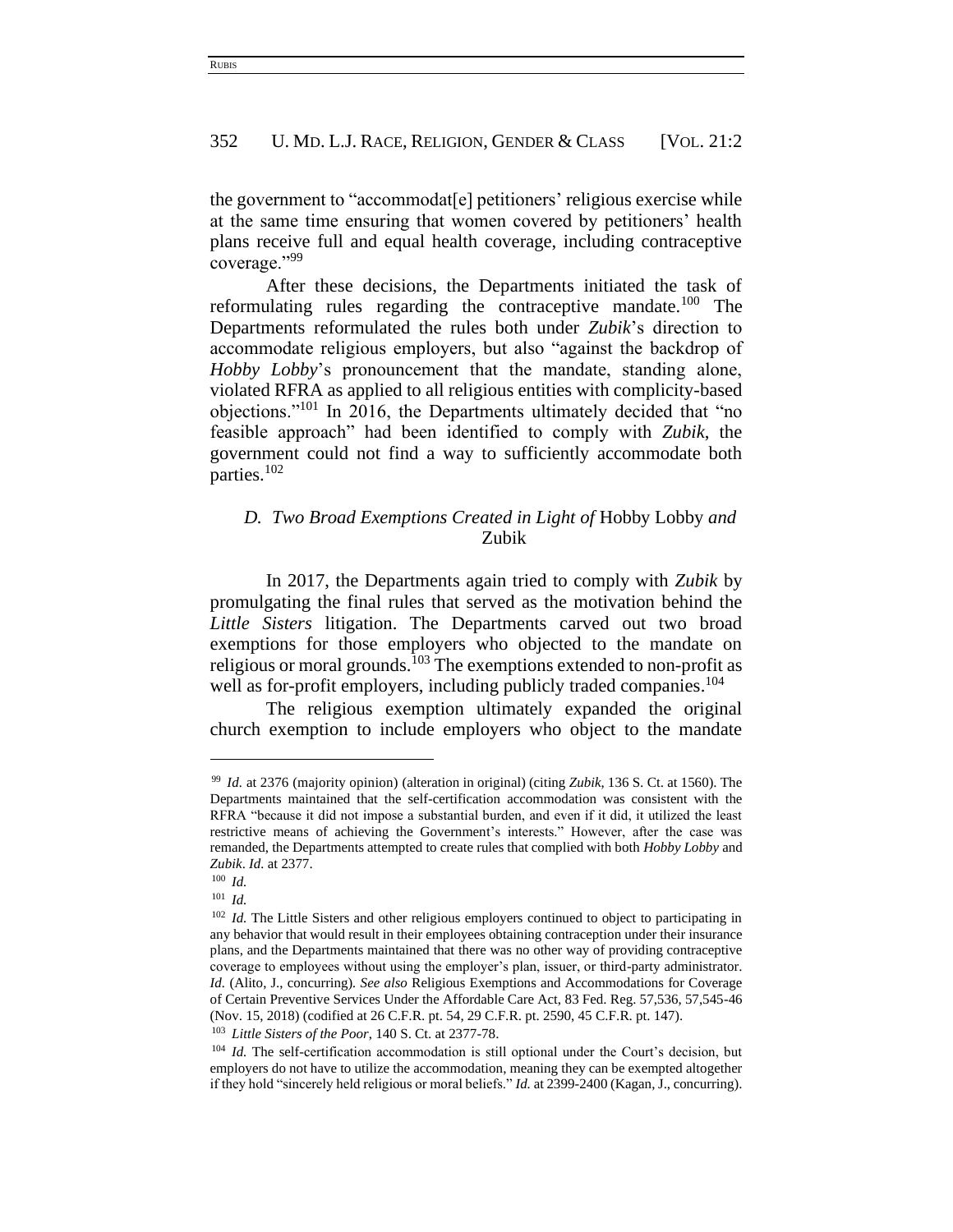"based on its sincerely held religious beliefs."<sup>105</sup> Because these employers were exempt, they did not have to use the accommodation process, which was still available under the new exemptions.<sup>106</sup> As with the prior IFRs, the Departments again invoked Section 300gg–13(a)(4) as authority to promulgate the "religious exemption."<sup>107</sup> The Departments maintained that Section 300gg–13(a)(4) included the ability to exempt entities from coverage requirements.<sup>108</sup> The Departments further maintained that RFRA "compelled the creation of, or at least provided the discretion to create, the religious exemption."<sup>109</sup> The Departments believed that the Court's reasoning in *Hobby Lobby*  extends "for the purposes of analyzing a substantial burden," which includes the burdens that an entity would face in "participating in the self-certification accommodation process."<sup>110</sup>

The second rule created a moral exemption for employers who objected on moral grounds "to providing some or all forms of contraceptive coverage."<sup>111</sup> This exemption also extended to non-profits and for-profits with no publicly traded components. <sup>112</sup> The Departments invoked their authority under the ACA to create the moral exemption as well.<sup>113</sup> As a result, the broad exemptions allow *any* employer or entity

<sup>105</sup> *Id.* at 2370 (majority opinion). *See also* 45 C.F.R. § 147.132 (2021).

<sup>106</sup> *Little Sisters of the Poor*, 140 S. Ct. at 2377 (citing Religious Exemptions and Accommodations for Coverage of Certain Preventive Services Under the Affordable Care Act, 82 Fed. Reg. 47,792, 47,806 (Oct. 13, 2017) (codified at 26 C.F.R. pt. 54, 29 C.F.R. pt. 2590, 45 C.F.R. pt. 147)).

<sup>&</sup>lt;sup>107</sup> *Id.* (citing Religious Exemptions and Accommodations for Coverage of Certain Preventive Services Under the Affordable Care Act, 82 Fed. Reg. at 47,794).

<sup>108</sup> *Id.*

<sup>&</sup>lt;sup>109</sup> *Id.* at 2377 (citing Religious Exemptions and Accommodations for Coverage of Certain Preventive Services Under the Affordable Care Act, 82 Fed. Reg. at 47,800-06). The Departments explained: "We know from *Hobby Lobby* that, in the absence of any accommodation, the contraceptive-coverage requirement imposes a substantial burden on certain objecting employers. We know from other lawsuits and public comments that many religious entities have objections to complying with the [self-certification] accommodation based on their sincerely held religious beliefs." *Id.* at 2377-78 (citing Religious Exemptions and Accommodations for Coverage of Certain Preventive Services Under the Affordable Care Act, 82 Fed. Reg. at 47,806).

<sup>110</sup> *Little Sisters of the Poor*, 140 S. Ct. at 2378 (citing Religious Exemptions and Accommodations for Coverage of Certain Preventive Services Under the Affordable Care Act, 82 Fed. Reg. at 47,800).

<sup>111</sup> *Id.*

<sup>112</sup> *Id.*

<sup>&</sup>lt;sup>113</sup> *Id.* (citing Religious Exemptions and Accommodations for Coverage of Certain Preventive Services Under the Affordable Care Act, 82 Fed. Reg. at 47,844).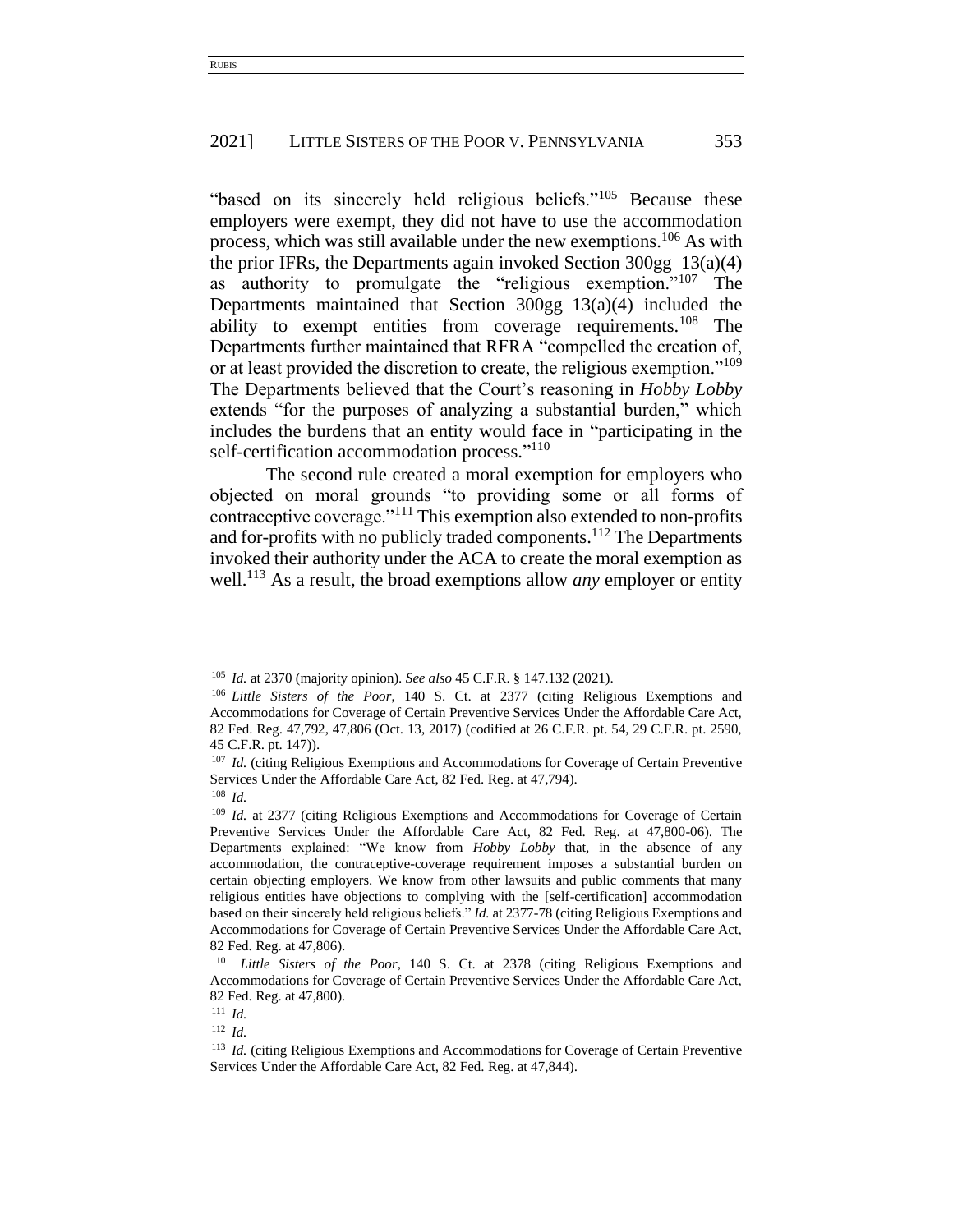with religious or moral beliefs to completely opt out of the contraceptive mandate.<sup>114</sup>

#### III. COURT'S REASONING

The Supreme Court reversed the Third Circuit's judgment and remanded the case with instructions to end the nationwide preliminary injunction.<sup>115</sup> The Court determined whether the ACA permits the federal government to create rules exempting employers who hold religious or moral beliefs from providing contraceptive coverage in their employee health plans. The Court specifically addressed two issues: (1) whether the Departments had the statutory authority under the ACA to promulgate the exemptions, and (2) whether the Departments procedurally complied with federal laws governing the administrative agency rulemaking process when promulgating the exemptions.<sup>116</sup> The Court found that the two exemptions were substantively and procedurally valid, holding that the Departments had the authority pursuant to the ACA to create the religious and moral blanket exemptions from the contraceptive mandate and that the Departments also complied with the Administrative Procedure Act's (APA) procedural requirements.<sup>117</sup> In a footnote, the majority also held that the Little Sisters had standing in this case.<sup>118</sup> The Court also found that the ACA gave the Departments the authority to promulgate these rules, so the Court did not consider the issue of whether RFRA required or authorized the exceptions.<sup>119</sup> Nevertheless, Justice Thomas believes that "that the contraceptive mandate is capable of violating RFRA."<sup>120</sup>

<sup>114</sup> *Id.* (citing Religious Exemptions and Accommodations for Coverage of Certain Preventive Services Under the Affordable Care Act, 82 Fed. Reg. at 47,802, 47,810-11, 47,850, 47,861- 62).

<sup>115</sup> *Id.*

<sup>116</sup> *Id.* at 2379, 2384.

<sup>117</sup> *Id.* at 2386.

<sup>118</sup> *Id.* at 2379 n.6.

<sup>119</sup> *Id.* at 2382.

<sup>120</sup> *Id.* at 2383. *See also Affordable Care Act — Contraceptive Mandate — Religious Exemptions —* Little Sisters of the Poor Saints Peter & Paul Home v. Pennsylvania, 134 HARV. L. REV. 560, 563 (2020) (citing *Little Sisters of the Poor*, 140 S. Ct. at 2383) (discussing Justice Thomas' rejection of the states' claims that the agencies could not consider RFRA when formulating the religious exemption because RFRA applies to all Federal law unless Congress explicitly excluded a statute from RFRA's reach)).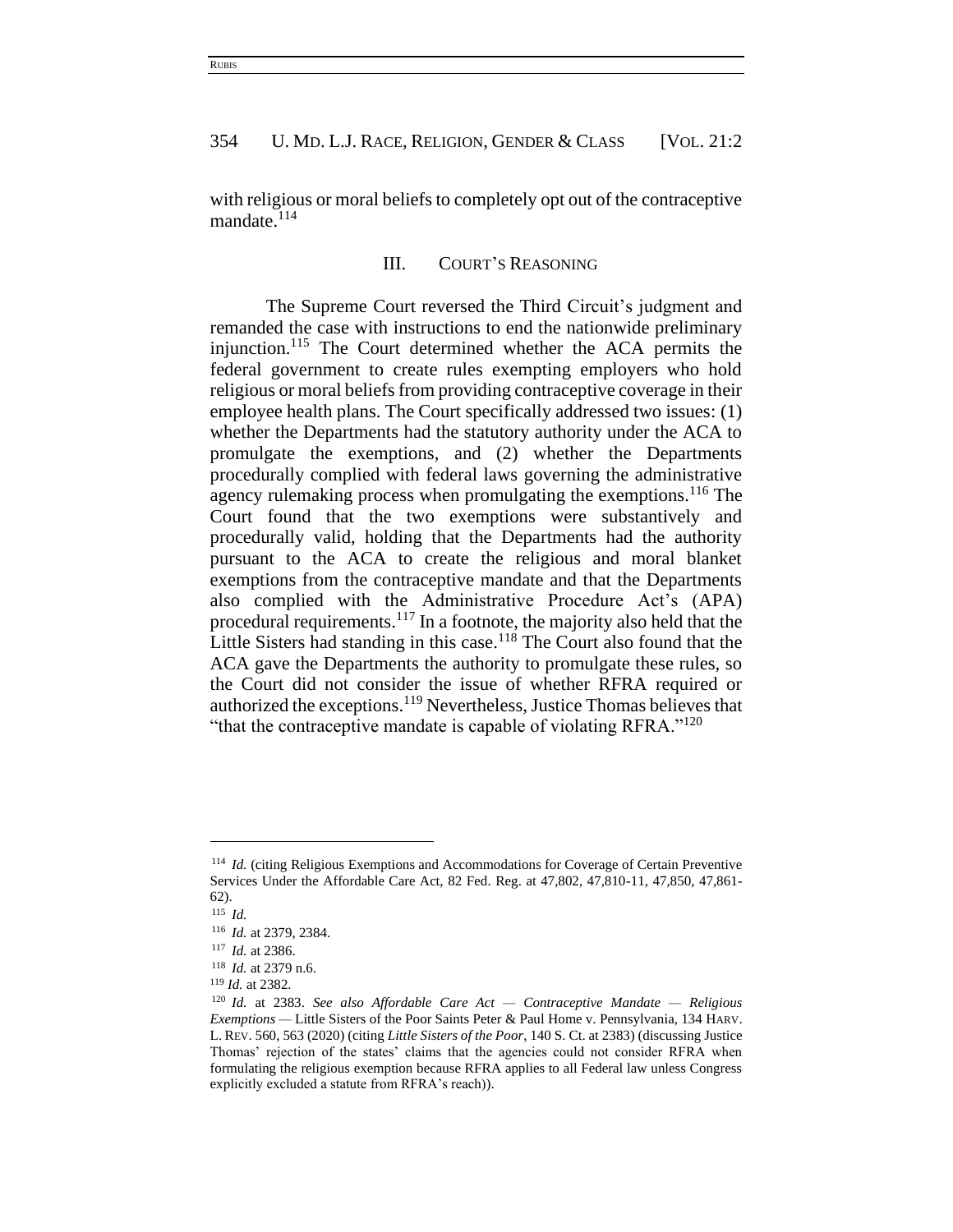Writing for the majority, Justice Clarence Thomas agreed with the Departments, <sup>121</sup> and used the plain language of the statute to reject the states' claims.<sup>122</sup> The issue turned on an interpretation of what exactly HRSA can "provide for."<sup>123</sup> The Court interpreted "as provided for" in the statute to be a broad grant of authority and discretion to determine what counts as preventive care and screenings.<sup>124</sup> Justice Thomas writes: "On its face . . . the provision grants sweeping authority to HRSA to craft a set of standards defining the preventive care that applicable health plans must cover."<sup>125</sup> Justice Thomas further supports his decision by reasoning that the statute does not contain "an exhaustive or illustrative list of the preventive care and screenings" and is silent as to what the comprehensive guidelines must contain or how HRSA must create them.<sup>126</sup> Thus, Thomas writes, this same authority that empowers HRSA to decide *what* preventive care to include also "include[es] the ability for HRSA to identify and craft exemptions from its own Guidelines." <sup>127</sup> The Court further reasons in a footnote that the Court's decisions in *Hobby Lobby* and *Zubik* support the idea that the ACA statute empowered HRSA to create the exemptions since the Departments had the authority to create the initial church exemption as well as the 2013 self-certification accommodation.<sup>128</sup>

As for the second issue, the Court ruled that the Trump administration met the procedural requirements outlined in the APA

<sup>&</sup>lt;sup>121</sup> The Departments argued that the phrase "as provided for" permits HRSA "to identify what preventive care and screenings must be covered and to exempt or accommodate certain employers' religious objections." *Little Sisters of the Poor*, 140 S. Ct. at 2380 (citing Religious Exemptions and Accommodations for Coverage of Certain Preventive Services Under the Affordable Care Act, 83 FR 57,536, 57,540-41 (Nov. 15, 2018) (codified at 26 C.F.R. pt. 54, 29 C.F.R. pt. 2590, 45 C.F.R. pt. 147)). The Departments also maintained that such as with the Church exemption, "their role as the administering agencies permits them to guide HRSA in its discretion . . .". *Id.* (citing Religious Exemptions and Accommodations for Coverage of Certain Preventive Services Under the Affordable Care Act, 82 Fed. Reg. 47,792, 47,794 (Oct. 13, 2017) (codified at 26 C.F.R. pt. 54, 29 C.F.R. pt. 2590, 45 C.F.R. pt. 147)).

<sup>122</sup> *Little Sisters of the Poor*, 140 S. Ct. at 2380. The States, on the other hand, argued that Section  $300gg-13(a)(4)$  of the ACA allowed HRSA "to only list the preventive care and screenings that health plans 'shall . . . provide,' not to exempt entities from covering those identified services." *Id.*

<sup>123</sup> *Id.* at 2397 (Kagan, J., concurring).

<sup>124</sup> *Id.* at 2379-80 (majority opinion).

<sup>125</sup> *Id.* 

<sup>126</sup> *Id.* at 2380.

<sup>127</sup> *Id.* 

<sup>&</sup>lt;sup>128</sup> *Id.* at 2381 n.7. The Court explains that "it would be passing strange for this Court to direct the Departments to make such an accommodation if it thought the ACA did not authorize one." *Id.*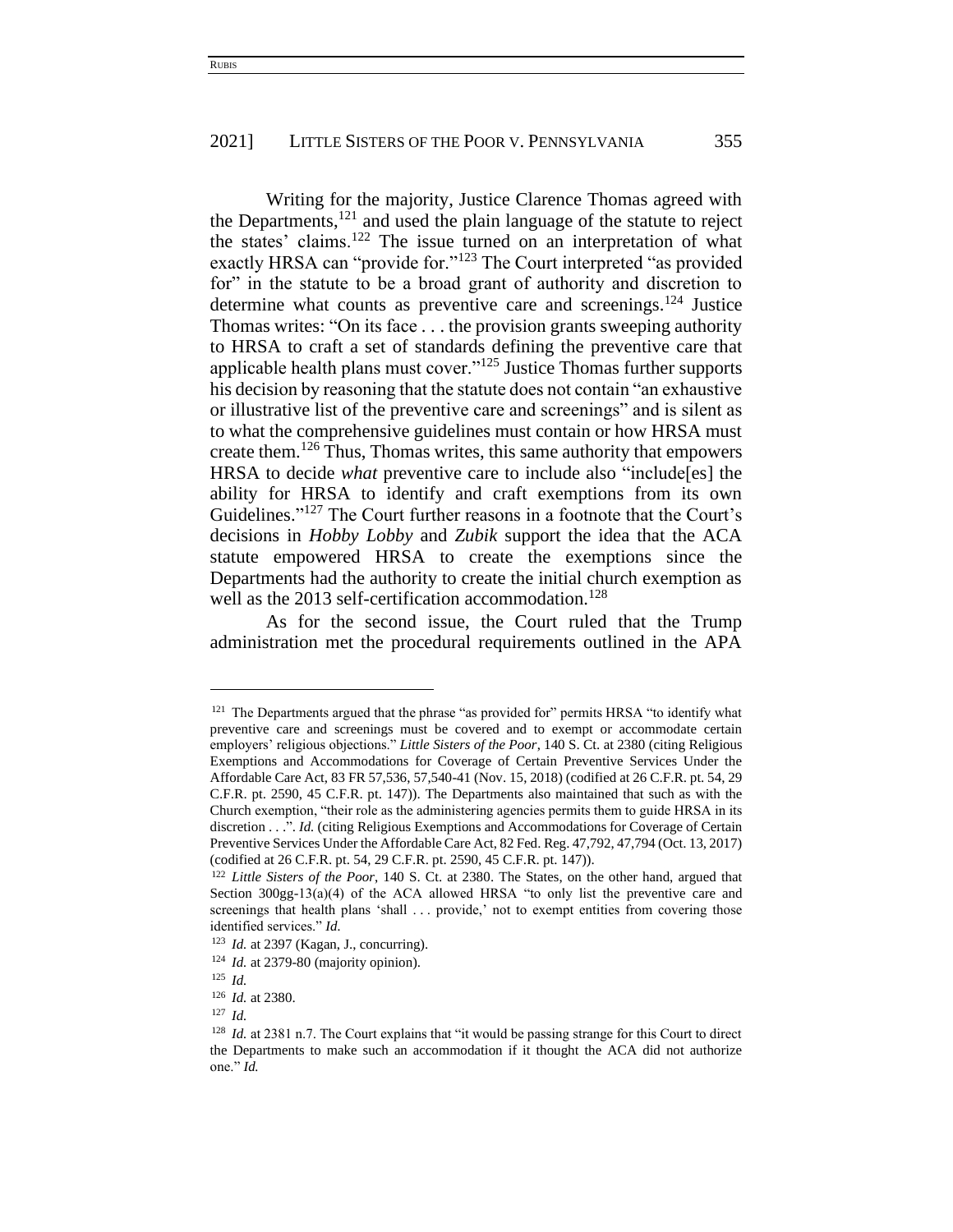when enacting the two exemptions.<sup>129</sup> The Court found that the Departments had not violated the APA's procedural requirements. The states argued that the rulemaking procedure for the exemptions was defective because the Departments named the relevant document "Interim Final Rules with Request for Comments" instead of "General Notice of Proposed Rulemaking."<sup>130</sup> The Court, however, ruled that the 2017 IFR's request for comments "readily satisfied the APA notice requirements,"<sup>131</sup> as the request explained the Departments' view that they had authority both under the ACA and under the RFRA to promulgate the exemptions.<sup>132</sup> Thus, Justice Thomas opined that the exemptions "contained all of the elements of a notice of proposed rulemaking as required by the APA."<sup>133</sup> The Court went on to say that even if the Departments were required to publish a document called "notice of proposed rulemaking," there was no "prejudicial error."<sup>134</sup>

Additionally, Justice Thomas rejected the "open-mindedness test" argued by the Respondents and upheld by the Third Circuit.<sup>135</sup> Justice Thomas notes that the "open-mindedness" test has "no basis in the APA," and instead, focused on the APA's objective criteria.<sup>136</sup> Thus, the Court held that each of the APA's procedural requirements was satisfied: The Departments "request[ed] and encourage[ed] public comments on all matters addressed' in the rules;" the Departments "gave interested parties 60 days to submit comments;" the final rules contained a "concise statement on their basis and purpose;" and the final

<sup>129</sup> *Id.* at 2384.

<sup>130</sup> *Id.* 

<sup>&</sup>lt;sup>131</sup> *Id.* (citing 5 U.S.C. § 553(b)) ("[T]he APA requires agencies to publish a notice of proposed rulemaking in the Federal Register before promulgating a rule that has legal force."). *See also id.* at 2384 (citing §§ 553(b)(2)-(3)).

<sup>132</sup> *Id.* at 2384 (citing Religious Exemptions and Accommodations for Coverage of Certain Preventive Services Under the Affordable Care Act, 82 Fed. Reg. 47,792, 47,794, 47,844, 47,800-06 (Oct. 13, 2017) (codified at 26 C.F.R pt. 54, 29 C.F.R pt. 2590, 45 C.F.R pt. 147)). Justice Thomas maintained that the Departments issued an IFR that discussed "its position in fulsome detail and 'provide[d] the public with an opportunity to comment on whether [the] regulations . . . should be permanent or subject to modification'"). *Id.* (citing Religious Exemptions and Accommodations for Coverage of Certain Preventive Services Under the Affordable Care Act, 82 Fed. Reg. at 47,815, 47,852, 47,855).

<sup>133</sup> *Id.* at 2384.

<sup>134</sup> *Id.* at 2385.

<sup>&</sup>lt;sup>135</sup> *Id.* Respondents argued that the final rules made small changes to the IFRs, "leaving their substance unchanged." *Id.* The Third Circuit also used this test, maintaining that the final rules were "'virtually identical' to the IFRs" and thus, the Departments did not have the "requisite 'flexible and open-minded attitude' when they promulgated the final rules." *Id.* (citing Pennsylvania v. President U.S., 930 F.3d 543, 569 (3d Cir. 2019)).

<sup>136</sup> *Id.* at 2385-86 (citing Pension Benefit Guar. Corp. v. LTV Corp., 496 U.S. 633, 654 (1990)).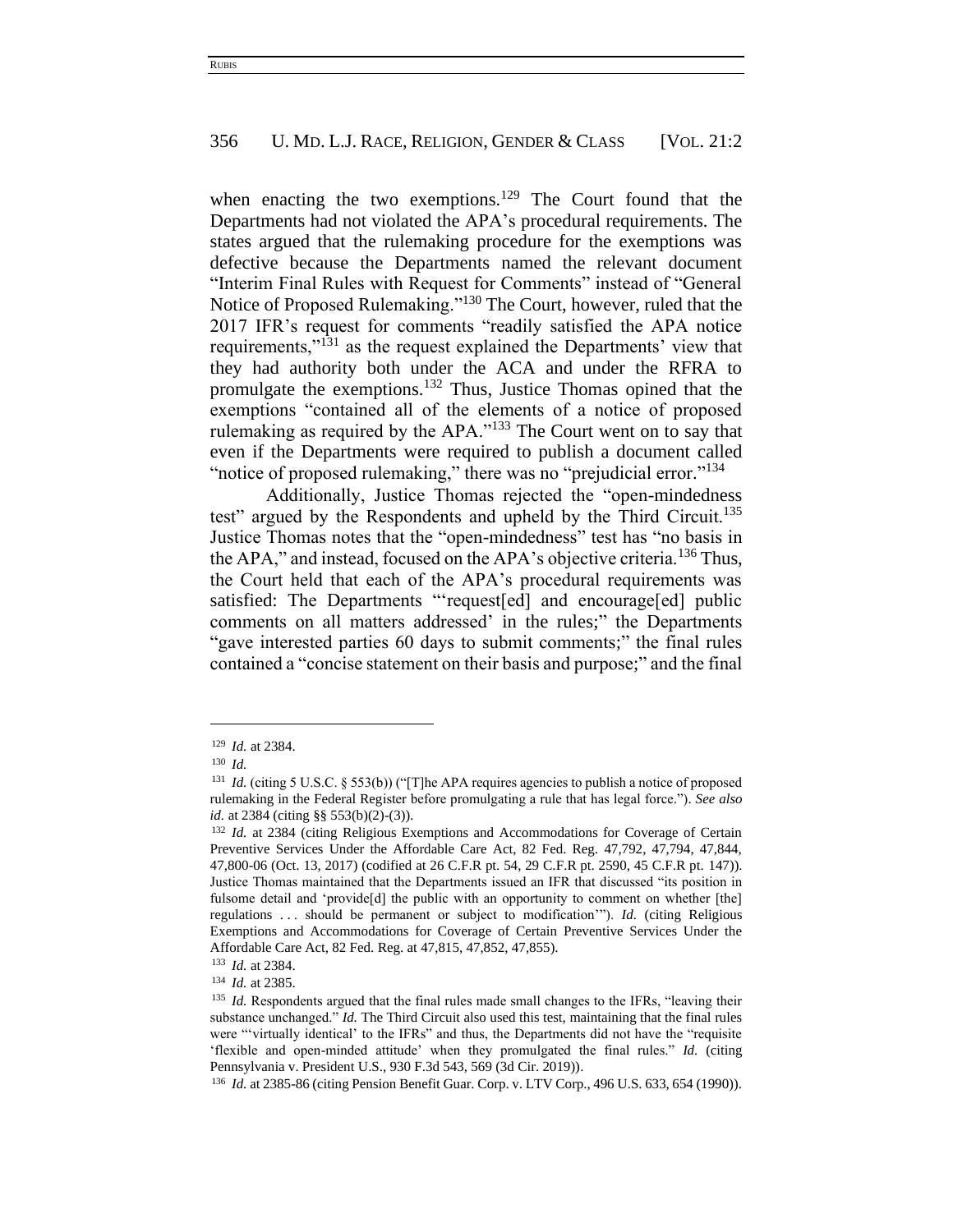rules were published in November 2018 and became effective in January 2019, "more than 30 days after being published."<sup>137</sup>

Justice Alito concurred with the Court's decision, reasoning that the Court should have gone further and should have ruled that the exemptions were valid under RFRA.<sup>138</sup> He stated: "RFRA compels an exemption for the Little Sisters and any other employer" to the mandate, and thus, would hold that the exemptions are not arbitrary and capricious for this reason.<sup>139</sup> Furthermore, Justice Alito believes that requiring religious employers to comply with the mandate would violate the RFRA and impose a substantial burden on employers since the Little Sisters "have a sincere religious objection to the use of contraceptives and [they] also have a sincere religious belief that utilizing the accommodation would make them complicit in this conduct."<sup>140</sup> Lastly, Justice Alito maintained that there are many exceptions in the ACA that already exclude many people from the contraceptive mandate (such as excluding those working for employers with fifty employees or less or those who do not work outside of the home); that Congress did not mandate coverage in the ACA itself but left it to the government to decide; and that ensuring women have access to seamless no-cost contraception is not a compelling governmental interest, and even if it were, the mandate was not the "least restrictive means" of carrying this interest out.<sup>141</sup>

Justice Kagan also offered a concurring opinion, maintaining that the ACA's language granting HRSA's authority was ambiguous.<sup>142</sup> Justice Kagan reasoned that it is difficult to determine what Congress intended, and thus, the *Chevron* Doctrine should apply, which "instructs that a court facing statutory ambiguity should accede to a reasonable interpretation by the implementing agency."<sup>143</sup> She further maintained

<sup>&</sup>lt;sup>137</sup> *Id.* at 2386 (citing Moral Exemptions and Accommodations for Coverage of Certain Preventive Services Under the Affordable Care Act, 82 Fed. Reg. 47,813, 47,854, 47,792, 47,838 (Oct. 13, 2017) (codified at 26 C.F.R pt. 54, 29 C.F.R pt. 2590, 45 C.F.R pt. 147); Moral Exemptions and Accommodations for Coverage of Certain Preventive Services Under the Affordable Care Act, 83 FR 57,592, 57,537-38 (Nov. 15, 2018) (codified at 26 C.F.R. pt. 54, 29 C.F.R. pt. 2590, 45 C.F.R. pt. 147)).

<sup>&</sup>lt;sup>138</sup> *Id.* at 2387 (Alito, J., concurring).

<sup>139</sup> *Id*.

<sup>140</sup> *Id.* at 2390.

<sup>141</sup> *Id.* at 2393-94.

<sup>142</sup> *Id.* at 2397 (Kagan, J., concurring).

<sup>&</sup>lt;sup>143</sup> *Id.* at 2397 ("Sometimes when I squint, I read the law as giving HRSA discretion over all coverage issues . . . At other times, I see the statute as putting the agency in charge of only the 'what' question, and not the 'who.'"). *See generally* VALERIE C. BRANNON & JARED P. COLE,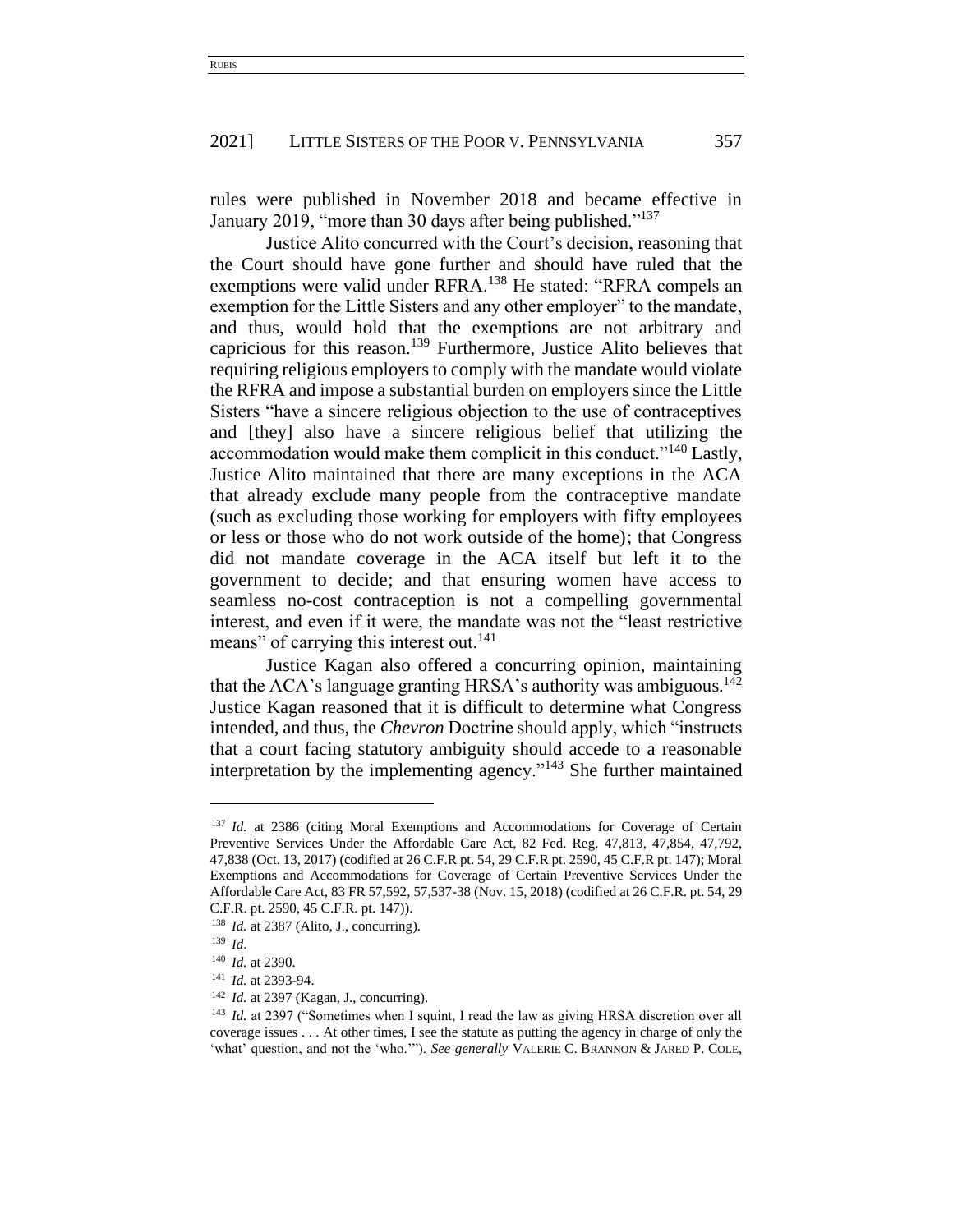that *Chevron* should be used because "the agency's expertise often enables a sounder assessment of which reading best fits the statutory scheme."<sup>144</sup> However, even with this reading, Justice Kagan questioned whether the exemptions are arbitrary and capricious and would have remanded for the lower courts to decide on this issue.<sup>145</sup>

Justice Ginsburg offered a dissenting opinion, joined by Justice Sotomayor, focusing on the impact that the Court's ruling will have on women in the long term. Justice Ginsburg reasoned that the Court reached the wrong conclusion.<sup>146</sup> First, she maintained that the plain language of the ACA authorizes HRSA to decide *only* the "type" of women's health services, not to carve out exemptions and ultimately undermine the statutory directive to produce those services at a minimum.<sup>147</sup> Justice Ginsburg also found that the exemptions were not required nor authorized by RFRA.<sup>148</sup> Justice Ginsburg recognized that religious accommodations and exemptions may be carved out to cure violations of RFRA, but only to the extent that they do not substantially burden nonbeneficiaries. $149$  Based on the concerns for women employees, their dependents, and students, Justice Ginsburg concluded the Court should have come to a different conclusion.

### IV. LEGAL ANALYSIS

# *A. The Court Failed to Adequately Weigh the Exemptions' Harm to Women Employees*

While the Court did not deny that women would be adversely impacted by the broad religious and moral exemptions, the Court nevertheless upheld the exemptions to the detriment of women employees across the country. As Justice Ginsburg noted, "the Court casts totally aside countervailing rights and interests in its zeal to secure

CHEVRON DEFERENCE: A PRIMER 1, 5 (CONG. RES. SERV. 2017) (stating that much deference is captured in the APA and afforded to agencies when they are interpreting their governing statutes; the *Chevron* Doctrine specifies that if the court finds that the statute is silent or ambiguous regarding the specific issue, the reviewing court must consider whether the agency's action was based on a permissible or reasonable interpretation of the statute at issue).

<sup>&</sup>lt;sup>144</sup> *Id.* at 2397 (citing Chevron, U.S.A. Inc. v. Nat. Res. Def. Council, Inc., 467 U.S. 837, 865 (1984)).

<sup>145</sup> *Id.* at 2399. *See infra* Section IV.C.

<sup>146</sup> *Little Sisters of the Poor*, 140 S. Ct. at 2401 (Ginsburg, J., dissenting).

<sup>&</sup>lt;sup>147</sup> *Id.* at 2405 (citing 42 U.S.C. § 300gg-13(a)(4) (stating that "[A] group health plan and a health insurance issuer offering group or individual health insurance coverage shall, at a *minimum* provide . . . .") (emphasis added)).

<sup>148</sup> *Id.* at 2409.

<sup>149</sup> *Id.* at 2407.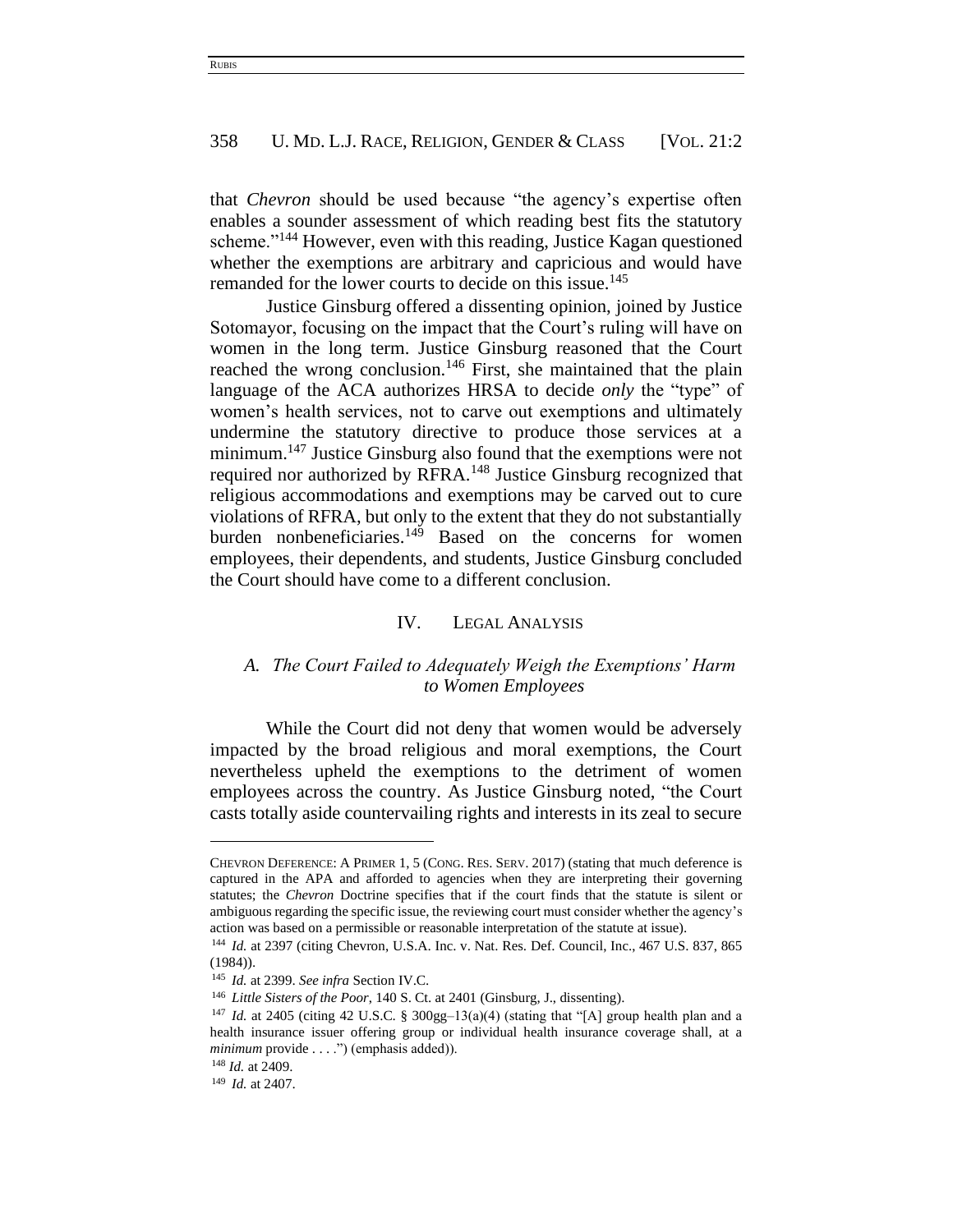religious rights to the *n*th degree."<sup>150</sup> The Court failed to effectively analyze how it can respect the beliefs of religious employers while protecting employees who do not share in those beliefs, and the Court should have adequately balanced these two rights.

The Court's holding will ultimately result in many women losing access to no-cost contraception through their health insurance plans. It is reported that "more than 2.9 million Americans – including approximately 580,000 women of childbearing age – receive insurance through organizations *newly eligible* for the Court's blanket exemptions."<sup>151</sup> The government also estimates that "between 70,500 and 126,400 women of childbearing age . . . will experience the disappearance of the contraceptive coverage formerly available to them," and "the numbers may be even higher."<sup>152</sup> Accordingly, the Court's decision will impact thousands of women in this country, specifically in terms of the adverse impact on women's overall health and well-being; their social and economic status; and their ability to function fully as citizens in democratic society, particularly as full and equal members of the market and labor force.

In general, courts have moved away from looking at adverse impact as a way to establish a constitutional claim. The Court typically wants to see animus and intentional discrimination on the party's part.<sup>153</sup>

<sup>150</sup> *Id.* at 2400.

<sup>151</sup> *Id.* at 2403 (citing Religious Exemptions and Accommodations for Coverage of Certain Preventive Services Under the Affordable Care Act, 83 Fed. Reg. 57,577-78 (Nov. 15, 2018) (codified at 26 C.F.R. pt. 54, 29 C.F.R. pt. 2590, 45 C.F.R. pt. 147)). *See also* Burwell v. Hobby Lobby Stores, Inc., 573 U.S. 682, 740 (2014) (Ginsburg, J., dissenting) (writing that "[T]housands of women employed by Hobby Lobby and Conestoga or dependents of persons those corporations employ" are affected by the Court's decision).

<sup>152</sup> *Little Sisters of the Poor*, 140 S. Ct. at 2408 (Ginsburg, J., dissenting) (citing 83 Fed. Reg. 57578–57580). *See also Contraceptive Use in the United States*, GUTTMACHER INST. (Oct. 2015), https://www.guttmacher.org/sites/default/files/pdfs/pubs/fb\_contr\_use.pdf (stating birth control is used nearly universally by women of reproductive age in the United States); *The Affordable Care Act's Birth Control Benefit: Too Important to Lose Fact Sheet*, NAT'L WOMEN'S L. CTR. (May 2017), https://nwlc.org/wp-content/uploads/2017/05/BC-Benefit-Whats-At-Stake.pdf (citing PERRYUNDEM, CONTRACEPTIVES + POLICY THROUGH A GENDER LENS, RESULTS FROM A NATIONAL SURVEY 17 (2017)) (reporting that women are consistently using their insurance coverage to access contraceptive services and a 2017 poll found that over seventy-seven percent of women want the birth control benefit to continue).

<sup>153</sup> *See* Ricci v. DeStefano, 557 U.S. 557, 577 (2009) ("Title VII prohibits both intentional discrimination (known as 'disparate treatment') as well as, in some cases, practices that are not intended to discriminate but in fact have a disproportionately adverse effect on minorities (known as 'disparate impact')"); *see, e.g.*, Griggs v. Duke Power Co., 401 U.S. 424, 430-32 (1971) (holding Title VII's purpose was to prohibit employment discrimination and thus barred both intentional discrimination in employment as well as unintended disparate impact resulting from employment policies); U.S. Dep't of Agric. v. Moreno, 413 U.S. 528 (1973); City of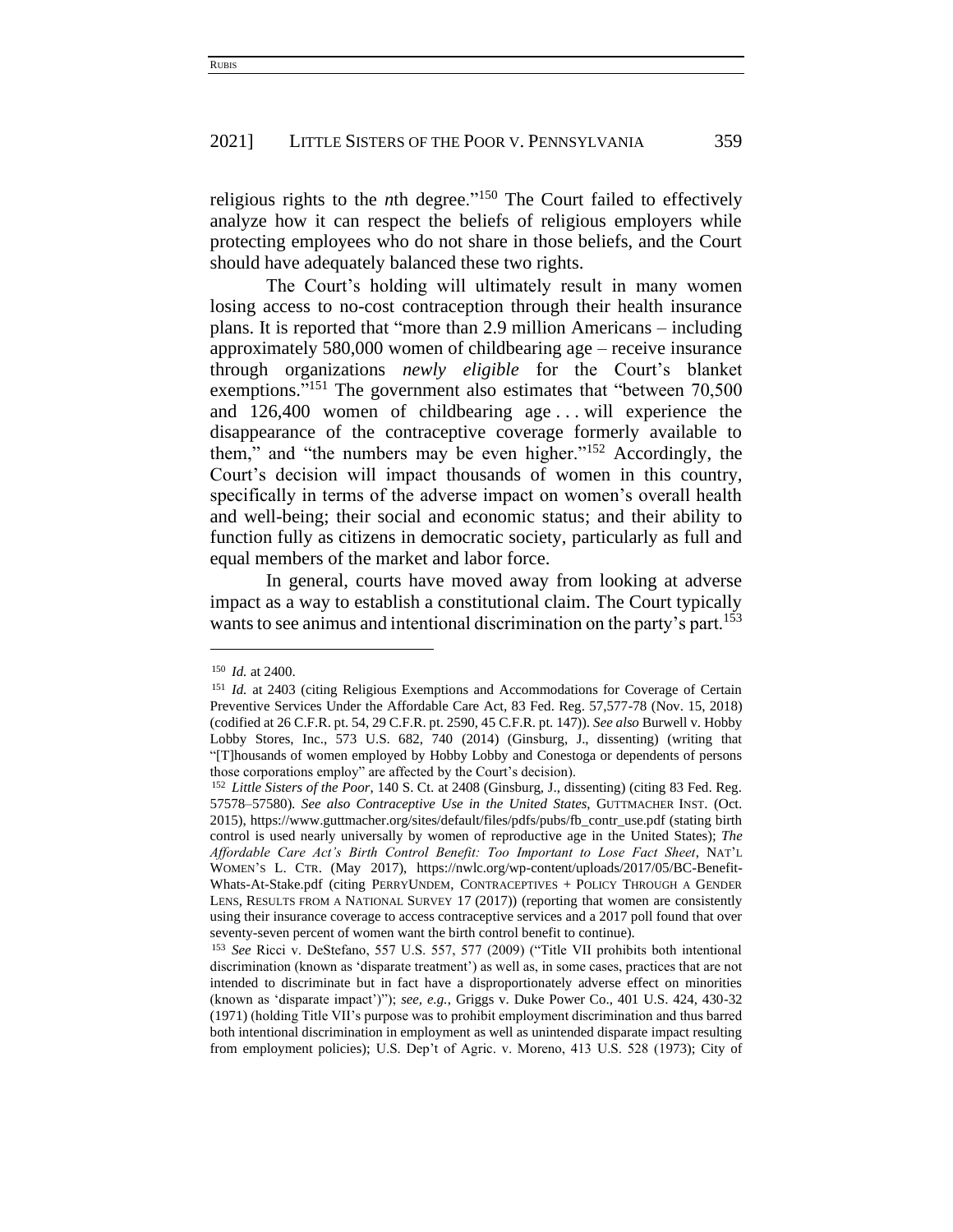Thus, disparate impact analysis and third-party harm analysis based on race and sex have been on the wane for some time now.<sup>154</sup> However, the Court, as articulated in several other cases, is extremely deferential to religious groups in determining whether they hold sincerely held religious beliefs, usually finding that those views are reasonable.<sup>155</sup> Overall, as it is currently composed, the Court continues to favor and sympathize with religious liberty over other rights, often to the detriment of others.

For example, in many of the cases regarding the re-opening of churches during the Covid-19 global pandemic, the Court has been highly deferential to churches and houses of worship, partially relying on adverse impact when deciding these cases. *South Bay United Pentecostal Church v. Newsom*<sup>156</sup> and *Roman Catholic Diocese of Brooklyn v. Cuomo*<sup>157</sup> deal with the issue of whether state regulations that restrict attendance at churches and religious services should be

Cleburne v. Cleburne Living Ctr., 473 U.S. 432 (1985); Romer v. Evans, 517 U.S. 620 (1996). *But see* Washington v. Davis, 426 U.S. 229, 238-48 (1976) (upholding a policy that had adverse impacts on Black applicants because racially disparate impact is not enough to say there is discriminatory purpose; the Court found a legitimate governmental interest in policy, so pursuing that policy in spite of adverse impact to achieve some other benign objective was permissible); Pers. Adm'r of Mass. v. Feeney, 442 U.S. 256, 278-79 (1979) (holding that the policy at issue was upheld despite it disproportionately favoring men over women because there was no intent or discriminatory purpose in favoring men, but rather the purpose was to benefit veterans in terms of availability of employment opportunities, and adverse impact on women was incidental to that purpose); Dep't of Homeland Sec. v. Regents of the U. of Cal., 140 S. Ct. 1891, 1916 (2020) (holding that former President Trump's negative comments towards immigrants and Latinos "fail to raise a plausible inference that the recission [of DACA] was motivated by animus," as they were made "remote in time and [in] unrelated contexts").

<sup>&</sup>lt;sup>154</sup> See Reframing the Harm: Religious Exemptions and Third-Party Harm After Little Sisters, 134 HARV. L. REV. 2186, 2187 (2021) ("The Court will find a compelling governmental interest only in preventing a circumscribed range of harms that the Court has previously recognized as especially suspect.").

<sup>155</sup> *See, e.g.*, Burwell v. Hobby Lobby Stores, Inc., 573 U.S. 682 (2014); Thomas v. Rev. Bd. of the Ind. Emp. Sec. Div., 450 U.S. 707, 720 (1981) (holding that the Free Exercise Clause required a state to provide unemployment compensation benefits to employee who quit his job due to his belief that his religion forbade him from participating in the line of work of producing weapons)*;* Masterpiece Cakeshop, Ltd. v. Colo. Civ. Rts. Comm'n, 138 S. Ct. 1719, 1731 (2018); Fulton v. City of Philadelphia, 141 S. Ct. 1868, 1882 (2021).

<sup>156</sup> 141 S. Ct. 716 (2021). This challenge was brought by a California church which sought a lower court order allowing it to hold in-person services, despite a state-wide order requiring places of worship to hold services virtually/online to prevent the spread of the Coronavirus. The State's order forbade "any kind of indoor worship." *Id.* at 717.

<sup>157</sup> 141 S. Ct. 63 (2020) (granting preliminary injunction and enjoining the Governor's restrictions on religious services because applicants showed likelihood of succeeding on First Amendment claims, and because denying relief would lead to irreparable harm while granting such relief would not harm public interest). The Court stated that the state's regulations resulted in disparate treatment against churches and that "the regulations cannot be viewed as neutral because they single out houses of worship for especially harsh treatment." *Id.* at 66.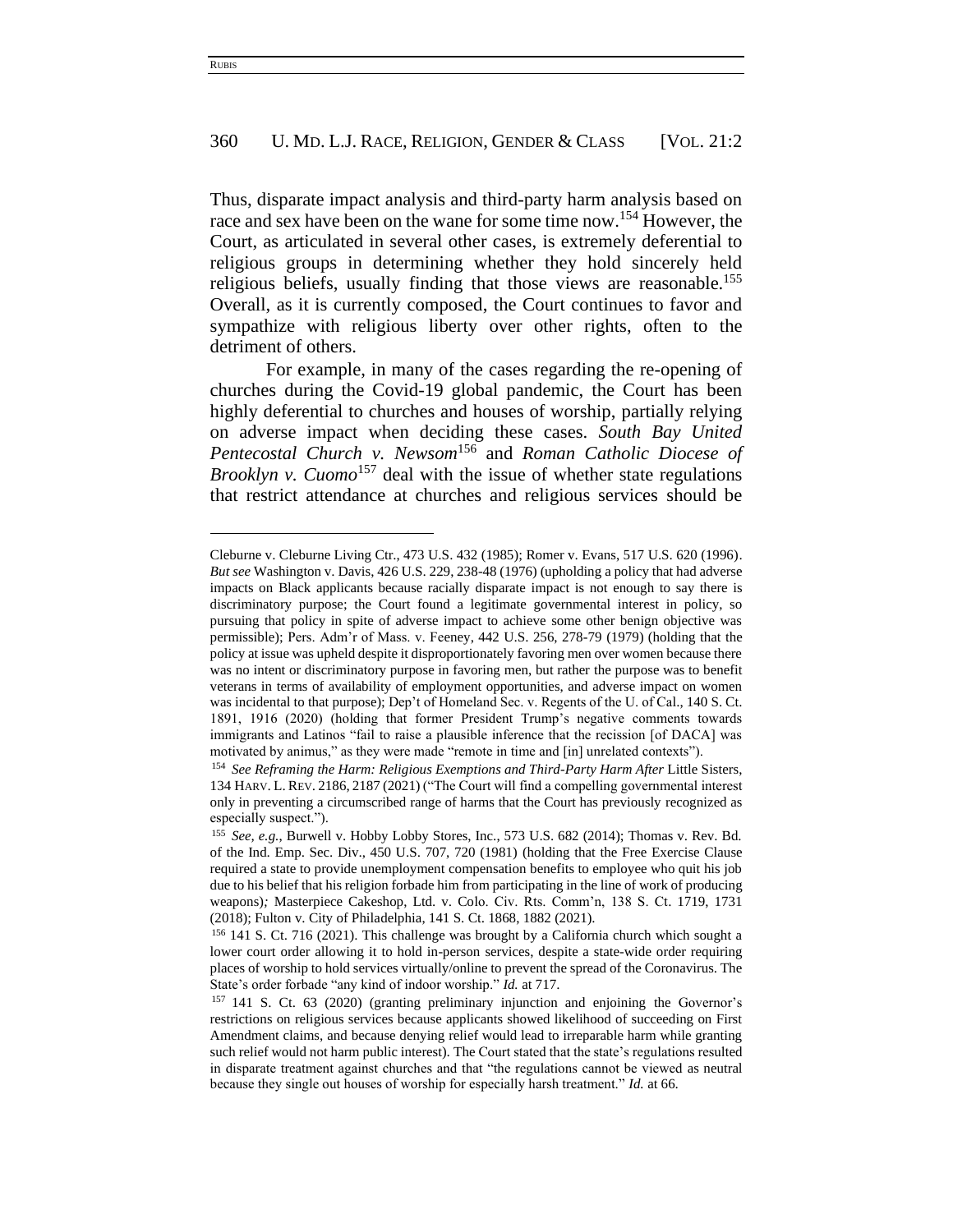suspended. The Court sided with the church in both cases, reasoning that the states cannot enforce the complete prohibition on indoor worship services.<sup>158</sup> Many of the Justices on the Court, however, would have forced the states to reopen churches at greater or full capacity, relying on the adverse impact that state policies may have on worshippers and churchgoers.<sup>159</sup>

Moreover, although religion is at the core of many cases like *Hobby Lobby*, the majority does not discuss third-party harms under the Establishment Clause in *Little Sisters*. The third-party harm principle stands for the proposition that although the government "may 'accommodate religion beyond free exercise requirements,' when it does so, it may not benefit religious adherents at the expense of the rights of third parties."<sup>160</sup> In several cases, the Court has upheld or granted religious accommodations, "but only insofar as they did not impose too heavy a burden on unwitting third parties."<sup>161</sup>

<sup>158</sup> *Newsom*, 141 S. Ct. at 716; *Cuomo*, 141 S. Ct. at 63.

<sup>159</sup> *See Newsom*, 141 S. Ct. at 716. Justice Thomas and Justice Gorsuch would grant the application in full. *See id.* at 719-20 (Gorsuch, J., concurring) ("California singles out religion . . . . In my view, the State must do more to tailor the requirements of public health to the rights of its people."). *But see id.* at 720 (Kagan, J., dissenting) ("The Court orders California to weaken its restrictions on public gatherings by making a special exception for worship services. The majority does so even though the State's policies treat worship just as favorably as secular activities that . . . pose the same risk of COVID transmission".).

<sup>&</sup>lt;sup>160</sup> Little Sisters of the Poor Saints Peter & Paul Home v. Pennsylvania, 140 S. Ct. 2367, 2408 (2020) (Ginsburg, J., dissenting) (citing Cutter v. Wilkinson, 544 U.S. 709, 713 (2005) (holding that courts must take "adequate account" of "the burdens a requested accommodation may impose on nonbeneficiaries")). *See also* Brief for the Church-State Scholars as Amici Curiae Supporting Respondents, Little Sisters of the Poor v. Pennsylvania, 140 S. Ct. 2367 (2020) (Nos. 19-431, 19-454); *Reframing the Harm*, *supra* note 154 at 2186 (citing Douglas NeJaime & Reva B. Siegel, *Religious Accommodation, and Its Limits, in a Pluralist Society*, *in* RELIGIOUS FREEDOM, LGBT RIGHTS, AND THE PROSPECTS FOR COMMON GROUND 69, 74 (William N. Eskridge, Jr. & Robin Fretwell Wilson eds., 2019)).

<sup>161</sup> *Affordable Care Act — Contraceptive Mandate*, *supra* note 120, at 560. Whether granting or denying exemptions, the Court had frequently considered third-party harms in its analysis. *See* Sherbert v. Verner, 374 U.S. 398, 409 (1963) (creating an exemption for a Seventh-day Adventist employee to obtain unemployment benefits despite rejecting jobs that required her to work on her Sabbath, utilizing a third-party harm analysis and recognizing that such an exemption would not "abridge any other person's religious liberties"); Wisconsin v. Yoder, 406 U.S. 205, 224 (1972) (upholding a religious exemption that permitted Amish parents to remove their children from school so long as their children were not harmed by the exemption, explaining that the exemption interfered "with no rights or interests of others"); United States v. Lee, 455 U.S. 252, 261 (1982) (denying exemption to Amish employer because "granting an exemption from social security taxes . . . operates to impose the employer's religious faith on the employees"); Estate of Thornton v. Caldor, Inc., 472 U.S. 703 (1985) (invalidating a state law that that allows workers the right not to work on their Sabbath because the law had disregarded the effect it would have on employers and other employees); *Cutter*, 544 U.S. at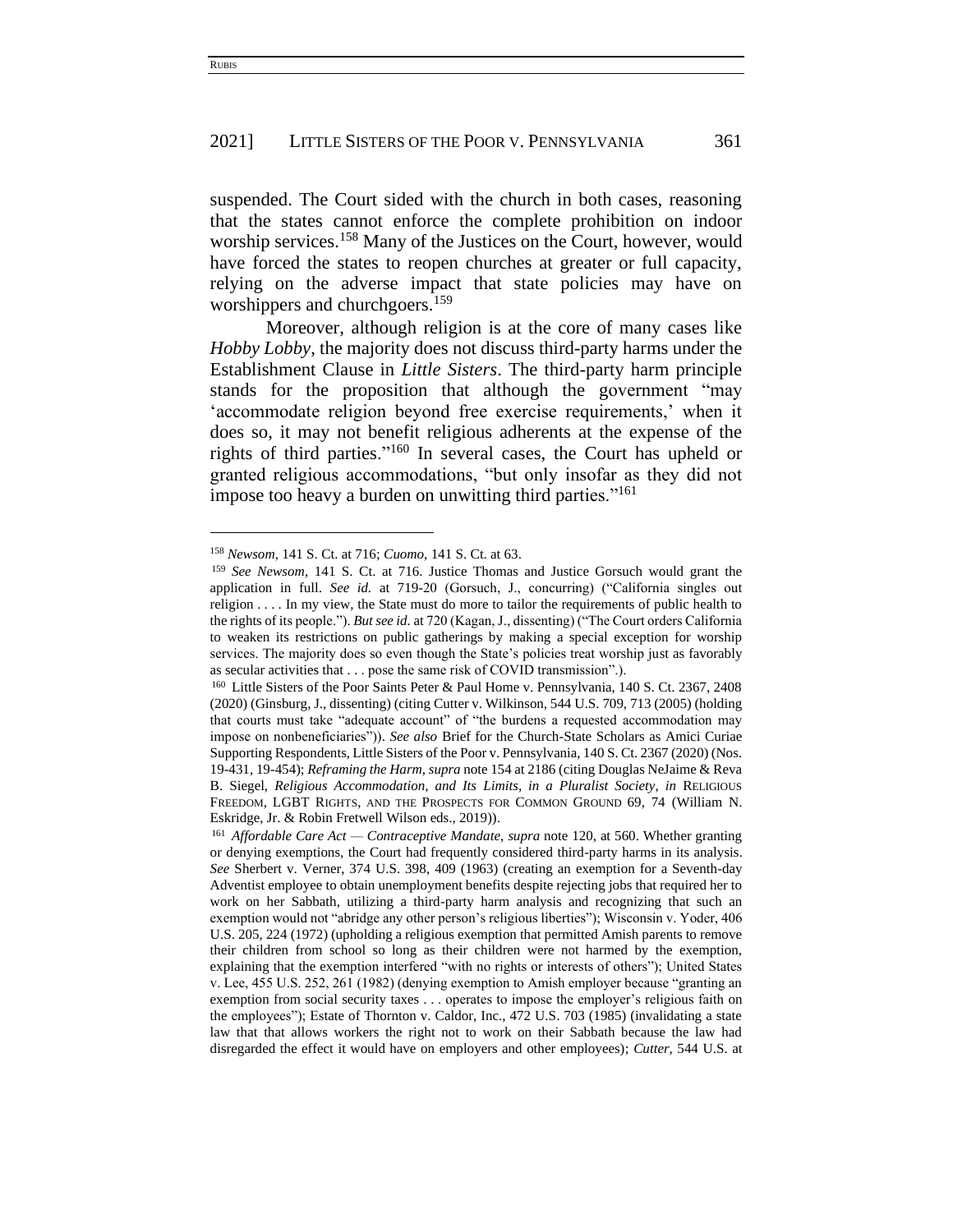The Court considered third-party harms in *Hobby Lobby* and *Zubik*, two precedent cases to *Little Sisters*. <sup>162</sup> The holdings of *Hobby Lobby* and *Zubik* turned on the fact that women employees would not be impacted by the accommodation and would continue to have seamless access to cost-free contraceptive coverage.<sup>163</sup> The Court should have used the third-party harm analysis under the Establishment Clause that it had committed to in prior cases, especially in light of the fact that the new exemptions will have far reaching implications on hundreds of thousands of women employees, which is "exactly the type of consequence that recognizing third-party harms was intended to guard against."<sup>164</sup> But the Court departed from this approach, signaling that third-party harms "will no longer serve as a check on" the accommodations at issue in *Little Sisters*. 165

Justice Thomas rejected a third-party harm consideration, stating that whether women would be impacted was a policy concern that "cannot justify supplanting the text's plain meaning" and is a concern better suited for Congress.<sup>166</sup> Justice Thomas diverges from a long history of third-party harm precedent, without coming to any conclusions about RFRA in the majority opinion. This comes as no

<sup>710 (&</sup>quot;An accommodation must be measured so that it does not override other significant interests."); Burwell v. Hobby Lobby Stores, Inc., 573 U.S. 682, 693 (2014) (granting a religious exemption only insofar as the accommodation would have no effect on female employees).

<sup>162</sup> *Affordable Care Act — Contraceptive Mandate*, *supra* note 120, at 567 ("[T]he Court abandoned the balance it struck in *Hobby Lobby* and abstained from the third-party harm analysis that has long shaped its religious accommodation jurisprudence.").

<sup>163</sup> *Little Sisters of the Poor*, 140 S. Ct. at 2407 (Ginsburg, J., dissenting). *See Hobby Lobby*, 573 U.S. at 693 ("The effect of the HHS-created accommodation on the women employed by Hobby Lobby and the other companies involved in these cases would be precisely zero."); Zubik v. Burwell, 136 S. Ct. 1557, 1560 (2016) (stating that the government had to ensure that not only were objecting employers' needs met, it must also ensure that women covered by petitioners' health plans "receive full and equal health coverage, including contraceptive coverage").

<sup>164</sup> *Affordable Care Act — Contraceptive Mandate*, *supra* note 120, at 567-68.

<sup>165</sup> *Id.* at 565 ("By allowing the exemptions to stand without even a discussion of negative externalities, the Court . . . implicitly undermined a doctrine of third-party harms that has long provided a limiting principle in cases where religious freedom and other rights clash."). *But see*  Gene Schaerr & Michael Worley, *The "Third Party Harm Rule": Law or Wishful Thinking?*, 17 GEO. J.L. & PUB. POL'Y 629, 641 (2019) (explaining that the Supreme Court has repeatedly "rejected Establishment Clause challenges to religious exemptions of any kind" and successful challenges fail to provide "for a general 'rule against third-party harms'").

<sup>166</sup> *Little Sisters of the Poor*, 140 S. Ct. at 2381. Justice Thomas defends religion in a way that is not extended to women's health care coverage, writing: "[T]he Little Sisters have engaged in faithful service and sacrifice . . . But for the past seven years, they . . . have had to fight for the ability to continue in their noble work without violating their sincerely held religious beliefs." *Id.* at 2386. In Justice Thomas' majority opinion, which was over 4,000 words, the words "women" and "woman" are only mentioned seven times, even though the statute that was being analyzed by the Court contained the word "women" within the text itself. *Id.* at 2367-88.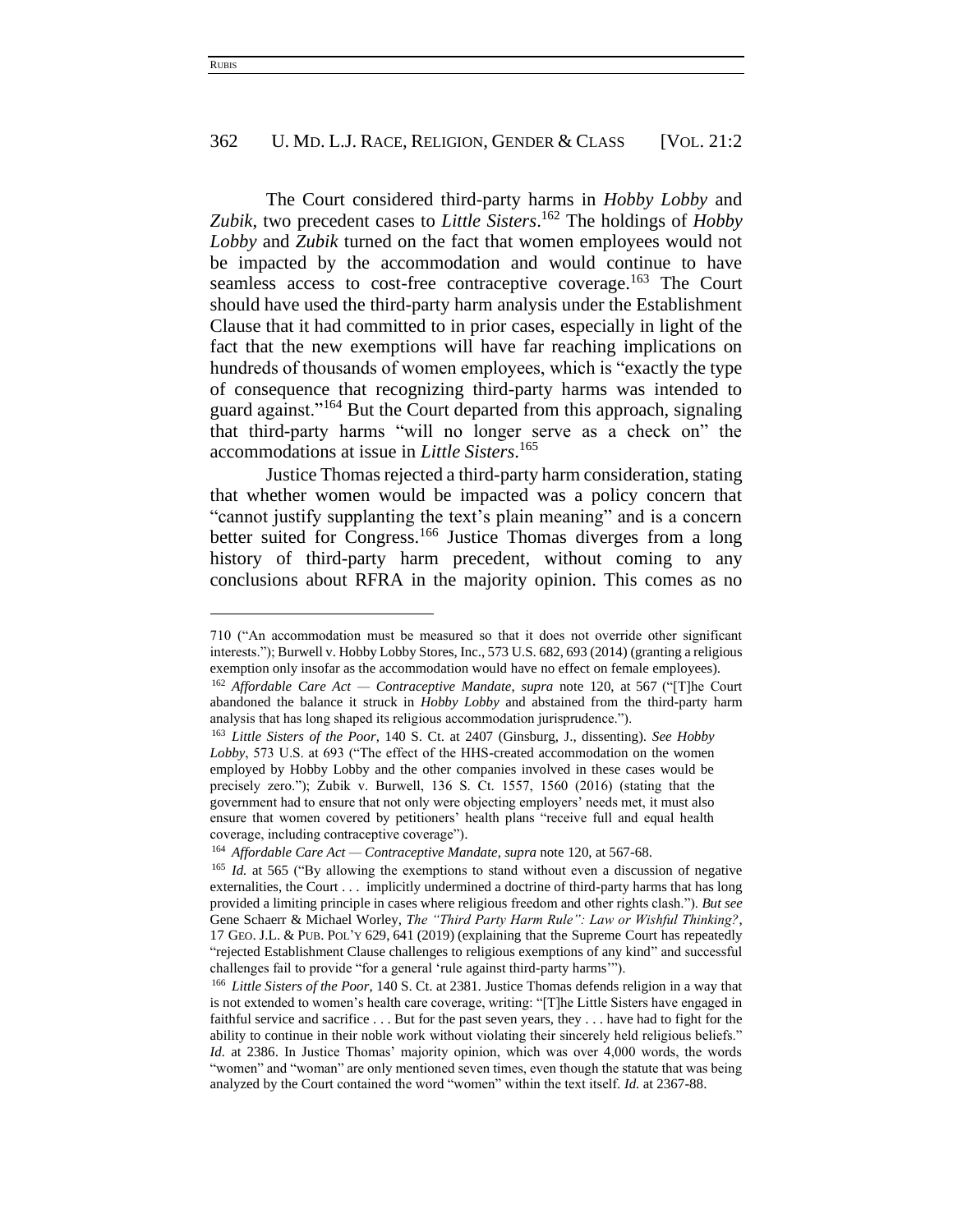surprise since Justice Thomas is not inclined to give much weight to precedent decisions.<sup>167</sup> Furthermore, Justice Alito also fails to analyze the third-party harm principle under RFRA, which is nevertheless "subject to the limits" of the Establishment Clause.<sup>168</sup> Justice Alito maintains that there was no "burden" on those employees no longer able to obtain contraception through the mandate because those employees were "simply not the beneficiar [ies] of something that federal law does not provide," yet he concurrently recognized that there would be employees who would be burdened by the exemptions.<sup>169</sup>

He further contradicts himself when he discusses the financial burden to employers if they do not comply with the mandate, stating, "[W]e found these 'severe' financial consequences sufficient to show that the practical effect of non-compliance would be 'substantial,'" yet altogether excludes a discussion of the financial burden women would incur if no longer provided with cost-free services under the mandate.<sup>170</sup>

<sup>167</sup> *See* Jeremy Rozansky, *Precedent and the Conservative Court*, 46 NAT'L AFFS. 34 (2021), https://nationalaffairs.com/publications/detail/precedent-and-the-conservative-test; Jonathan Stempel, *Justice Thomas urges U.S. Supreme Court to feel free to reverse precedents*, REUTERS (June 17, 2019, 3:46 PM), https://www.reuters.com/article/us-usa-court-thomasidUSKCN1TI2KJ (writing that Justice Thomas "has long expressed a greater willingness than his colleagues to overrule precedents"); Tom Goldstein, *Justice Thomas and Constitutional "Stare Indecisis*,*"* SCOTUSBLOG (Oct. 8, 2007, 4:42 PM), <https://www.scotusblog.com/2007/10/justice-thomas-and-constitutional-stare-indecisis/> (opining that Justice Thomas "thinks that, in the field of constitutional law, precedent is not entitled to any weight").

<sup>168</sup> *Reframing the Harm*, *supra* note 154 (citing Brief for the Church-State Scholars, *supra* note 160, at 2367). *See generally* Frederick Mark Gedicks & Rebecca G. Van Tassell, *RFRA Exemptions from the Contraception Mandate: An Unconstitutional Accommodation of Religion*, 49 HARV. CIV. RTS-CIV. LIBERTIES L. REV. 343, 347 (2014) ("RFRA's compliance with the Establishment Clause is [a] threshold requirement not unlike subject matter jurisdiction.").

<sup>169</sup> *Little Sisters of the Poor*, 140 S. Ct. at 2396 (Alito, J., concurring). *See also Reframing the Harm*, *supra* note 154, at 2188 (stating that conservative justices on the Court have shifted their view of a third-party harm analysis from one that was a framework of general applicability to one that "asks whether the harm is one that implicates a constitutionally protected" right).

<sup>170</sup> *Little Sisters of the Poor*, 140 S. Ct. at 2390 (Alito, J., concurring). *See generally* Brief for National Women's Law Center, et al. as Amici Curiae Supporting Respondents at 15-16, Little Sisters of the Poor v. Pennsylvania, 140 S. Ct. 2367 (2020) (No. 19-454, 19-431) (citing Adam Sonfield, *The Case for Insurance Coverage of Contraceptive Services and Supplies Without Cost-Sharing*, 14 GUTTMACHER POL'Y REV. 7, 10 (2011) (finding that the cost of contraception without insurance coverage is significant and that "cost is a major determinant of whether people obtain contraceptive care")); GENERATION PROGRESS & ADVOCATES FOR YOUTH, PROTECTING BIRTH CONTROL COVERAGE FOR YOUNG PEOPLE 1 (2015), https://www.advocatesforyouth.org/wp-

content/uploads/storage/advfy/documents/Factsheets/protecting%20birth%20control%20cover age%20factsheet-2-18-15.pdf (reporting that prior to ACA's enactment more than fifty-five percent of young women said they experienced a time when they could not afford contraception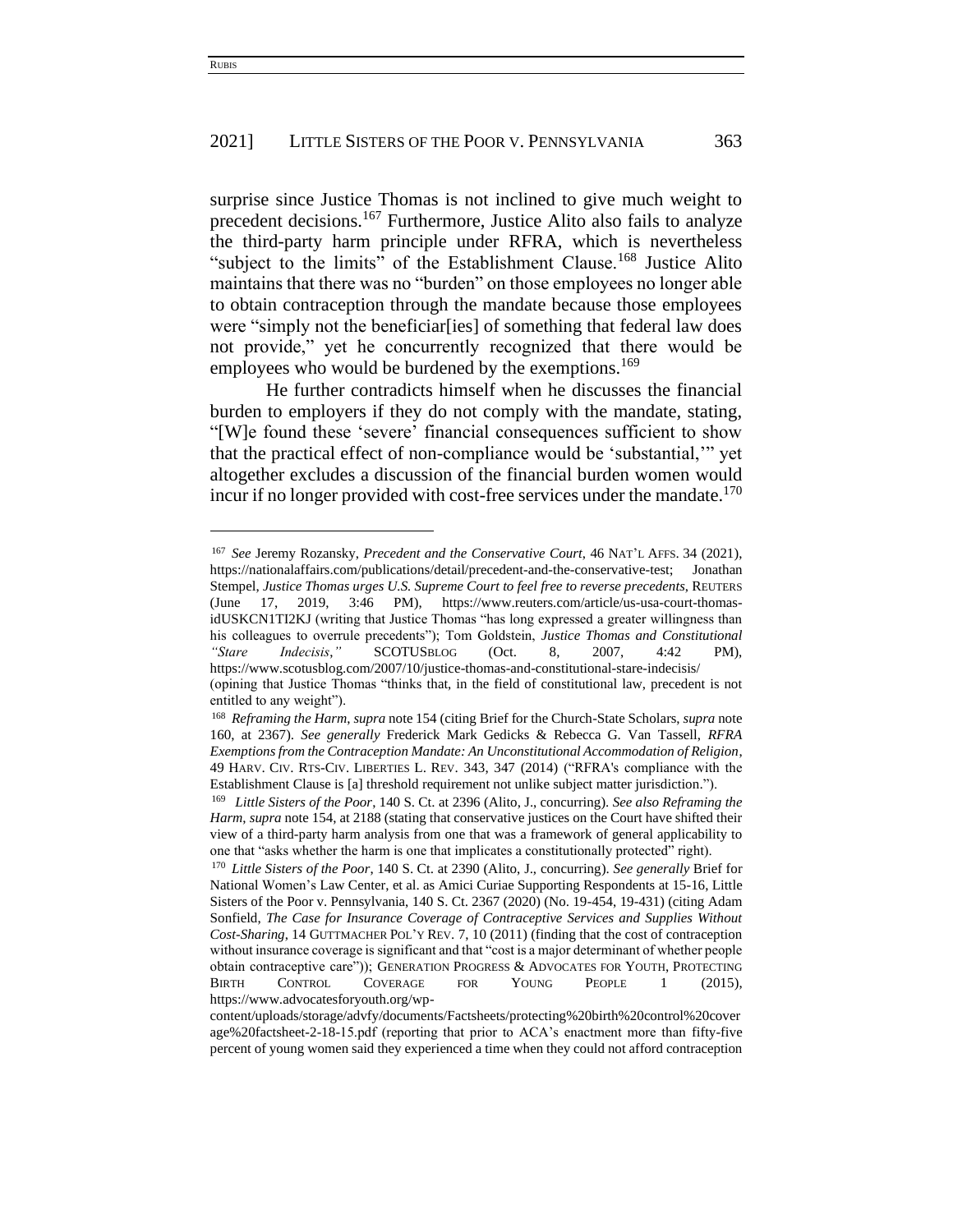Additionally, while Justice Alito in *Hobby Lobby* stated that "racially discriminatory religious exemptions would never be permissible," $^{171}$  as he has maintained in other cases, he fails to consider how the Court's decision would disproportionately and distinctly impact women of color. <sup>172</sup> The views of Justices Thomas and Alito appear in other cases as well, and the minute attention given to women and women's health concerns continue to permeate in both written opinion and oral arguments.<sup>173</sup>

Ultimately, Justice Alito and other conservative Justices did not weigh women's rights and reproductive rights as strongly as religious rights because they are not text-based. Because *Little Sisters* deals with the First Amendment and the Free Exercise Clause, which is found in the Constitution, textualists like Justice Gorsuch or originalists like Justice Thomas would find that protecting religious rights, as in this case, is a vibrant constitutional interest that weighs heavily. On the other hand, the right to access contraception is not, since that right is derived from a privacy right, which many Justices do not think exists in the Constitution.<sup>174</sup> The overall deference given to religion signals that the current Court is developing First Amendment Free Exercise

consistently); Burwell v. Hobby Lobby Stores, Inc., 573 U.S. 682, 742 (2014) (Ginsburg, J., dissenting) ("Women paid significantly more than men for preventive care . . . cost barriers operated to block many women from obtaining needed care at all."); 155 CONG. REC. 28837, 28844 (2009) ("When [women] had to choose between feeding their children, paying the rent, and meeting other financial obligations, they skipped important preventive screenings and took a chance with their personal health.").

<sup>171</sup> *Reframing the Harm*, *supra* note 154, at 2196 ("Justice Alito in *Hobby Lobby* explicitly stated that racially discriminatory religious exemptions would never be permissible . . . .While the Court did not offer similar assurance in *Little Sisters*, there is also no evidence that the conservative Justices have changed their minds on this point.").

<sup>172</sup> *See* Brief for Nat'l Women's L. Ctr., et al., *supra* note 170, at 12-14 (stating that women of color will be particularly harmed by the exemptions and the exemptions will further exacerbate health disparities); Brief for Howard University School of Law as Amici Curiae Supporting Respondents at 2, Little Sisters of the Poor v. Pennsylvania, 140 S. Ct. 2367 (2020) (Nos. 19- 454, 19-431) (explaining that the exemptions "build[] upon the various barriers that already face African-American women seeking to avail themselves of comprehensive health care and, thus, threatens to exacerbate existing disparities").

<sup>173</sup> *See, e.g.*, RACHEL VANSICKLE-WARD & KEVIN WALLSTEN, THE POLITICS OF THE PILL, 90 (Oxford Univ. Press, 2019). In the *Hobby Lobby* opinion, the focus was framed around religious liberty, and the mentions of "religion" and "religious" far outweighed mentions of "women" and "woman." *Id.* at 91. Statements made concerning religion constituted 39% of the opinion, and statements made concerning economics were 44%, while reproductive and women's rights-related statements constituted a total of 3%. *Id*.

<sup>174</sup> *See Little Sisters of the Poor*, 140 S. Ct. at 2396 (Alito, J., concurring).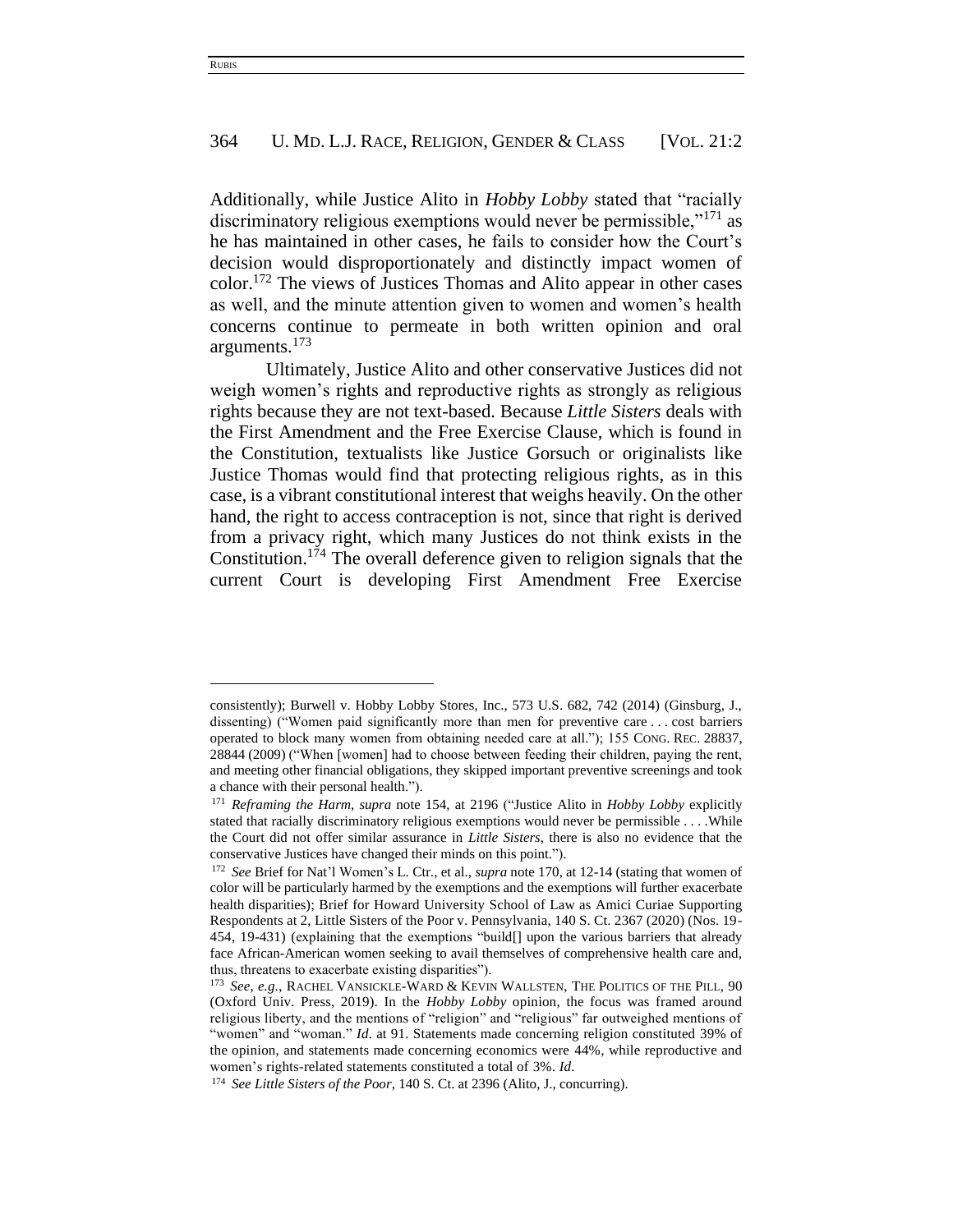Jurisprudence that is increasing, concerning, and largely exclusive of third-party harm considerations.<sup>175</sup>

All in all, assuming the ACA permits reasonable accommodations to be carved out pursuant to administrative or regulatory practices, a meaningful limitation should nevertheless be implemented when third parties are harmed. The harm to women employees and their dependents under their employee health plans should place a restriction on the government's ability to create these broad exemptions.<sup>176</sup> And while the Court did not consider a disparate impact analysis or undue burden analysis<sup>177</sup>, this remains an open question for the women employees affected by *Little Sisters.*<sup>178</sup> The Court has visited similar issues in the past, particularly regarding whether the Rehabilitation Act, and by extension the ACA, "provides a disparate-impact cause of action for plaintiffs alleging disability

<sup>175</sup> *See Constitutional Constraints on Free Exercise Analogies*, 134 HARV. L. REV. 1782, 1784 (2021); Steven K. Green, *How the Supreme Court Found Its Faith and Put 'Religious Liberty' on a Winning Streak*, THE CONVERSATION (Apr. 13, 2021, 8:38 AM), https://theconversation.com/how-the-supreme-court-found-its-faith-and-put-religious-libertyon-a-winning-streak-158509.

<sup>176</sup> *Debrief: Little Sisters of the Poor v. Pennsylvania*, *supra* note 42.

<sup>177</sup> *See, e.g.*, DEP'T OF JUST., TITLE VI LEGAL MANUAL § VII, at 2 (2021) ("While a discriminatory impact or effect may also be evidence of intentional discrimination or disparate treatment, this section discusses disparate impact as a cause of action independent of any intent."); Michael C. Harper, *Confusion on the Court: Distinguishing Disparate Treatment from Disparate Impact in* Young v. UPS *and* EEOC v. Abercrombie & Fitch, Inc., 96 B.U. L. REV. 543, 543 (2016) (highlighting the difference between disparate impact and disparate treatment). Although many civil rights laws do not in themselves have disparate impact provisions, the government may nevertheless make these claims. Similarly, an undue burden analysis has been utilized in other contexts outside of the abortion line of cases, such as voting rights or Second Amendment cases. *See, e.g.*, Brief for Appellant at 55, McCoy v. Desantis, No. 20-12304 (N.D. Fla. Oct. 21, 2020) (arguing that the court should have applied an undue burden standard when analyzing Appellant's gender-based claims under the Fourteenth Amendment and Nineteenth Amendment); *The* Anderson-Burdick *Doctrine: Balancing the Benefits and Burdens of Voting Restrictions*, SCOTUSBLOG,

https://www.scotusblog.com/election-law-explainers/the-anderson-burdick-doctrinebalancing-the-benefits-and-burdens-of-voting-restrictions/ (last visited Feb. 10, 2022) (discussing the *Anderson-Burdick* line of cases which "requires courts to weigh burdens that a state imposes on electoral participation against the state's asserted benefits"); Nordyke v. King, 644 F.3d 776 (9th Cir. 2011) (applying a substantial burden analysis to the Second Amendment right to bear arms).

<sup>178</sup> *See* Zach Smith et al., *Little Sisters of Poor Win Big at Supreme Court, but Fight Isn't Over*, HERITAGE FOUND. (July 9, 2020), [https://www.heritage.org/religious-liberty/commentary/little](https://www.heritage.org/religious-liberty/commentary/little-sisters-poor-win-big-supreme-court-fight-isnt-over)[sisters-poor-win-big-supreme-court-fight-isnt-over.](https://www.heritage.org/religious-liberty/commentary/little-sisters-poor-win-big-supreme-court-fight-isnt-over) It could also be argued that other alternative practices would have a significantly less disparate impact on women. *See supra* Section IV.B.i.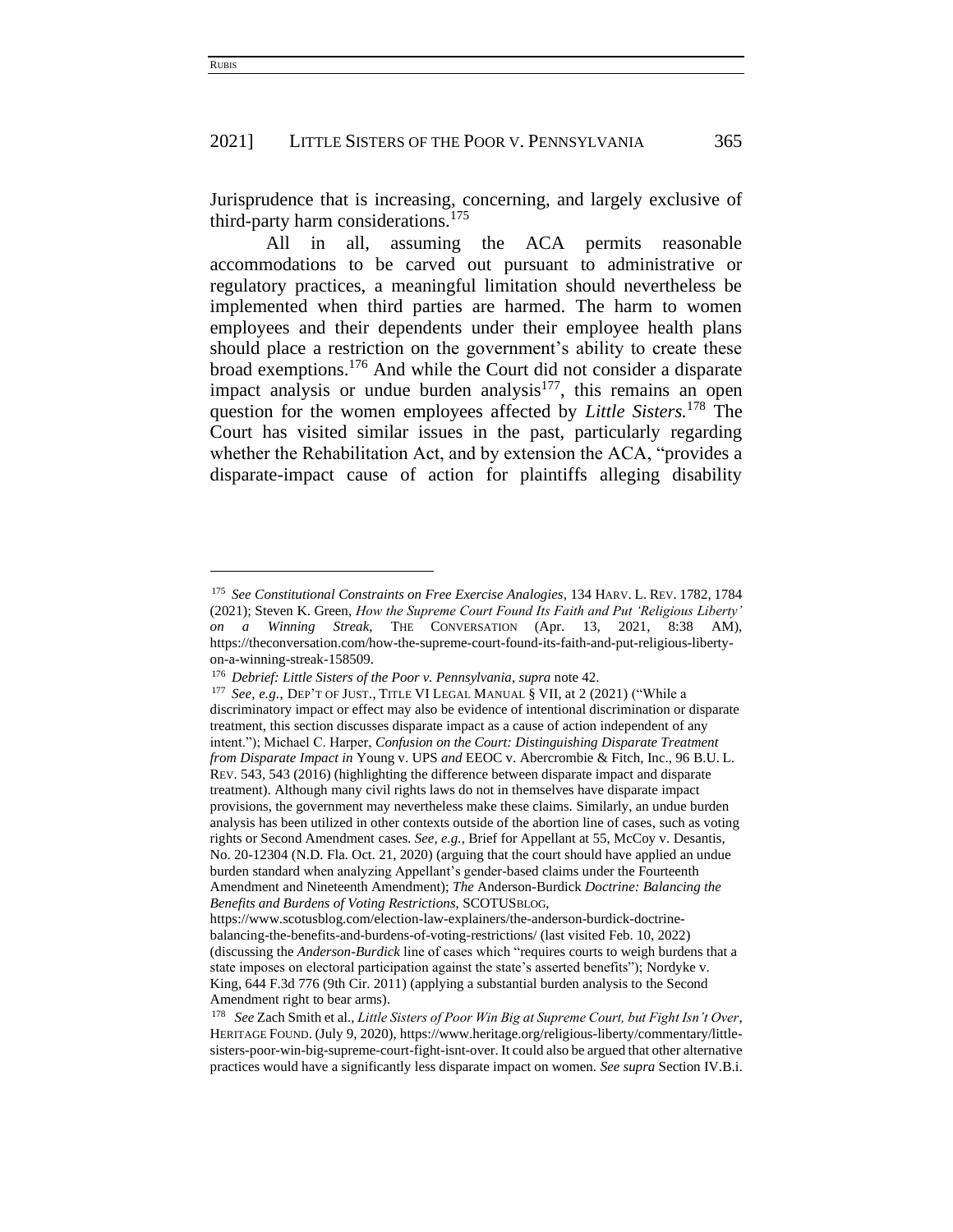discrimination," <sup>179</sup> which could signify that *Little Sisters* and its discriminatory effect may be revisited in the near future after all.

# *B. The Court Should Have Adhered to Legal Precedent and Given Greater Weight to the Women's Health Amendment*

The Court should have considered public policy concerns, the legislative record, and legal precedent when it interpreted the ACA's text and came to its conclusion.<sup>180</sup>

## *i. The Court Was Wrong for Departing from* Hobby Lobby *and* Zubik

The Court's holding significantly drifted from precedent decisions like *Hobby Lobby*, which came to its conclusion under a RFRA analysis. And while the Court in *Little Sisters* did not reach the RFRA issue, Justice Thomas nevertheless maintained that RFRA could compel the creation of the broad exemptions to protect employers' religious rights.<sup>181</sup> Justice Alito's concurrence is dedicated to a RFRA analysis,<sup>182</sup> maintaining that the contraceptive mandate violated RFRA since (1) the mandate substantially burdened an employer's exercise of religion since the employer would have to pay fines if they do not comply with the mandate and the employer has a sincere religious belief that "compliance with the mandate (through the accommodation or otherwise) makes it complicit" in providing contraception to employees "to which the employer has a religious objection;" (2) providing free contraception to all women was not a compelling interest for different reasons; and (3) the accommodation would not satisfy the "least

<sup>&</sup>lt;sup>179</sup> Petition for Writ of Certiorari at I, CVS Pharm. v. Doe, No. 20-1374, 2021 U.S. LEXIS 3572 (2021); Doe v. CVS Pharm., Inc., 982 F.3d 1204 (9th Cir. 2020), *cert. granted*, 2021 U.S. LEXIS 3572 (U.S. July 2, 2021) (No. 20-1374). *CVS Pharmacy v. Doe* will no longer be argued as both parties agreed to dismiss the writ of certiorari. Joint Stipulation to Dismiss at 1, CVS Pharm. v. Doe, No. 20-1374 (U.S. Nov. 11, 2021).

<sup>180</sup> *See* Christina Gomez, *Canons of Statutory Construction*, COLO. LAW., Feb. 2017, at 23, 24 (explaining that courts may look to the legislative history of a statute in interpreting its meaning). In the majority opinion, Justice Thomas himself stated that "the statute is completely silent as to *what* the comprehensive guidelines must contain, or how HRSA must go about creating them." Little Sisters of the Poor Saints Peter & Paul Home v. Pennsylvania, 140 S. Ct. 2367, 2380 (2020). *See also* Burwell v. Hobby Lobby Stores, 573 U.S. 682, 744 (2014) (citing 158 CONG. REC. S539 (Feb. 9, 2012); 158 CONG. REC. S1162-S1173 (Mar. 1, 2012)) (stating that the Senate had originally voted down the "conscious amendment," which Justice Ginsburg argued meant that Congress "left health care decisions . . . in the hands of women" and their health care providers).

<sup>181</sup> *Little Sisters of the Poor*, 140 S. Ct. at 2377.

<sup>182</sup> *Id.* at 2389 (Alito, J., concurring).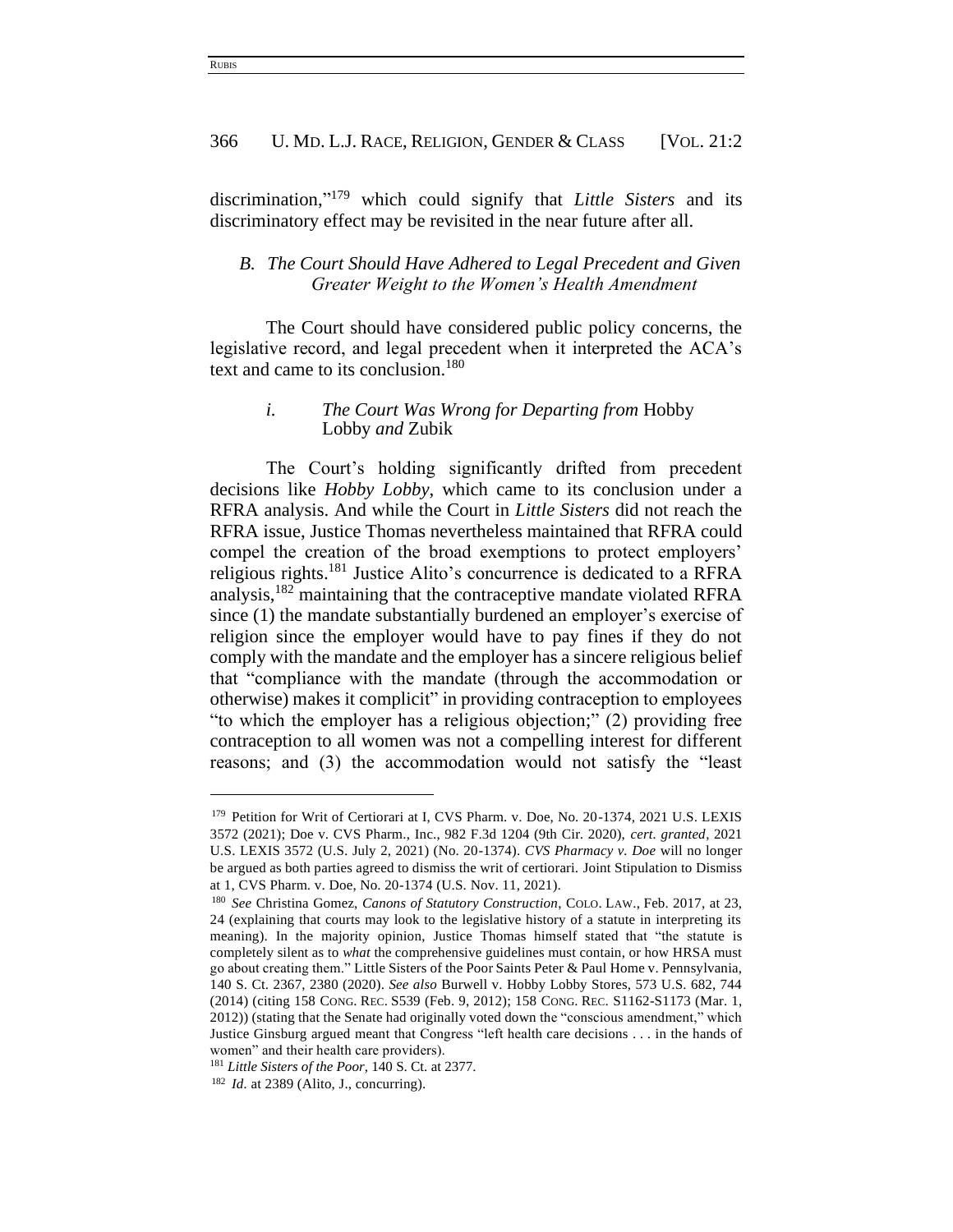restrictive means" standard because the government found no other workable alternatives aside from the broad exemptions.<sup>183</sup>

Justice Alito asserted that depriving women of free contraception is not one of the "gravest abuses" our government could carry out, since there is no "constitutional right" to *free* contraception, while at the same time ignoring the fact that RFRA, as many scholars have noted, is not an obligatory accommodation.<sup>184</sup> Further, Justice Alito reasoned that the "deprivation of [cost-free contraceptive services] is not a *sufficient* burden that would render the government's interest compelling," <sup>185</sup> despite the Court holding otherwise in *Hobby Lobby*, where six of the Justices held that providing all women with seamless access to all FDA-approved no-cost contraceptive services was a compelling governmental interest.<sup>186</sup> For instance, Justice Kennedy noted in *Hobby Lobby* that the government has a compelling interest in protecting women's health by providing free contraception coverage, which is a position that the majority had accepted.<sup>187</sup>

Ultimately, RFRA supports "a broad interpretation of 'compelling interest.'"<sup>188</sup> Congress concluded that a compelling interest

<sup>186</sup> *Hobby Lobby*, 573 U.S. at 687-88.

<sup>&</sup>lt;sup>183</sup> Little Sisters of the Poor, 140 S. Ct. at 2391-94 (Alito, J., concurring). Justice Alito found different reasons as to why he believes free contraception under the ACA is not a compelling government interest. He further maintains that access to free contraception is not a constitutional right and thus is evidence "that Congress did not regard the provision of costfree contraceptives to all women as compelling." *Id.*

<sup>184</sup> *Id.* at 2392, 2396 (citing Sherbert v. Verner, 347 U.S. 398, 406 (1963) (stating that a "compelling interest" within RFRA context requires an examination of "[o]nly the great abuses, endangering paramount interest," which could "give occasion for [a] permissible limitation" on free exercise)). *See also* Gedicks & Van Tassell, *supra* note 168, at 348 ("[i]t is easy to miss that RFRA is a 'permissive' accommodation **–** that is, a voluntary government accommodation of religion that is not constitutionally required by the Free Exercise Clause"); Gregory P. Magarian, *How to Apply the Religious Freedom Restoration Act to Federal Law without Violating the Constitution*, 99 MICH. L. REV. 1903, 1904 (2001) ("In [RFRA's] applications to federal law, Congress made a blanket precommitment to protect religious liberty against federal encroachment, beyond what the Supreme Court has held the Constitution to require.").

<sup>185</sup> *Reframing the Harm*, *supra* note 154, at 2198.

<sup>187</sup> *Id.* at 737 (Kennedy, J., concurring). *See Little Sisters of the Poor,* 140 S. Ct. at 2381 ("[W]e have previously 'assumed' [seamless access to contraception without cost sharing] is a compelling governmental interest.").

<sup>188</sup> *Reframing the Harm*, *supra* note 154, at 2200 (citing Douglas Nejaime & Reva B. Siegel, *Conscience Wars: Complicity-Based Conscience Claims in Religion and Politics*, 124 YALE L.J. 2516, 2580 (2015) ("[T]he language of RFRA supports a broad interpretation of 'compelling interest,' not Justice Alito's newly cramped view. The reason is simple: RFRA was meant to 'restore the compelling interest test as set forth in *Sherbert v. Verner* and *Wisconsin v. Yoder*' . . . . The Court in that era did not seem to question the existence of a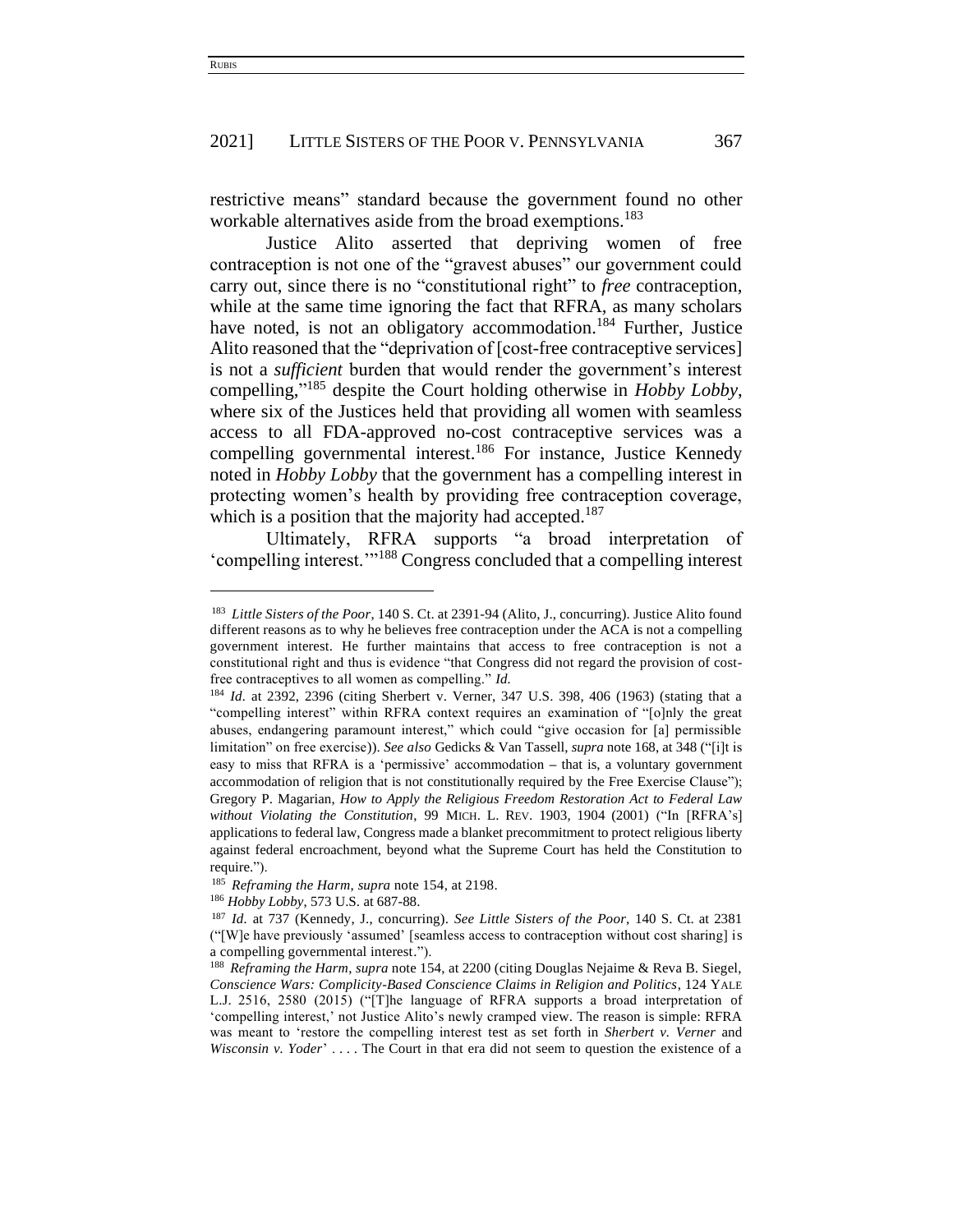test "is more workable for 'striking sensible balances between religious liberty and competing prior governmental interests."<sup>189</sup> The Court failed to strike this balance when weighing competing governmental interests in *Little Sisters*. This is exemplified in the outcome of the overly broad exemptions, which would no longer ensure that women employees have access to the same contraceptive services they had access to after the *Hobby Lobby* decision.<sup>190</sup>

The next question then becomes whether there are other means of achieving the compelling interest of affording women continued access to contraception while accommodating the rights of religious objectors. In *Holt v. Hobbs*, the Court held that: "[I]f a less restrictive means is available for the Government to achieve its goals, the Government must use it."<sup>191</sup> The *Hobby Lobby* Court held that the Departments had not met RFRA's least restrictive means requirement because other organizations and entities were offered alternative options which the employers in the case were not offered.<sup>192</sup> The broad exemptions in *Little Sisters*, however, were not the "least restrictive means" of achieving a compelling governmental interest, as there were other workable alternatives the Departments could have implemented, which is further explored in Section IV.C.<sup>193</sup>

compelling interest.")). *But see* Wesley A. Prichard, *Compelling Interest Cacodoxy: Why the Contraception Mandate Fails RFRA's Compelling Interest Analysis*, 78 U. PITTSBURGH L. REV. 245, 258 (2016) (citing Brief for Petitioners at 38-51, 134 S. Ct. 2751 (2014) (No. 13- 354) (using the *Hobby Lobby* decision to argue that "RFRA requires a 'more focused inquiry' whereby the government must consider the harms posed by the particular exemption at issue . . .")).

<sup>189</sup> CONG. RSCH. SERV., IF11490, THE RELIGIOUS FREEDOM RESTORATION ACT: A PRIMER 1 (2020).

<sup>190</sup> The difference between *Hobby Lobby* and *Little Sisters* is that in *Hobby Lobby*, the Court allowed all employers, including for-profits, to utilize the accommodation process to exempt themselves from the mandate, but women would still have seamless access to contraceptives at the end of the day. *See Hobby Lobby*, 573 U.S. at 693.

<sup>191</sup> 574 U.S. 352, 265 (2015) (citing United States v*.* Playboy Ent. Grp.*,* Inc., 529 U.S. 803, 815 (2000)).

<sup>192</sup> *Hobby Lobby*, 573 U.S. at 738. *See generally* Alex J. Luchenitser, *A New Era of Inequality?*  Hobby Lobby *and Religious Exemptions from Anti-Discrimination Laws,* 9 HARV. L. & POL'Y REV. 63, 65 (2015) (stating that the *Hobby Lobby* Court gave very little deference to the Departments "on the question of whether there were less restrictive alternatives for fulfilling the interests supporting the regulations at issue").

<sup>193</sup> *See infra* Section IV.C.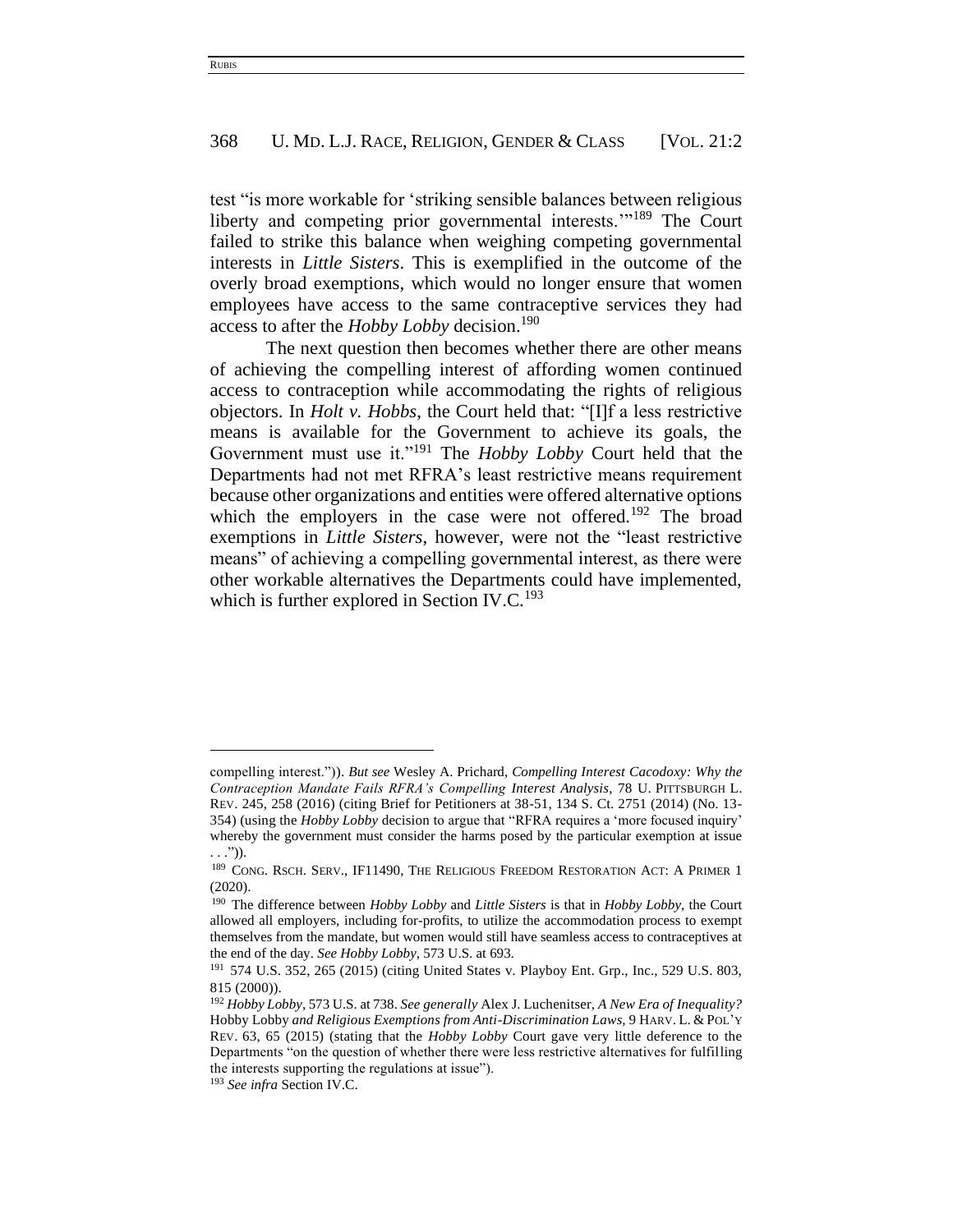### *ii. The Court Did Not Adequately Consider the Significance of the ACA's Women's Health Amendment and Public Policy Concerns in Determining Congress' Intent*

The *Little Sisters* majority opined that contraceptive coverage is not mentioned in the ACA and that the statute does not suggest that Congress intended contraception to be covered.<sup>194</sup> Justice Alito specifically listed the different exceptions within the ACA that disqualified some women from obtaining contraception.<sup>195</sup> Yet, his stance ignores the fact that many women nevertheless qualified under the contraceptive mandate, casting aside the many efforts behind the Women's Health Amendment and gender-based legislation over the last ten years. Moreover, it does not make sense "for Congress to have given the Departments authority to create [the broad] exemptions because they reintroduce the very health inequities and barriers to care that Congress intended to eliminate when it enacted the women's preventive services provision of the ACA."<sup>196</sup>

The history of birth control and contraception policy is extensive,  $197$  especially at the federal level, and the role of women's voices has mattered, and continues to matter, in shaping these policies. Women in politics, such as Maryland's Democratic Former Senator, Barbara Mikulski, who introduced the Women's Health Amendment, are in a unique position to write, reform, and pass legislation that take into account the health needs of women.<sup>198</sup> But the Court should have

<sup>&</sup>lt;sup>194</sup> Little Sisters of the Poor Saints Peter & Paul Home v. Pennsylvania, 140 S. Ct. 2367, 2382 (2020).

<sup>195</sup> *Id.* at 2392 (Alito, J., concurring).

<sup>196</sup> Brief for Nat'l Women's L. Ctr., *supra* note 170, at 5 (citing Brief for Members of Congress as Amici Curiae Supporting Respondents, Little Sisters of the Poor v. Pennsylvania, 140 S. Ct. 2367 (2020) (No 19-432)).

<sup>197</sup> The Court has invalidated restrictions as burdens on reproductive freedom in the past. *See* Griswold v. Connecticut, 381 U.S. 479, 485 (1965) (finding that a Connecticut law forbidding married couples from using contraceptives unconstitutionally intruded on the right of marital privacy); Eisenstadt v. Baird, 405 U.S. 438, 453 (1972) (striking down restrictions on contraception for unmarried people, stating that there is a right "to be free from unwarranted governmental intrusion into matters so fundamentally affecting a person as the decision whether to bear or beget a child"); Cleveland Bd. of Ed. v. LaFleur, 414 U.S. 632, 634, 646 (1974) (holding that a Cleveland School Board rule forcing pregnant women to go on unpaid maternity leave was violative of the Due Process Clause); Planned Parenthood of Se. Pa. v. Casey, 505 U.S. 833, 849 (1992) ("It is settled now, as it was when the Court heard arguments in *Roe v. Wade*, that the Constitution places limits on a State's rights to interfere with a person's most basic decisions about family and parenthood.").

<sup>198</sup> *See* VANSICKLE-WARD & WALLSTEN, *supra* note 173, at 8 (citing CHRISTOPHER F.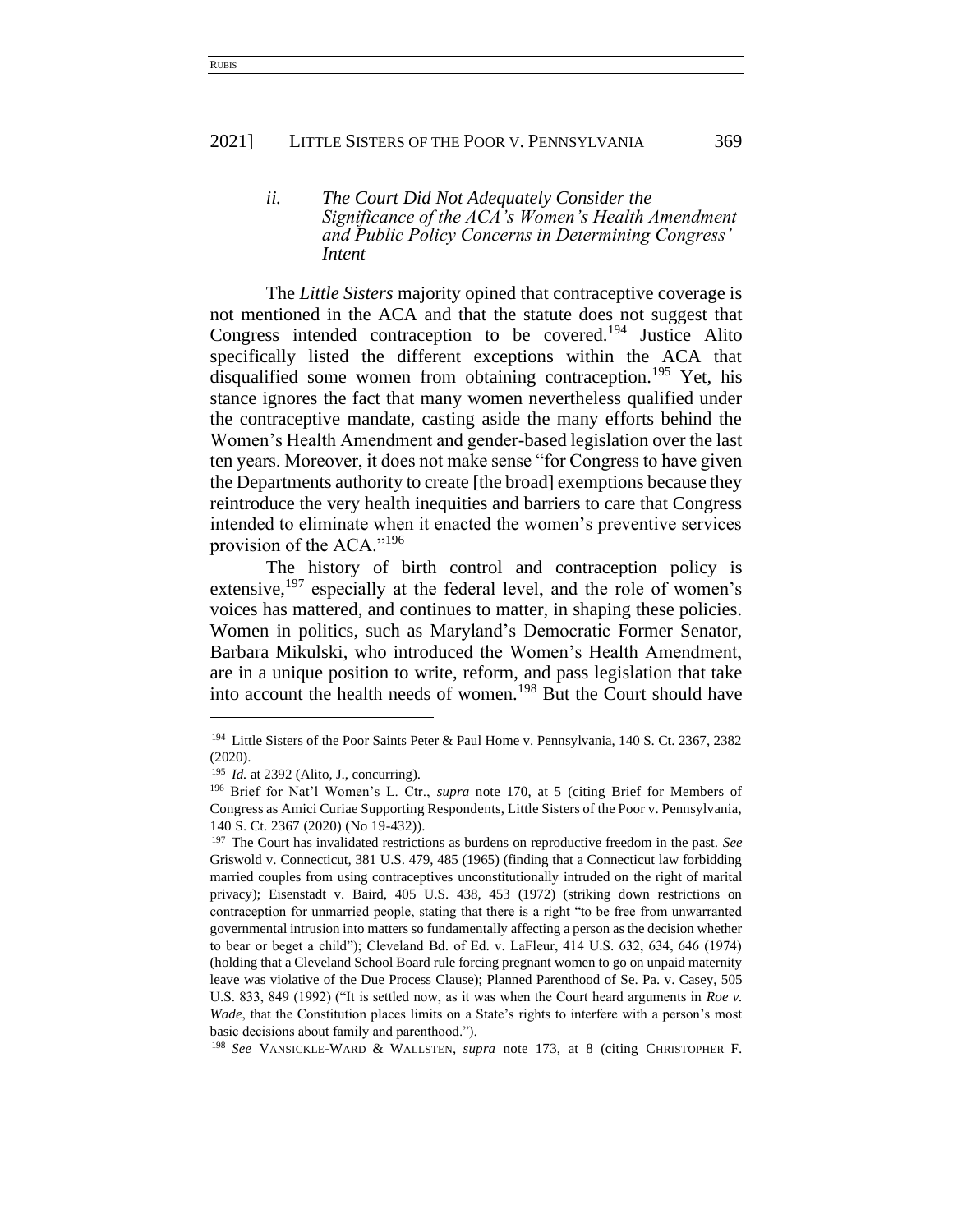amply considered the work of women and the history of the Women's Health Amendment to make a unique difference in women's lives. This is further demonstrated by the fact that the Departments never disputed HRSA's prior finding that the contraceptive mandate is "necessary for women's health and well-being," suggesting that the Departments were aware that this mandate was critical to women's health concerns from the beginning when the mandate was first created.<sup>199</sup>

To correct the fact that the ACA had left out preventive care specific to women, Former Senator Mikulski, who worked with women's health advocates and various medical professionals, introduced the Women's Health Amendment (WHA), which added to the ACA's coverage requirements.<sup>200</sup> In 2009, the Senate, in a vote of 61-39, passed the WHA, which "would expand coverage of women's health care, allowing the government to require insurers to cover preventive care and screenings for women at little or [no] cost to them."<sup>201</sup> The WHA "is directed at eradicating gender-based disparities in access to preventive care,"<sup>202</sup> and was specifically passed in order to address women's health coverage.<sup>203</sup> The new amendment was carefully "designed 'to promote equality in women's access to health care,'

KARPOWITZ & TALI MENDELBERG, SILENT SEX: GENDER, DELIBERATION, & INSTITUTIONS (2014)); *see also* DEBORAH L. RHODE, THE DIFFERENCE "DIFFERENCE" MAKES, 110-13 (2003) ("[W]omen in elected office carry unique responsibilities for women . . . . who depend disproportionately on the leadership of women who hold public office because such women are most likely to give priority to women's concerns," and when women lead "they will bring to the effort the experience of being a woman and often a special sensitivity to the needs of other women.").

<sup>199</sup> *Little Sisters of the Poor*, 140 S. Ct. at 2399 (Kagan, J., concurring). *See also* Hobby Lobby, 573 U.S. 682, 741 (2014) ("Congress acted on that understanding when, as part of a nationwide insurance program intended to be comprehensive, it called for coverage of preventive care responsive to women's needs. Carrying out Congress' direction, the [(HHS)], in consultation with public health experts, promulgated regulations requiring group health plans to cover all forms of contraception approved by the [(FDA)]. The genesis of this coverage should enlighten the Court's resolution of these cases.").

<sup>200</sup> *Little Sisters of the Poor*, 140 S. Ct. at 2401 (Ginsburg, J., dissenting). This health care bill won against Republican Senator Murkowski's amendment, which opposed the Women's Health Amendment. David M. Herszenhorn & Robert Pear, *Senate Passes Women's Health Amendment*, **N.Y. TIMES** (Dec. 3, 2009), https://prescriptions.blogs.nytimes.com/2009/12/03/senate-passes-womens-healthamendment/.

<sup>201</sup> Maggie Mertens, *Senate Passes Mikulski's Overhaul Amendment on Women's Health*, NPR (Dec. 3, 2009), https://www.npr.org/sections/healthshots/2009/12/senate\_passes\_womens\_health\_am.html. *See also* Adam Sonfield, *The Women's Health Amendment Is Getting an Update. What Should It Include?*, HEALTH AFFS., (Sept. 14, 2016), https://www.healthaffairs.org/do/10.1377/hblog20160914.056558/full/ (demonstrating the evidence-based efforts to improve women's health care).

<sup>202</sup> *Little Sisters of the Poor*, 140 S. Ct. at 2406 (Ginsburg, J., dissenting).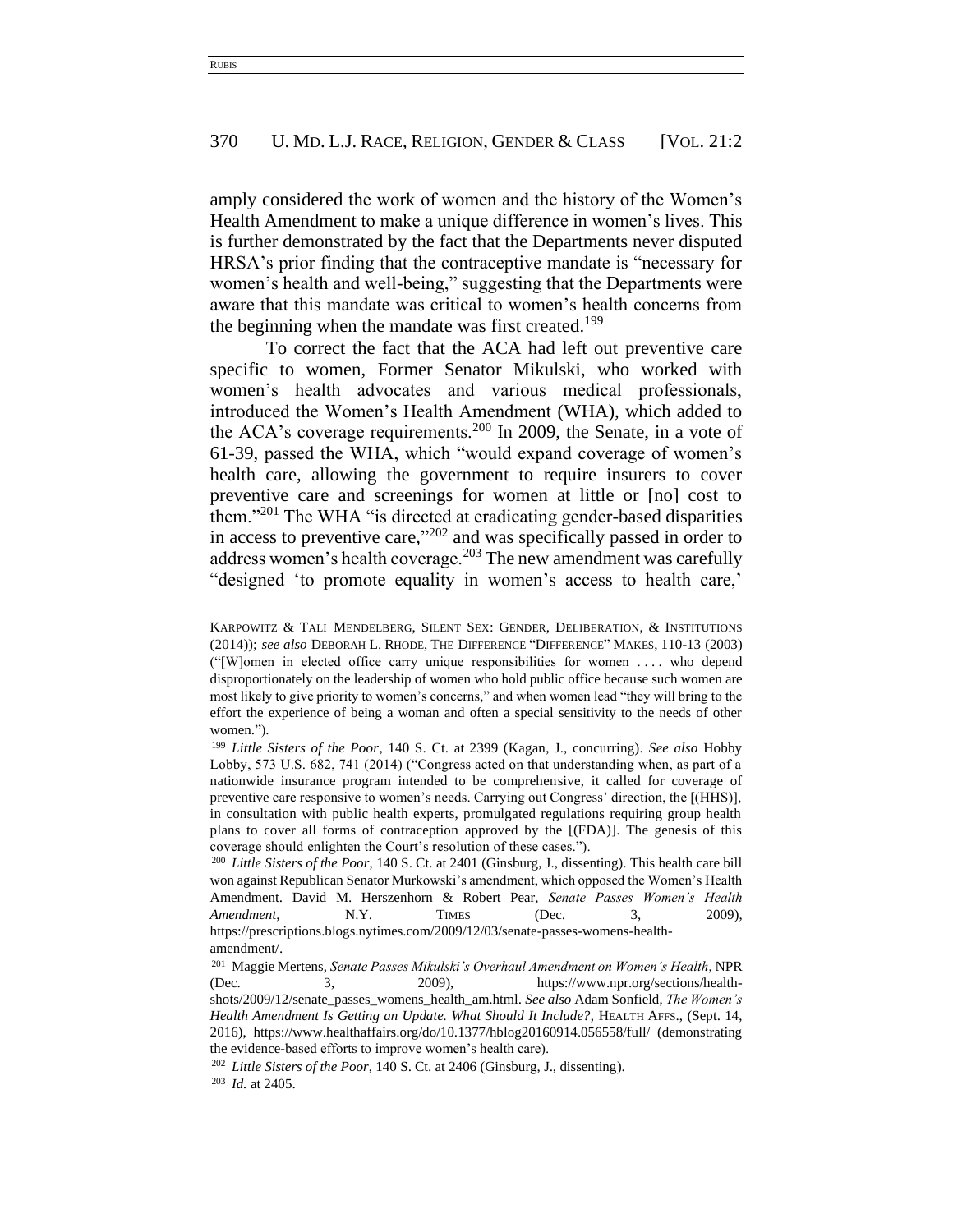countering gender-based discrimination and disparities in such access."<sup>204</sup> The contraceptive mandate significantly shaped women's lives<sup>205</sup> and was used by millions of women.<sup>206</sup>

Women have come a long way in overcoming gender disparity and stereotypes, but these achievements are often set back by court decisions that do not fully take into account women's issues.<sup>207</sup> There is no denying "that our Nation has had a long and unfortunate history of sex discrimination,"<sup>208</sup> and while the Court has been reluctant to remedy past discrimination or compensate for past adverse treatment on gender, the Court here should, at the very least, have considered issues of gender equality when making its decision.<sup>209</sup>

As the dissent pointed out, access to contraception "enables women to chart their own life's course," and contraception improves

<sup>204</sup> *Id.* at 2401 (citing Brief for Members of Congress, *supra* note 196). *See also* 155 CONG. REC. 2019, 2028 (2009); RHODE, *supra* note 198, at 114 ("Elected women have the power to help bring larger changes by pressing a bill with comprehensive objectives in keeping with the needs of children, women, and families.").

<sup>205</sup> VANSICKLE-WARD & WALLSTEN, *supra* note 173, at 4 (explaining that contraception improved the overall quality of women's lives, expanded access to, and insurance coverage of, contraception, all of which is directly associated to women's economic success, political empowerment, and health and well-being).

<sup>206</sup> *See* Kaiser Fam. Found., *Health Insurance Coverage of the Total Population*, STATE HEALTH FACTS, https://www.kff.org/other/state-indicator/health-insurance-coverage-of-thetotal-population-cps/ (last visited Oct. 27, 2021) (stating that about fifty percent of the country's population receive employer-sponsored health insurance); *Women's Health Insurance Coverage*, KAISER FAM. FOUND. (Nov. 8, 2021), https://www.kff.org/womens-healthpolicy/fact-sheet/womens-health-insurance-coverage/ (finding that of the 98 million women ages 19-64 in 2020, about 60 million women, or sixty-one percent, received health coverage from their employer-sponsored insurance); s*ee also Little Sisters of the Poor*, 140 S. Ct. at 2402 (Ginsburg, J., dissenting).

<sup>207</sup> *See, e.g.*, United States v. Virginia, 518 U.S. 515, 550 (1996) (demonstrating that the crux of Justice Ginsburg's argument is how impactful and harmful the use of gender stereotypes is and what that means for a woman's place in society).

<sup>208</sup> Frontiero v. Richardson, 411 U.S. 677, 684 (1973) (plurality opinion). Historically, society had tried to keep women out of the work force, and labor laws had been designed to remove women from marketplace or preserve them for lower paying jobs. *See id.* at 685.

<sup>209</sup> The Court has shied away from correcting past wrongs. *See* Adarand Constructors v. Pena, 515 U.S. 200, 239 (1995) (Scalia, J., concurring) (concluding "that government can never have a 'compelling interest' in discriminating on the basis of race in order to 'make up' for past racial discrimination in the opposite direction"); Michael Selmi, *Remedying Societal Discrimination Through Government's Spending Power*, 80 N.C. L. REV. 1575, 1576 (2002) ("[T]he Supreme Court has consistently held that a desire to remedy societal discrimination provides a constitutionally inadequate basis for race-conscious affirmative action plans"). *But see* Nadine Taub, *The Relevance of Disparate Impact Analysis in Reaching for Gender Equality*, 6 SETON HALL CONST. L.J. 941, 941 (1996) ("[I]t is necessary to look closely at policies and practices that have a disproportionate effect on one sex."); Frederick Mark Gedicks & Andrew Koppelman, *Invisible Women: Why an Exemption for Hobby Lobby Would Violate the Establishment Clause*, 67 VANDERBILT L. REV. 51, 66 (2014).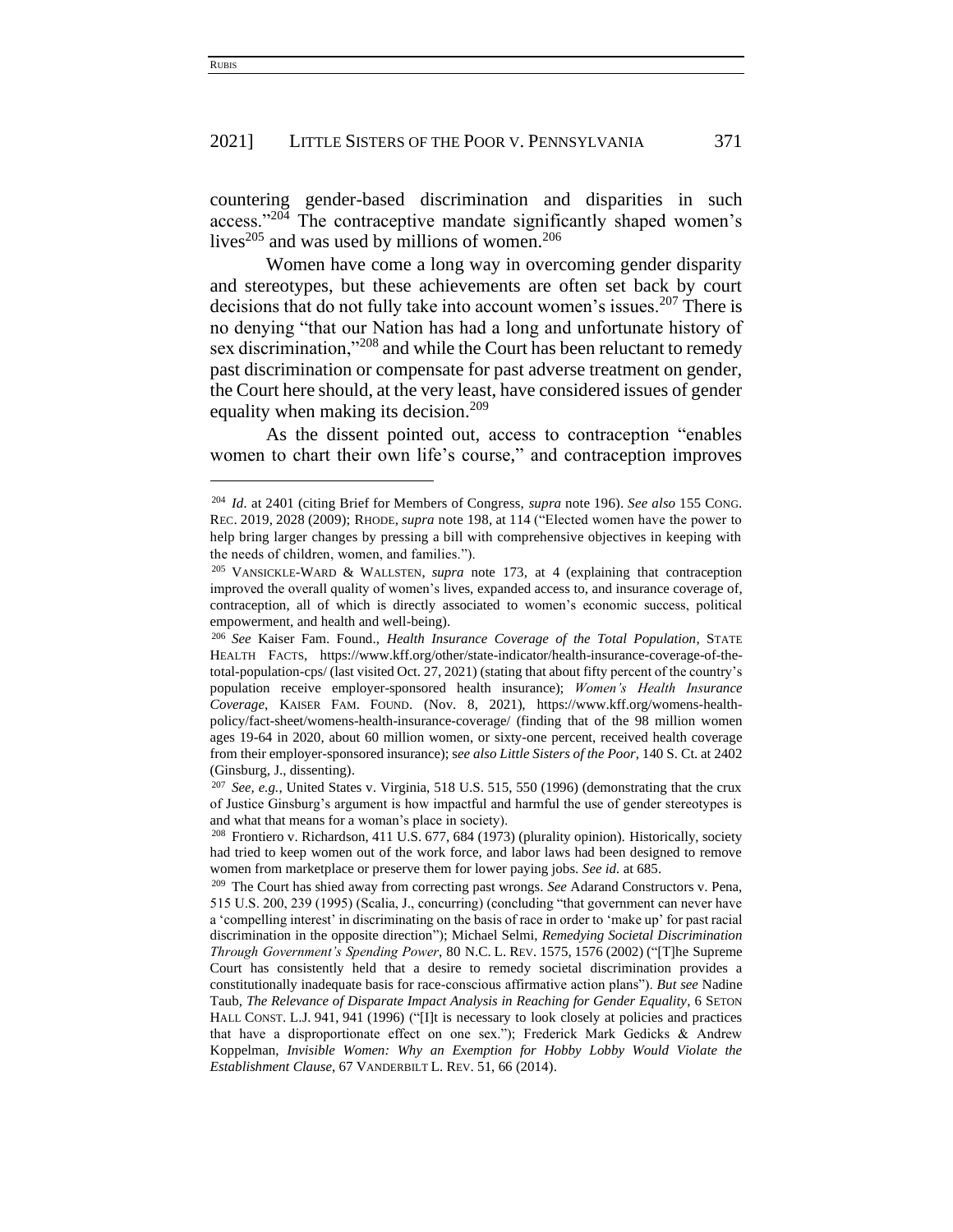women's overall social and economic status by allowing them to "invest in higher education and a career with far less risk of an unplanned pregnancy."<sup>210</sup> There is no arguing that "women remain underrepresented at the top and overrepresented at the bottom in both the public and private sectors;" <sup>211</sup> women do a disproportionate share of childcare and elder care, and women are often times forced to choose between their careers and families. The Court's ruling in upholding the exemptions may effectively exacerbate these policy concerns. Thus, the Court should have considered that limiting women's ability to make an informed choice may have drastic consequences on their overall wellbeing.

Lastly, the Supreme Court has considered the goals and objectives behind a certain law or statute when deciding cases. In *Texas Department of Housing and Community Affairs v. Inclusive Communities Project, Inc.*, which found that disparate impact claims are recognized under the Fair Housing Act (FHA), the Court relied on the statute's text as well as the statute's purpose in coming to its conclusion.<sup>212</sup> The Court found that in addition to the statute's language, FHA's purpose was "to eradicate discriminatory practices" in housing decisions.<sup>213</sup> Similarly, the Court should have given weight to the purpose behind the WHA, which was enacted to improve women's health, eradicate gender-based discrimination and disparities in access to health care, and lower the costs for many women, who have historically paid more for preventive services than men. $2^{14}$ 

<sup>210</sup> *Little Sisters of the Poor*, 140 S. Ct. at 2402 (Ginsburg, J., dissenting). *See also* Planned Parenthood of Se. Pa. v. Casey, 505 U.S. 833, 856 (1992) ("The ability of women to participate equally in the economic and social life of the Nation has been facilitated by their ability to control their reproductive lives."); *The Affordable Care Act's Birth Control Benefit*, *supra* note 152 (explaining that the "decision of whether or when to have children is one of the most important economic decisions a woman will make in her lifetime"); PERRYUNDEM, *supra* note 152 (explaining that polls show that among voters, nearly three-quarters believe that "access to affordable birth control affects a family's financial situation and is an important part of equality for women."). *See generally* Martha J. Bailey, *More Power to the Pill: The Impact of Contraceptive Freedom on Women's Life Cycle Labor Supply*, 121 Q.J. ECON. 289, 318 (2006) (explaining that the overall large increase in women's labor force participation between 1970 and 1990 was largely attributed to the birth control pill).

<sup>211</sup> RHODE, *supra* note 198, at 54.

<sup>212</sup> 576 U.S. 519, 532 (2015).

<sup>213</sup> *Tex. Dep't of Hous. & Cmty. Affs.*, 576 U.S. at 539 (first citing 42 U.S.C. § 3601; and then citing H.R. REP. NO. 100-711, at 15 (1988)) ("It is the policy of the United States to provide, within constitutional limitations, for fair housing throughout the United States," and FHA "provides a clear national policy against discrimination in housing.").

<sup>214</sup> *See* Brief for Members of Congress, *supra* note 196 (citing 156 CONG. REC. 3978 (2010) (statement of Rep. Woosley)) ("Today, women are forced to settle for less health care at a higher price. We pay as much as 50 percent more than men, a practice of discrimination that is legal in 38 states."); *see also* Gedicks & Koppleman, *supra* note 209, at 53.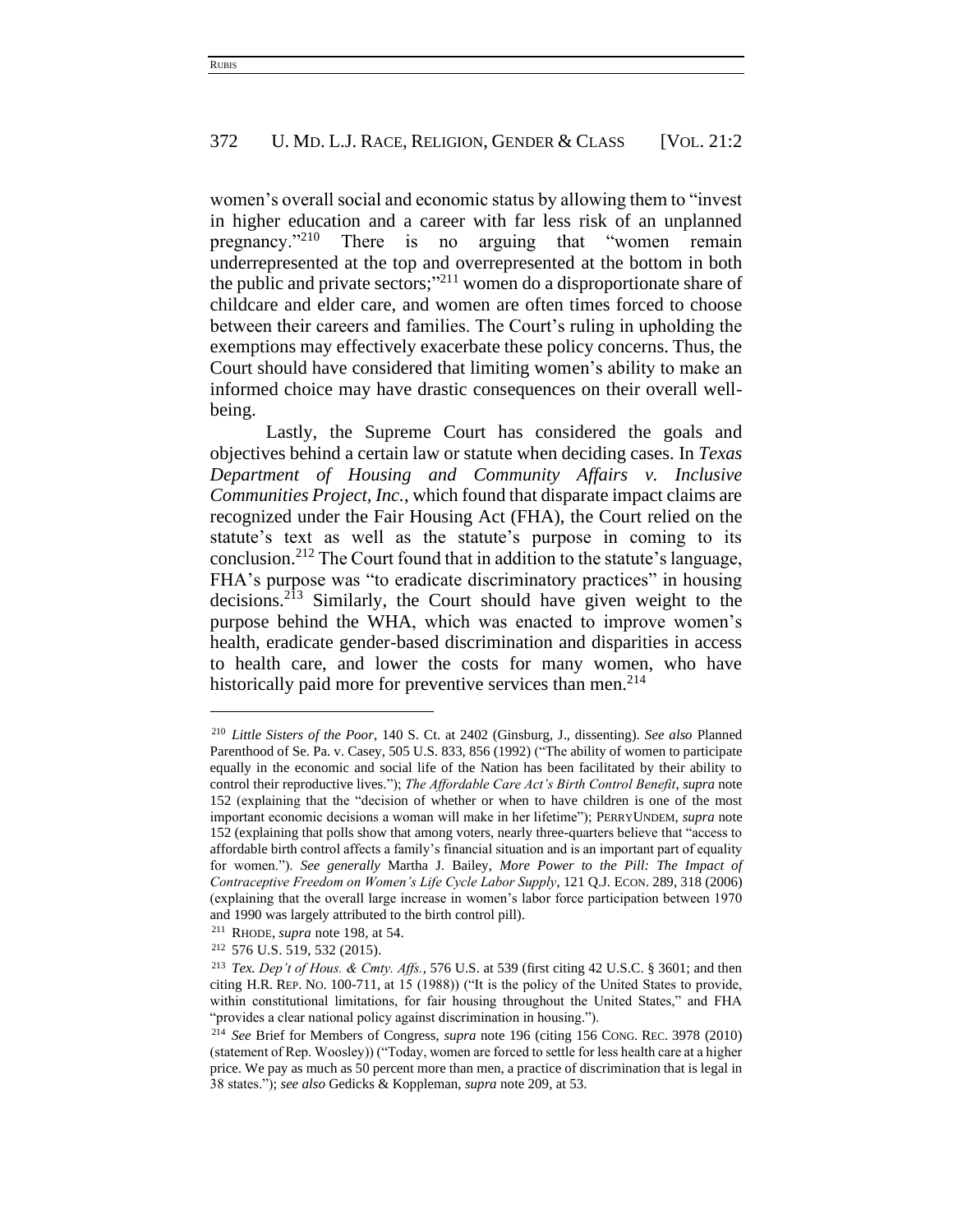# *C. The Court Should Have Applied the APA's Arbitrary and Capricious Standard to the Exemptions Because They Were Overly Broad*

One of the overarching issues in *Little Sisters* deals with administrative law and whether the Departments met the procedural requirements of providing notice to create the final exemptions under the APA.<sup>215</sup> However, even if the Departments were statutorily and procedurally permitted to create the exemptions, the Court should have struck down the exemptions based on the APA's arbitrary and capricious standard, which is a standard of review utilized by judicial courts when reviewing decisions made by administrative bodies. 216

The arbitrary and capricious standard is utilized to ensure that an agency is acting with "reasoned [decision making]."<sup>217</sup> Section 706(2)(A) of the APA "instructs courts reviewing regulations to invalidate any agency action found to be 'arbitrary, capricious, an abuse of discretion, or otherwise not in accordance with law.'"<sup>218</sup> Ultimately, courts can assess whether the agency has promulgated an arbitrary and capricious rule if the agency failed "to consider an important aspect of the problem [or] offe[r] an explanation for its decision that runs counter to the evidence before [it]."<sup>219</sup>

<sup>&</sup>lt;sup>215</sup> While this case note does not discuss the APA notice requirements and the APA claims brought by both parties, the Court ultimately held that the government had satisfied APA requirements. *See supra* Part III; Pennsylvania v. President U.S., 930 F.3d 543, 555-56 (3d Cir. 2019) (holding that because the HHS and DOL promulgated regulations contrary to the ACA and Congress' intent, the APA was violated). *But see* Kristin E. Hickman, *Did Little Sisters of the Poor Just Gut APA Rulemaking Procedures?*, YALE J. REGUL. (July 9, 2020), https://www.yalejreg.com/nc/did-little-sisters-of-the-poor-just-gut-apa-rulemaking-

procedures/ (explaining that "Justice Thomas's opinion for the Court turns APA notice-andcomment rulemaking procedures into a pro forma exercise of procedural box-checking that will allow agencies to curtail meaningful public participation in the agency rulemaking process"). <sup>216</sup> *See* 5 U.S.C. § 706(2)(A).

<sup>&</sup>lt;sup>217</sup> Little Sisters of the Poor Saints Peter & Paul Home v. Pennsylvania, 140 S. Ct. 2367, 2398 (2020) (Kagan, J., concurring) (citing Michigan v. EPA, 576 U.S. 743, 750 (2015)). *See also* Citizens to Pres. Overton Park, Inc. v. Volpe, 401 U.S. 402, 420 (1971) (holding that agencies need to provide a reason for their actions); Michigan v. EPA, 576 U.S. 743, 750 (2015) (citing Motor Vehicle Mfrs. Ass'n of U.S. v. State Farm Mut. Auto. Ins*.,* 463 U.S. 29, 43 (1983)) ("Agency action is lawful only if it rests 'on a consideration of the relevant factors.'").

<sup>218</sup> *See* § 706(2)(A); *see also Little Sisters*, 140 S. Ct. at 2383 (quoting *Motor Vehicles Mfrs. Assn.*, 463 U.S. at 43) (explaining that an agency can fail this test when it has not given "a satisfactory explanation for its action").

<sup>219</sup> *Little Sisters of the Poor*, 140 S. Ct. at 2383-84. *See also APA: Informal Rulemaking, Arbitrary and Capricious Standard*, L. UNIV. HOUSTON, https://www.law.uh.edu/faculty/jmantel/health-regulatory-

process/ArbitraryandCapriciousStandard.pdf (last visited Feb 4, 2021) (stating that some other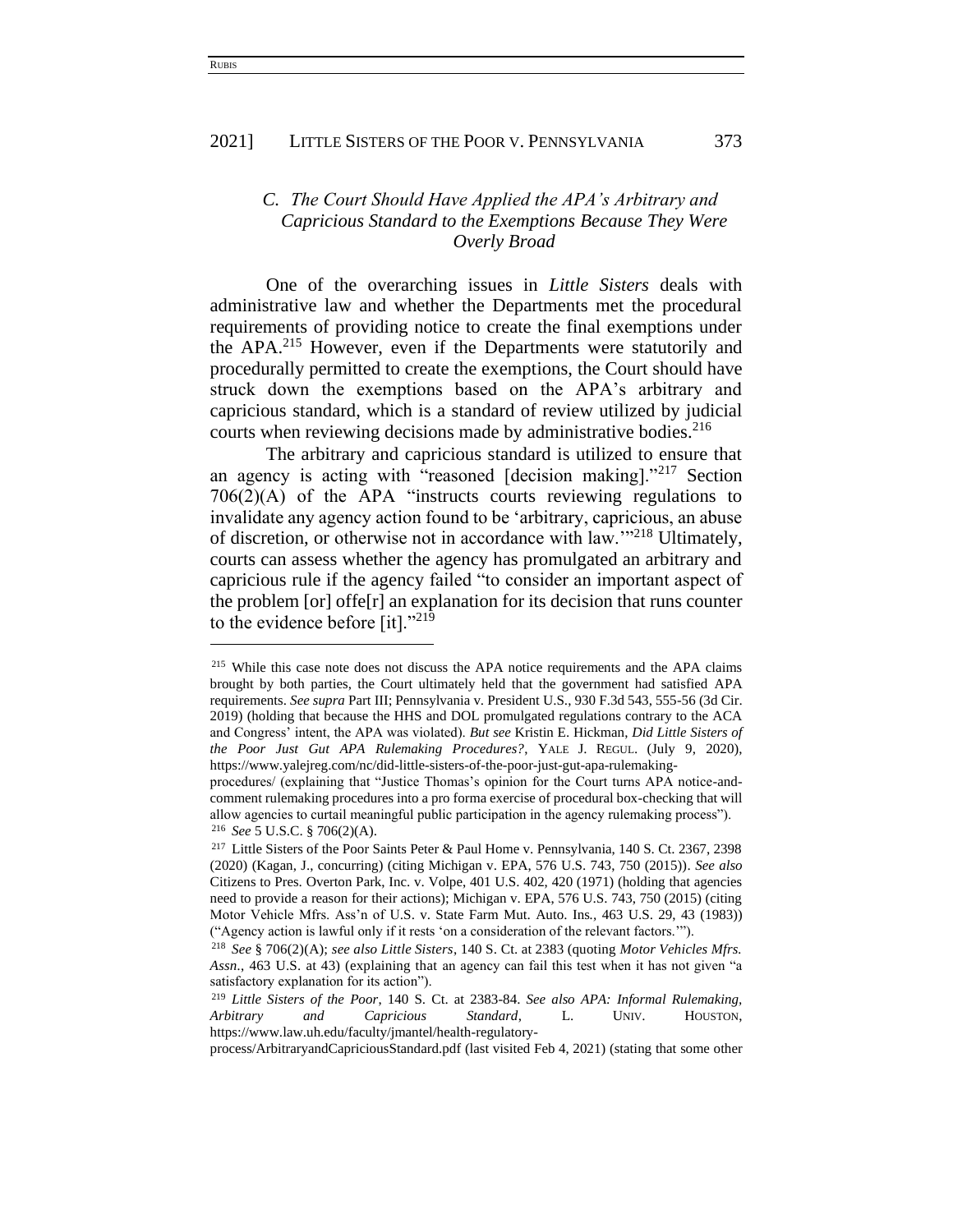The exemptions HRSA and the Departments issued give "every appearance of coming up short" on the APA standard.<sup>220</sup> And while protecting one's religious rights as well as ensuring women affordable birth control coverage are two values that have consistently clashed, as demonstrated in this case, the government could have better accommodated the needs of employers and women employees through means other than the broad blanket exemptions.

First, the Departments failed to adequately take into account the impact of the exemptions on women.<sup>221</sup> While the Departments never disputed "HRSA's prior finding that the mandate is 'necessary for women's health and well-being,"<sup>222</sup> the Departments later disputed the fact "that women will be adversely impacted by the 2018 exemptions," despite all the evidence pointing to the contrary.<sup>223</sup> The Departments also erroneously assume that women could obtain seamless access to contraception through other means, thus downplaying the harm the broad exemptions will cause to women employees, students, and dependents on these health plans.<sup>224</sup> Therefore, "the government's

factors courts consider are whether the agency examined relevant data when making its decision; whether the agency articulated a satisfactory explanation that connects facts or conclusions to the policy choice; whether the agency considered important aspects of the problem; and whether the agency considered all regulatory alternatives).

<sup>220</sup> *Little Sisters of the Poor*, 140 S. Ct. at 2398 (Kagan, J., concurring).

<sup>221</sup> *See infra* Sections IV.A & IV.B.

<sup>222</sup> *Little Sisters of the Poor*, 140 S. Ct. at 2399 (Kagan, J., concurring) (citing *Women's Preventive Services Guidelines*, *supra* note 49; Religious Exemptions and Accommodations for Coverage of Certain Preventive Services Under the Affordable Care Act, 83 Fed. Reg. 57,537 (Jan. 14, 2019) (codified at 26 C.F.R. pt. 54, 29 C.F.R. pt. 2590, 45 C.F.R. pt. 147)).

<sup>223</sup> *Id.* at 2381 (majority opinion) (citing Religious Exemptions and Accommodations for Coverage of Certain Preventive Services Under the Affordable Care Act, 82 Fed. Reg. 47,805 (Oct. 6, 2017) (codified at 26 C.F.R. pt. 54, 29 C.F.R. pt. 2590, 45 C.F.R. pt. 147)). *See e.g.,* Religious Exemptions and Accommodations for Coverage of Certain Preventive Services Under the Affordable Care Act, 82 Fed. Reg. at 47,803 ("[T]he Mandate as applied to objecting employers appears to encompass a relatively small percentage of the number of women impacted by the Mandate overall, since most employers do not appear to have conscientious objections to the Mandate.").

<sup>224</sup> *See* Brief for Nat'l Women's L. Ctr., *supra* note 170, at 15-16 ("The Departments also incorrectly assume that those who lose contraceptive coverage can alternatively access contraception through existing government-sponsored programs, such as Title X, Medicaid, and state-run programs."); *The Affordable Care Act's Birth Control Benefit*, *supra* note 152 (explaining that the Title X family planning system is overburdened and underfunded, Planned Parenthood clinics are facing increasing threats from federal and state policymakers, and many of these public programs only provide free contraception "to those that meet certain income thresholds"). Moreover, the contraceptive mandate allowed women access to contraceptive services that was not dependent on their income, the state in which they live, or the health plan they chose. Thus, the blanket exemptions would create an undue burden by leaving women to look elsewhere for these services. *Id. See* Usha Ranji, Yali Bair & Alina Salganicoff, *Medicaid and Family Planning: Background and Implications of the ACA*, KAISER FAM. FOUND. (Feb. 3,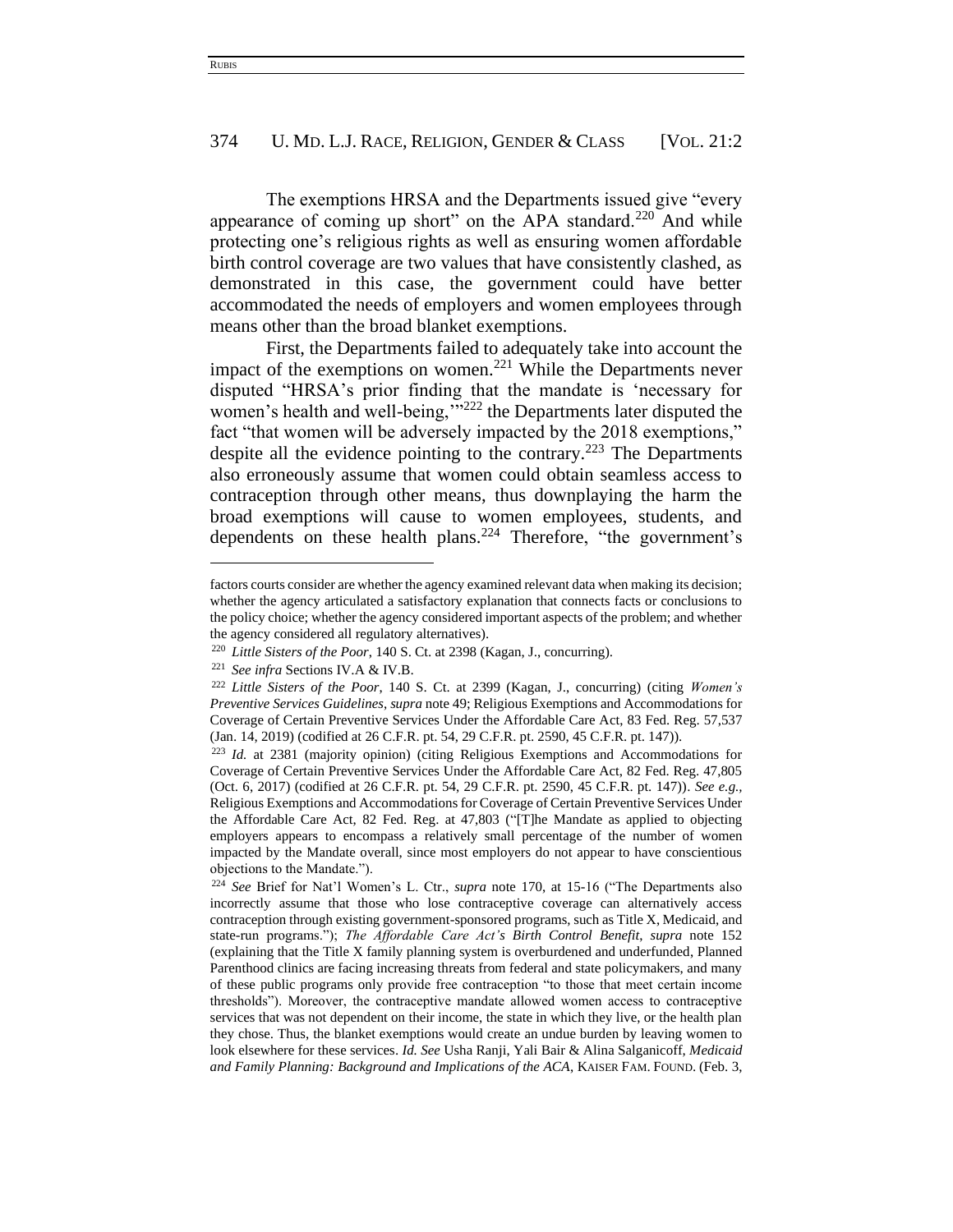failure [in *Little Sisters*] to consider third-party harms rendered the religious exemption arbitrary and capricious."<sup>225</sup>

Moreover, courts have held that policies are arbitrary and capricious when they hurt more people than they help and thus, are not a product of reasoned judgment.<sup>226</sup> For example, in the case of *Department of Homeland Security v. Regents of the University of California*, the Court found that the Department of Homeland Security's order to rescind the DACA program was arbitrary and capricious, holding that "the agency failed to consider the conspicuous issues of whether to retain forbearance and what if anything to do about the *hardship* to DACA recipients."<sup>227</sup> The Court did not utilize this approach in *Little Sisters*. As Justice Kagan pointed out, the exemptions' "overbreadth causes serious harm, by the Departments' own lights," and while the Departments committed "themselves to minimizing the impact on contraceptive coverage" on religious employers," they "failed to fulfill that commitment to women."<sup>228</sup>

Next, the Departments did not consider workable alternatives to the exemptions.<sup>229</sup> The self-certification accommodation process was specifically created to accommodate religious employers while continuing to provide working women with coverage. In *Hobby Lobby*, the Court noted that the Departments worked with other alternatives, deciding that extending the accommodation process to for-profit corporations was the less burdensome alternative.<sup>230</sup> But the Departments admitted that after *Zubik*, they could find no workable alternative to satisfy both the needs of religious employers and female

<sup>2016),</sup> https://www.kff.org/report-section/medicaid-and-family-planning-appendix-1-womenwith-full-medicaid-benefits-and-share-that-are-reproductive-age-by-state/view/print/.

<sup>225</sup> *Affordable Care Act—Contraceptive Mandate*, *supra* note 120, at 568.

<sup>&</sup>lt;sup>226</sup> *See, e.g.*, Michigan v. EPA, 576 U.S. 743, 752 (2015) ("No regulation is 'appropriate' if it does significantly more harm than good."); *see also Little Sisters of the Poor*, 140 S. Ct. at 2408, n.18 (Ginsburg, J., dissenting) (citing Religious Exemptions and Accommodations for Coverage of Certain Preventive Services Under the Affordable Care Act, 83 Fed. Reg. 57,577-78 (Nov. 15, 2018) (codified at 26 C.F.R. pt. 54, 29 C.F.R. pt. 2590, 45 C.F.R. pt. 147)) (stating that the number of women affected by the exemptions may be even higher depending if more plans use the exemptions over the accommodation process).

<sup>227</sup> 140 S. Ct. 1891, 1916 (2020) (holding that the rescission of DACA was arbitrary and capricious because it failed to consider important aspects of the problem).

<sup>228</sup> *Little Sisters of the Poor*, 140 S. Ct. at 2399 (Kagan, J., concurring).

<sup>229</sup> Burwell v. Hobby Lobby Stores, Inc., 573 U.S. 682, 692 (2014) ("There are other ways in which Congress or HHS could equally ensure that every woman has cost-free access to the particular contraceptives at issue here and, indeed, to all FDA-approved contraceptives.").

<sup>230</sup> 140 S. Ct. at 2377 (citing *Burwell v. Hobby Lobby Stores, Inc*., 573 U.S. at 730-31 (2014)).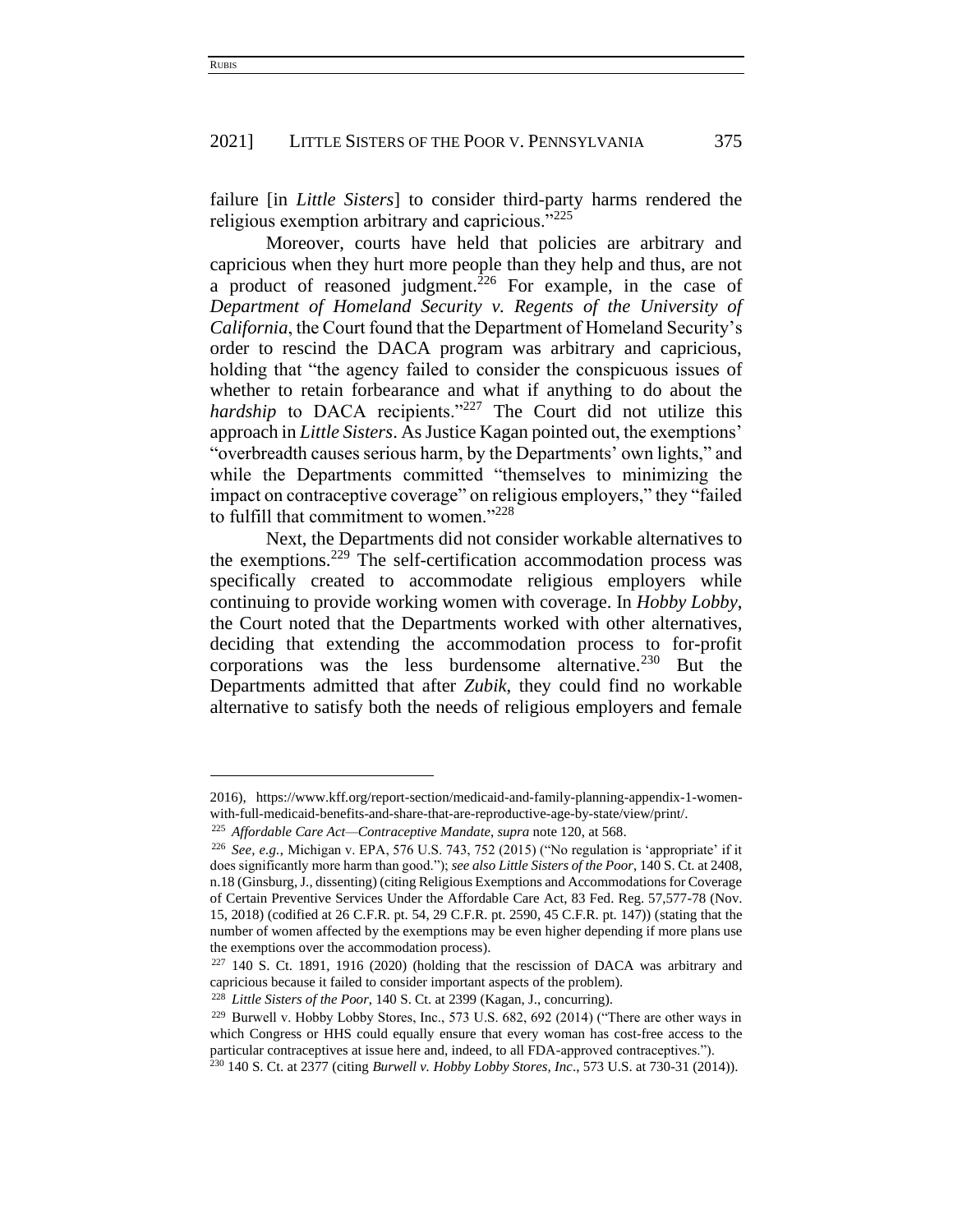employees.<sup>231</sup> However, the Departments could have extended the broad exemptions to only churches and religious non-profits, while keeping the accommodations process intact for all other entities. The Obama administration presumed that employees of churches or houses of worship were more likely to share in the religious beliefs of their employers, and thus, the effect on third parties would be smaller.<sup>232</sup> This presumption may even be extended to some non-profits, such as the Little Sisters, a group of nuns engaged in non-profit work.<sup>233</sup> To extend this presumption to virtually *any* employer is unreasonable.<sup>234</sup>

Another option the Departments could have explored was to start out by only fully exempting those employers who had issues with the accommodation process, such as the Little Sisters. There is a chance that the broad exemptions could invite a whole range of people who otherwise would have been fine using the accommodation process.<sup>235</sup> Thus, as Justice Kagan notes, the exemptions "went beyond what the

<sup>&</sup>lt;sup>231</sup> *Id.* (quoting DEP'T OF LAB., FAQS ABOUT AFFORDABLE CARE ACT IMPLEMENTATION (PART XXVI) 4 (2017), https://www.dol.gov/sites/dolgov/files/EBSA/about-ebsa/ouractivities/resource-center/faqs/aca-part-xxvi.pdf.

<sup>232</sup> Brief for Respondents at 44, Little Sisters of the Poor v. Pennsylvania, 140 S. Ct. 2367 (2020) (Nos. 19-431 & 19-454) ("Unlike the church exemption, the agencies present no evidence that all employees, students, and female beneficiaries share their employer's faith or religious views on contraception.").

<sup>233</sup> *But see* Dorothy Guerrero, *Nonprofit Leadership: Is There a Gender Gap?*, MISSION BOX GLOB. NETWORK (June 20, 2020), https://www.missionbox.com/article/127/nonprofitleadership-is-there-a-gender-gap ("majority of the nonprofit workforce – more than 75 percent in some U.S. sectors – is female."); RHODE,*supra* note 198, at 54 (explaining that while women are overrepresented in the public and non-profit sectors, they are nevertheless underrepresented in leadership positions within the public realm). The exemptions are likely to affect mostly nonprofit and public entities, which is a significant concern considering women remain overrepresented in the non-profit world. *Id.*

<sup>234</sup> Tanner J. Bean & Robin Fretwell Wilson, *The Administrative State as a New Front in the Culture War:* Little Sisters of the Poor v. Pennsylvania, CATO S. CT. REV. 229, 230-31 (2020) (citing *Very Few Americans See Contraception as Morally Wrong,* PEW RSCH. CTR. (Sept. 28, 2016) (finding that of "'Catholics who attend Mass weekly, just 13% say contraception is morally wrong, while 45% say it is morally acceptable and 42% say it is not a moral issue""); Beldon Russonello, *2016 Survey of Catholic Likely Voters*, CATHS. FOR CHOICE (2021) (finding that nearly eight in ten Catholics agree that "'health insurance companies should be required to offer health plans that include birth control'"); Brief for Nat'l Women's L. Ctr., *supra* note 170, at 15-16 (citing RACHEL K. JONES & JOERG DREWEKE, COUNTERING CONVENTIONAL WISDOM: NEW EVIDENCE ON RELIGION AND CONTRACEPTIVE USE, GUTTMACHER INST. 4 (2011) ("Among all women who have had sex, 99% have ever used a contraceptive method other than natural family planning. This figure is virtually the same, 98%, among sexually experienced Catholic women.").

<sup>235</sup> *Little Sisters of the Poor*, 140 S. Ct. at 2399 (Kagan, J., concurring) ("So the Departments . . . should have exempted only employers who had religious objections to the accommodation – not those who viewed it as a religiously acceptable device for complying with the mandate.").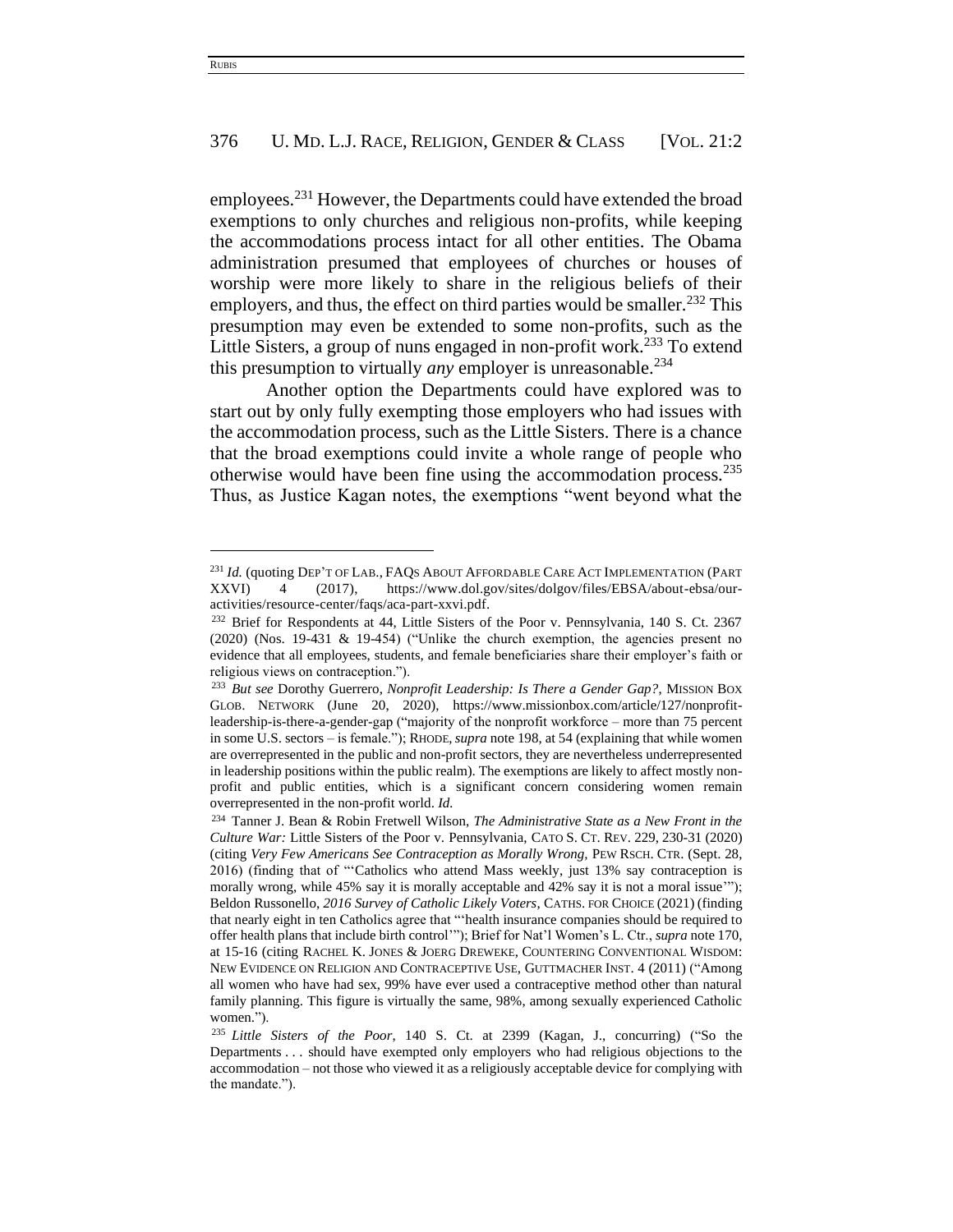Departments' justification supported."<sup>236</sup> Additionally, the Departments themselves realized the possibility that employers without a religious objection to the accommodation process could now simply switch to the new exemptions. $237$ 

Moreover, the Departments could have minimized the exemptions' impact on women by not extending the blanket exemptions to closely held, for-profit companies. While Justice Alito does not agree with this view, $238$  many courts agree that the norm for for-profit companies is to maximize shareholder value and the corporation's overall value.<sup>239</sup> Thus, the first and foremost purpose of any corporation is not to pursue religious objectives, which is the case for organizations like the Little Sisters, but nevertheless may be one aspect of the business purpose.<sup>240</sup> Furthermore, as Justice Kagan noted, it is rare for publicly traded corporations to assert RFRA rights, calling into question

<sup>236</sup> *Id.* (citing Motor Vehicle Mfrs. Ass'n of U.S., Inc. v. State Farm Mut. Auto. Ins. Co., 463 U.S. 29, 43 (1983)).

<sup>237</sup> *Little Sisters of the Poor*, 140 S. Ct. at 2399, n.3 (Kagan, J., concurring). *See also* Brief for Nat'l Women's L. Ctr., *supra* note 170, at 8 (stating that the Departments "provide no basis for the assumption that any entities will voluntarily continue to comply with the 'accommodation' if given the opportunity to exempt themselves.").

<sup>238</sup> *See* Burwell v. Hobby Lobby Stores, Inc., 573 U.S. 682, 712 (2014) ("If for-profit corporations may pursue such worthy objectives, there is no apparent reason why they may not further religious objectives as well.").

<sup>239</sup> Milton Friedman, *A Friedman doctrine – The Social Responsibility of Business Is To Increase Its Profits*, N.Y. TIMES, Sept. 30, 1970, at SM17, https://www.nytimes.com/1970/09/13/archives/a-friedman-doctrine-the-social-responsibility-

of-business-is-to.html ("'[T]here is one and only one social responsibility of business: to . . . engage in activities designed to increase its profits . . . ."). *See, e.g.*, Dodge v. Ford Motor Co., 204 Mich. 459 (1919) (standing for the proposition that corporate directors cannot pursue actions that do not increase profits or shareholder wealth and the objective of directors' duties is to maximize this wealth); A.P. Smith Mfg. Co. v. Barlow, 13 N. J. 145 (1953) (disbursing funds to philanthropic or other public causes must benefit or advance the interests of the corporation).

<sup>240</sup> *See* Brief for Corporate and Criminal Law Professors as Amici Curiae Supporting Petitioners at 3, Sebelius v. Hobby Lobby Stores, Inc., 573 U.S. 682 (2014) (Nos. 13-154 & 13- 356) (stating that attributing to a corporation the religious identity of its controlling shareholder is contrary to corporate law); Caroline Mala Corbin, *Corporate Religious Liberty: Why Corporations Are Not Entitled to Religious Exemptions*, AM. CONST. SOC'Y L. & POL'Y 1, 6 (explaining that a for-profit corporation's primary purpose is to make money, while a church's main goal is to practice and promulgate religion). *But see* Alan J. Meese & Nathan B. Oman, Hobby Lobby*, Corporate Law, and the Theory of the Firm: Why For-Profit Corporations are RFRA Persons*, 127 HARV. L. REV. F. 273, 274 (2014), https://harvardlawreview.org/2014/05/hobby-lobby-corporate-law-and-the-theory-of-the-firm/ ("In the real world, shareholders impose religiously motivated policies on corporations all the time.").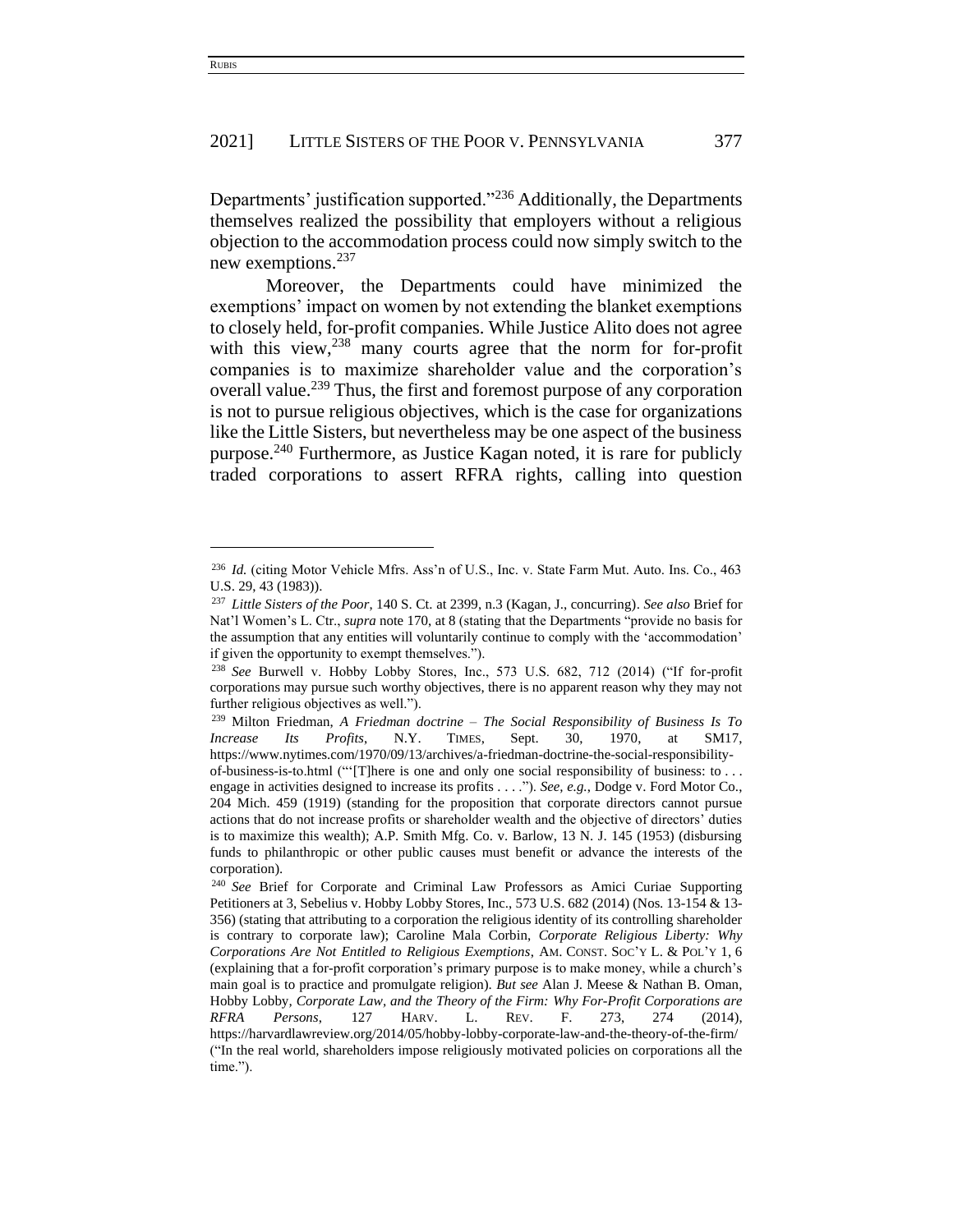"whether the Departments adequately supported their choice" to allow publicly traded companies to claim the religious exemption.<sup>241</sup>

Lastly, similarly to the accommodation process, the Departments could have required those employers who wished to opt out of including contraception in their health plans to send a list of their employees to their insurer or TPA, who could then reach out to those employees to determine if they would like continued no-cost contraceptive services, and the insurer or TPA could then provide payments for it. Some religious employers may find that sending a list of their employees may still go against their religious beliefs. In such cases, another option is for employees who no longer have access to contraception in their employee health plans because their employer utilized the exemption to have the opportunity to then reach out to the insurer or TPA themselves and fill out a form expressing that they would like to continue obtaining cost-free contraception apart from their employee health plans, which would essentially have the same outcome as the accommodation process under the old regime. This would circumvent the Little Sisters' complicity argument since Little Sisters would take no affirmative steps in notifying their insurance issuer themselves. $242$ 

# *D. The Court Failed to Address Important Constitutional Law Questions*

The majority of the Court, as it was then constituted, was reluctant to delve deeper into the Constitutional law issues in this case,

<sup>241</sup> *See Little Sisters of the Poor*, 140 S. Ct. at 2399 (Kagan, J., concurring). *Compare Hobby Lobby*, 573 U.S. at 710-12 ("Some lower court judges have suggested that RFRA does not protect for-profit corporations because the purpose of such corporations is simply to make money. This argument flies in the face of modern corporate law . . . . While it is certainly true that a central objective of for-profit corporations is to make money, modern corporate law does not require for-profit corporations to pursue profit at the expense of everything else, and many do not do so."), *with Hobby Lobby*, 573 U.S. at 739-40 (Ginsburg, J., dissenting) ("In a decision of startling breadth, the Court holds that commercial enterprises, including corporations, along with partnerships and sole proprietorships, can opt out of any law (saving only tax laws) they judge incompatible with their sincerely held religious beliefs.").

<sup>242</sup> *See Little Sisters of the Poor*, 140 S. Ct. at 2391 (Alito, J., concurring). Justice Alito states that the Little Sisters' religious rights "would not be 'infringed' if they did not have to do anything 'more than contract for a plan that does not include coverage for some or all forms of contraception,' even if their employee receive[d] cost-free contraceptive coverage from the *same insurance company*." *Id.* (emphasis added). The Little Sisters have also expressed that they have no convictions against their employees who utilize contraception; they just want no part in it. *See id.* at 2410 (Ginsburg, J., dissenting) ("Counsel for the Little Sisters acknowledged as much when he conceded that religious 'employers could [not] object at all' to a 'government obligation' to provide contraceptive coverage 'imposed directly on the insurers.'")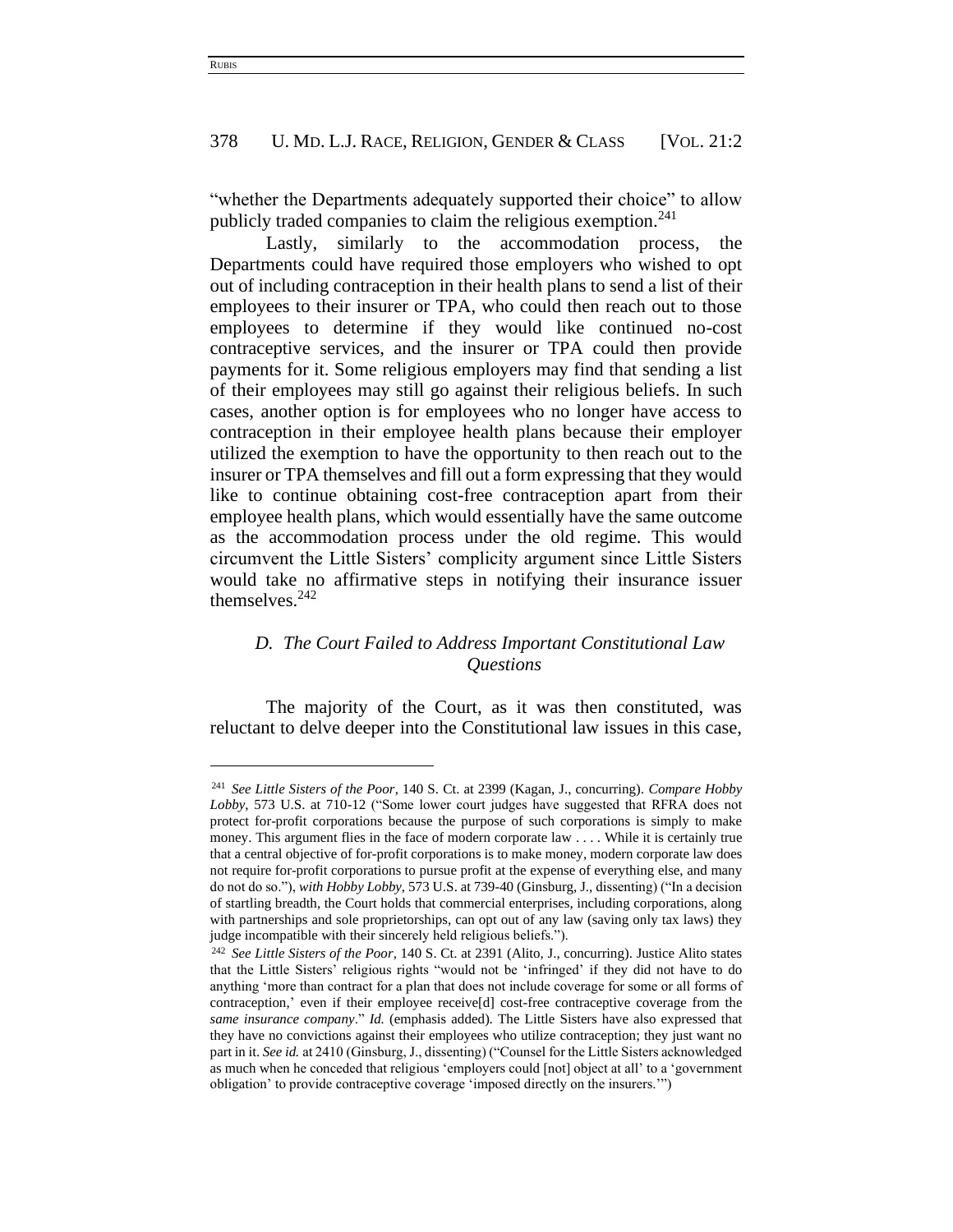creating a difficult road ahead around questions regarding women's reproductive rights and the way the Court sees these rights in conflict with religious free exercise rights. *Little Sisters* is the intersection point of many big, hot button issues—issues the Court appears not yet ready to act on.

For instance, Justice Kagan and Justice Breyer strategically structured the concurrence around the *Chevron* Doctrine, perhaps due to the fact that there have been rumblings around the Court about moving away from *Chevron*. <sup>243</sup> While their concurrence was not an outcome that favored the provision of contraceptive care for women, it may have been their attempt at preserving *Chevron*. On the other hand, Justice Alito seems worried about the question of limiting the government's ability to make reproductive health decisions.<sup>244</sup>

This case upholds the broad exemptions without making any new law, and the Court appears to be writing for the future on adjacent issues they see coming up again in the next couple of terms. Hanging in the balance of the Court's decision are a myriad of issues, including Free

<sup>243</sup> *See* Daniel M. Ortner, *The End of Deference: The States That Have Rejected Deference*, YALE J. REG.: NOTICE & COMMENT (March 24, 2020), https://www.yalejreg.com/nc/the-end-ofdeference-the-states-that-have-rejected-deference-by-daniel-m-ortner/; James Goodwin, *Will Confirming Judge Barrett be the Death of* Chevron *Deference?*, THE EQUATION (Oct. 15, 2020), https://blog.ucsusa.org/guest-commentary/will-confirming-judge-barrett-be-the-death-of-

chevron-deference/ ("A key item on that agenda is overturning something called *Chevron* deference . . ."). Many conservative justices on the Court are overall distrustful of the administrative state. *See* Robert F. Nagel, *Conservatives and the Court*, NAT'L AFFS., https://www.nationalaffairs.com/publications/detail/conservatives-and-the-court (last visited Oct. 28, 2021) (explaining that the administrative state overturning precedent conflicts with some of the tenets of conservativism). It is hard to say whether this deference will continue on the Court's majority, which likely depends on the Administration at the given point in time. Perhaps the Court may have enough counter leverage with the developing interest in the Free Exercise Clause. *See* Howard Gillman & Erwin Chemerinsky, *The Weaponization of the Free-Exercise Clause*, THE ATLANTIC (Sept. 18, 2020),

[https://www.theatlantic.com/ideas/archive/2020/09/weaponization-free-exercise-](https://www.theatlantic.com/ideas/archive/2020/09/weaponization-free-exercise-clause/616373/)

[clause/616373/](https://www.theatlantic.com/ideas/archive/2020/09/weaponization-free-exercise-clause/616373/) (explaining that conservative justices have been attempting to weaponize the Free Exercise Clause to privilege the beliefs of religious employers over federal nondiscrimination laws). Justices on the Court may also choose to accord deference to agencies insofar as they do not trench on religious freedoms. *See* Erin Morrow Hawley, *Symposium: Administrative Law Lessons from* King v. Burwell, SCOTUSBLOG (Dec. 15, 2015), https://www.scotusblog.com/2015/12/symposium-administrative-law-lessons-from-king-v-

burwell/. Either way, the Court was significantly deferential to the then Trump administration when deciding this case and may have to deal with the fall out of that in the upcoming years under the new administration.

<sup>&</sup>lt;sup>244</sup> Stephen M. Johnson, *Bringing Deference Back (But for How Long?): Justice Alito, Chevron,* Auer*, and* Chenery *in the Supreme Court's 2006 Term*, 57 CATH. U. L. REV. 1, 4-5 (2008).